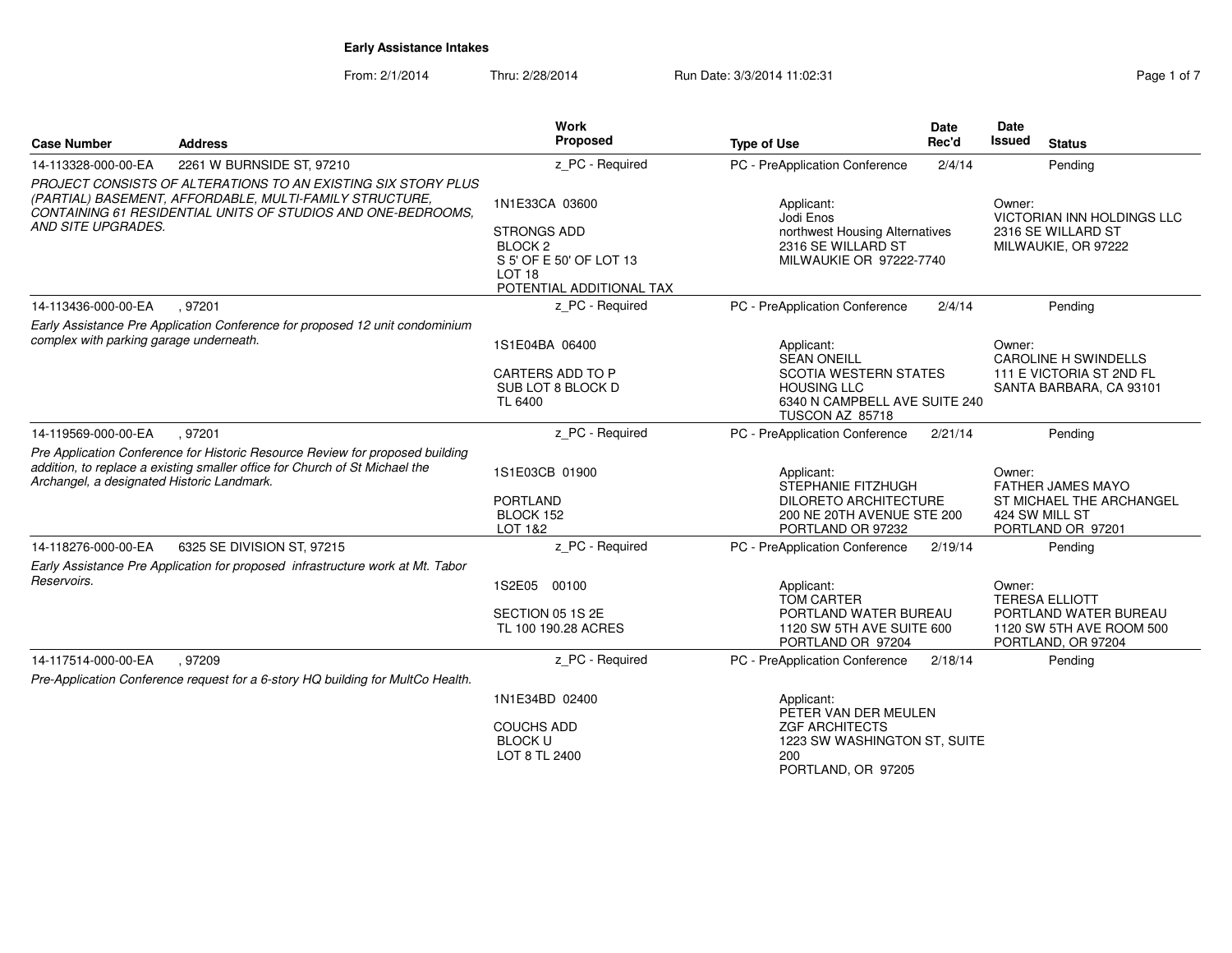| ane 2 | ١t |  |
|-------|----|--|
|       |    |  |

| <b>Case Number</b>                   | <b>Address</b>                                                                                                                                                              | Work<br>Proposed                                                                       | <b>Type of Use</b>                                                                                                                                                                                                                              | <b>Date</b><br>Rec'd | Date<br>Issued<br><b>Status</b>                                                                                                                                                                                                  |
|--------------------------------------|-----------------------------------------------------------------------------------------------------------------------------------------------------------------------------|----------------------------------------------------------------------------------------|-------------------------------------------------------------------------------------------------------------------------------------------------------------------------------------------------------------------------------------------------|----------------------|----------------------------------------------------------------------------------------------------------------------------------------------------------------------------------------------------------------------------------|
| 14-117192-000-00-EA                  | 1306 NE 2ND AVE, 97232                                                                                                                                                      | z_PC - Required                                                                        | PC - PreApplication Conference                                                                                                                                                                                                                  | 2/14/14              | Pending                                                                                                                                                                                                                          |
| mixed use residential building.      | Pre Application Conference for proposed Type III Design Review for 6-story                                                                                                  | 1N1E34AA 01400<br><b>HOLLADAYS ADD</b><br>BLOCK 62<br>LOT <sub>4</sub>                 | Applicant:<br><b>JENNIFER HOFFMAN</b><br><b>CARLETON HART</b><br>ARCHITECTURE PC<br>322 NW 8TH AVE<br>PORTLAND OR 97209<br>Applicant:<br><b>LOGAN CRAVENS</b><br>CARLETON HART ARCHITECTURE PARTNERSHIP<br>322 NW 8TH AVE<br>PORTLAND, OR 97209 |                      | Owner:<br>PORTLAND CITY OF (PORTLAND<br>421 SW 6TH AVE #500<br>PORTLAND, OR 97204-1620<br>Owner:<br><b>DAN STEFFEY</b><br><b>MIRACLES CENTRAL</b><br><b>APARTMENTS LIMITED</b><br>710 NW 14TH AVE 2ND FLOOR<br>PORTLAND OR 97209 |
| 14-116525-000-00-EA                  | 3738 SE SCHILLER ST, 97202                                                                                                                                                  | z_PC - Required                                                                        | PC - PreApplication Conference                                                                                                                                                                                                                  | 2/13/14              | Pending                                                                                                                                                                                                                          |
| <b>RETAINING THE EXISTING HOUSE.</b> | CHANGE THE ZONING MAP FROM R5 TO R2.5 TO MATCH THE<br>COMPREHENSIVE PLAN AND DIVIDE BY PARTITION THE SUBJECT<br>PROPERTY VIA PARTITION INTO TWO PARCELS WITH A FLAG LOT AND | 1S1E13AA 12700<br><b>EAGERS ADD</b><br><b>BLOCK 2 TL 12700</b>                         | Applicant:<br><b>BRUCE GOLDSON</b><br>THETA LLC<br>PO BOX 1345<br>LAKE OSWEGO OR 97035                                                                                                                                                          |                      | Owner:<br>PATRICIA K BARRY<br>1410 SE 52ND AVE<br>PORTLAND, OR 97215-2639                                                                                                                                                        |
| 14-115863-000-00-EA                  | , 97232                                                                                                                                                                     | z PC - Required                                                                        | PC - PreApplication Conference                                                                                                                                                                                                                  | 2/12/14              | Void/ Withdrawn                                                                                                                                                                                                                  |
|                                      |                                                                                                                                                                             | 1N1E36CA 22300<br><b>HAWTHORNES 1ST ADD</b><br>BLOCK <sub>21</sub><br>LOT <sub>9</sub> | Applicant:<br>RALPH BLOEMERS<br>CRAG LAW CENTER / EAST<br>CENTER LLC / 3125 EAST<br><b>BURNSIDE LLC</b><br>917 SW OAK ST BTE 417<br>PORTLAND OR 97205                                                                                           |                      | Owner:<br>3125 E BURNSIDE LLC<br>4949 SW MEADOWS RD #260<br>BURNSIDE COMMUNITY SERVICE LAKE OSWEGO, OR 97035-3157                                                                                                                |
|                                      | Total # of EA z_PC - Required permit intakes: 8                                                                                                                             |                                                                                        |                                                                                                                                                                                                                                                 |                      |                                                                                                                                                                                                                                  |
| 14-117118-000-00-EA                  | .97232<br>Early Assistance (P&Z, Planner Only) for proposed development of a community                                                                                      | z_Planner                                                                              | z Appointment - EA                                                                                                                                                                                                                              | 2/14/14              | Pending                                                                                                                                                                                                                          |
| service center for Crag Law Center.  |                                                                                                                                                                             | 1N1E36CA 22300<br><b>HAWTHORNES 1ST ADD</b><br>BLOCK 21<br>LOT <sub>9</sub>            | Applicant:<br><b>RALPH BLOEMERS</b><br>CRAG LAW CENTER / EAST<br>CENTER LLC / 3125 EAST<br><b>BURNSIDE LLC</b><br>917 SW OAK ST BTE 417<br>PORTLAND OR 97205                                                                                    |                      | Owner:<br>3125 E BURNSIDE LLC<br>4949 SW MEADOWS RD #260<br>BURNSIDE COMMUNITY SERVICE LAKE OSWEGO, OR 97035-3157                                                                                                                |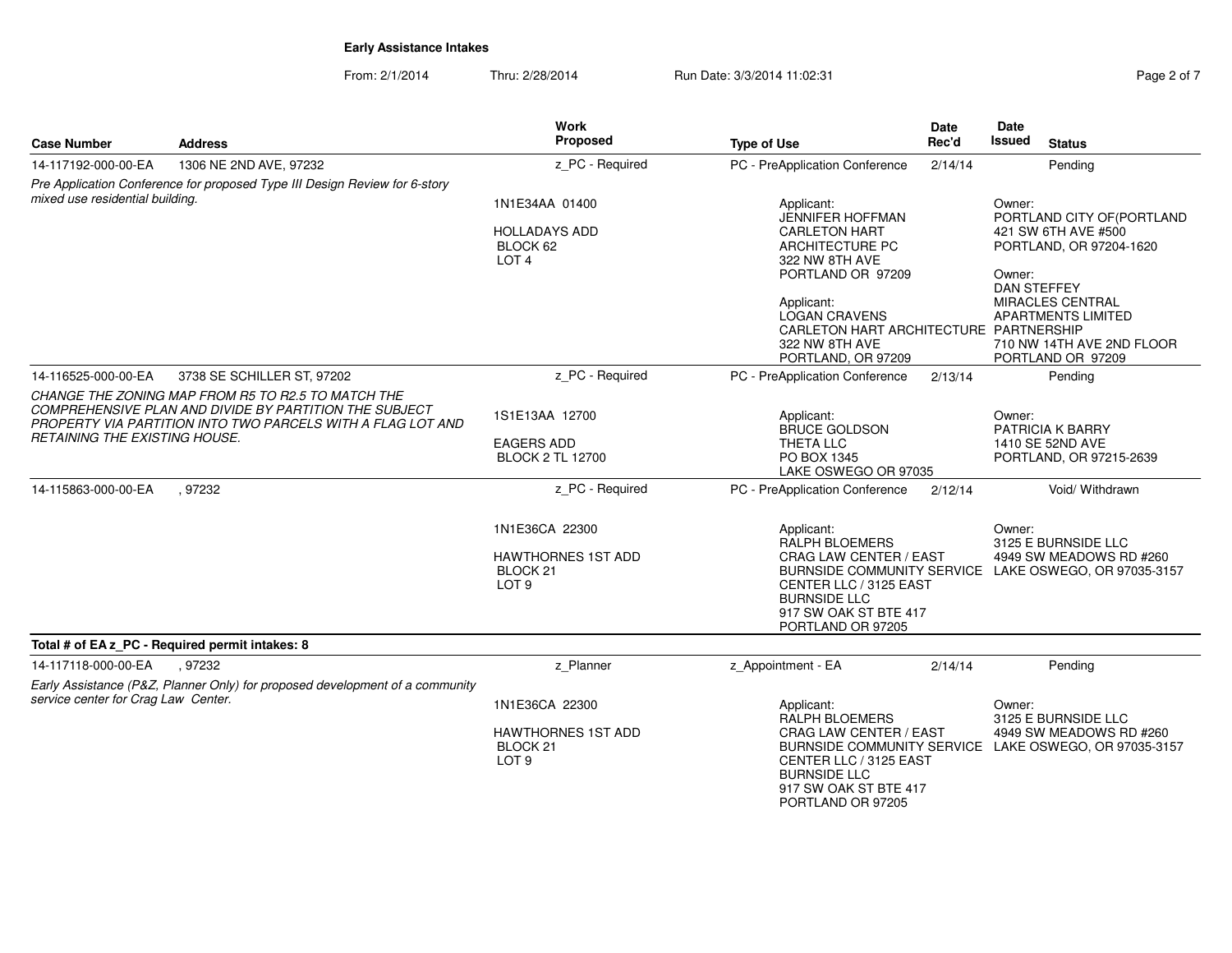| <b>Case Number</b>                                                                                                                                                                   | <b>Address</b>                         | Work<br>Proposed                                                               | <b>Type of Use</b>                                                                                           | <b>Date</b><br>Rec'd | Date<br>Issued<br><b>Status</b>                                                                                                                         |  |
|--------------------------------------------------------------------------------------------------------------------------------------------------------------------------------------|----------------------------------------|--------------------------------------------------------------------------------|--------------------------------------------------------------------------------------------------------------|----------------------|---------------------------------------------------------------------------------------------------------------------------------------------------------|--|
| 14-118696-000-00-EA                                                                                                                                                                  |                                        | z Planner                                                                      | z Appointment - EA                                                                                           | 2/20/14              | Pending                                                                                                                                                 |  |
| Early Assistance, (Planner Only, EN Team) for proposed alterations to approved<br>landscaping, tree replacement at The Strand Condominiums.                                          |                                        | 1S1E03CD 90000<br><b>STRAND CONDOMINIUMS</b><br><b>GENERAL COMMON ELEMENTS</b> | Applicant:<br><b>DEB COLYER</b><br>THE STRAND CONDOMINIUMS<br><b>C/O MULTI SERVICES</b><br>PORTLAND OR 97232 |                      | Owner:<br><b>STRAND CONDOMINIUMS</b><br><b>OWNERS' &amp; ASSOCIATION</b><br>1100 NW GLISAN ST #300<br>1500 NE IRVING STREET SUITE 41 PORTLAND, OR 97209 |  |
| Total # of EA z Planner permit intakes: 2                                                                                                                                            |                                        |                                                                                |                                                                                                              |                      |                                                                                                                                                         |  |
| 14-114370-000-00-EA                                                                                                                                                                  | 8001 SE HENDERSON ST, 97206            | z Planner & Infrastructure                                                     | z Appointment - EA                                                                                           | 2/6/14               | Pending                                                                                                                                                 |  |
| Early Assistance Meeting LD Team (Planner & SB's) for proposed land division,<br>condominium, planned development for proposed development of three additional<br>residential units. |                                        | <b>Bureaus</b><br>1S2E20AD 06400<br><b>STERLING</b>                            | Applicant:<br><b>STACY CONNERY</b><br>PACIFIC COMMUNITY DESIGN                                               |                      | Owner:<br>CHRIS DUFFIN<br><b>ELIZABETH STAVER</b>                                                                                                       |  |
|                                                                                                                                                                                      |                                        | BLOCK 6<br><b>LOT 21</b>                                                       | 12564 SW MAIN ST<br><b>TIGARD OR 97223</b>                                                                   |                      | 8016 SE OGDEN ST<br>PORTLAND OR 97206                                                                                                                   |  |
| 14-115494-000-00-EA                                                                                                                                                                  | 3700 SW RIVER PKY                      | z Planner & Infrastructure                                                     | z_Appointment - EA                                                                                           | 2/11/14              | Pending                                                                                                                                                 |  |
| Early Assistance Appointment Design Team (Planner & SB's) for proposed six<br>story, mixed use building. See also 13-139771 EA -Pre-app and 13-151841 EA -<br>DAR.                   |                                        | <b>Bureaus</b>                                                                 |                                                                                                              |                      |                                                                                                                                                         |  |
|                                                                                                                                                                                      |                                        | 1S1E10DB 00206                                                                 | Applicant:<br><b>RUSSELL HALE</b>                                                                            |                      | Owner:<br><b>DAYNA DEALY</b>                                                                                                                            |  |
|                                                                                                                                                                                      | WATERFRONT SOUTH NO 2<br><b>LOT 12</b> |                                                                                | <b>GBD ARCHITECTS</b><br>1120 NW COUCH, SUITE 300<br>PORTLAND OR 97204                                       |                      | MACK URBAN DEVELOPMENT<br>1411 FOURTH AVE SUITE 500<br>SEATTLE WA 98101                                                                                 |  |
| 14-120213-000-00-EA<br>Early Assistance Appointment                                                                                                                                  | 325 NE HASSALO ST                      | z Planner & Infrastructure<br><b>Bureaus</b>                                   | z Appointment - EA                                                                                           | 2/24/14              | Cancelled                                                                                                                                               |  |
|                                                                                                                                                                                      |                                        | 1N1E34AA 03001                                                                 | Applicant:<br>CAROLYN FORSYTH                                                                                |                      | Owner:<br><b>VINCENT O POWELL</b>                                                                                                                       |  |
|                                                                                                                                                                                      |                                        | PARTITION PLAT 2013-8<br>LOT 1 TL 3001                                         | ANKROM MOISAN ARCHITECTS<br>PORTLAND OR 97219                                                                |                      | 226 NE GRAND AVE<br>6720 SW MACADAM AVE SUITE 10 PORTLAND, OR 97232                                                                                     |  |
|                                                                                                                                                                                      |                                        |                                                                                |                                                                                                              |                      | Owner:<br><b>STARTERRA LLC</b><br>610 SW ALDER ST #1221<br>PORTLAND, OR 97205-3613                                                                      |  |
|                                                                                                                                                                                      |                                        |                                                                                |                                                                                                              |                      | Owner:<br>BIT INVESTMENT SIXTY-NINE LLC<br>1 E PRATT ST 5TH FLOOR EAST<br>BALTIMORE, MD 21202-1128                                                      |  |
| 14-120198-000-00-EA                                                                                                                                                                  |                                        | z Planner & Infrastructure<br><b>Bureaus</b>                                   | z Appointment - EA                                                                                           | 2/24/14              | Cancelled                                                                                                                                               |  |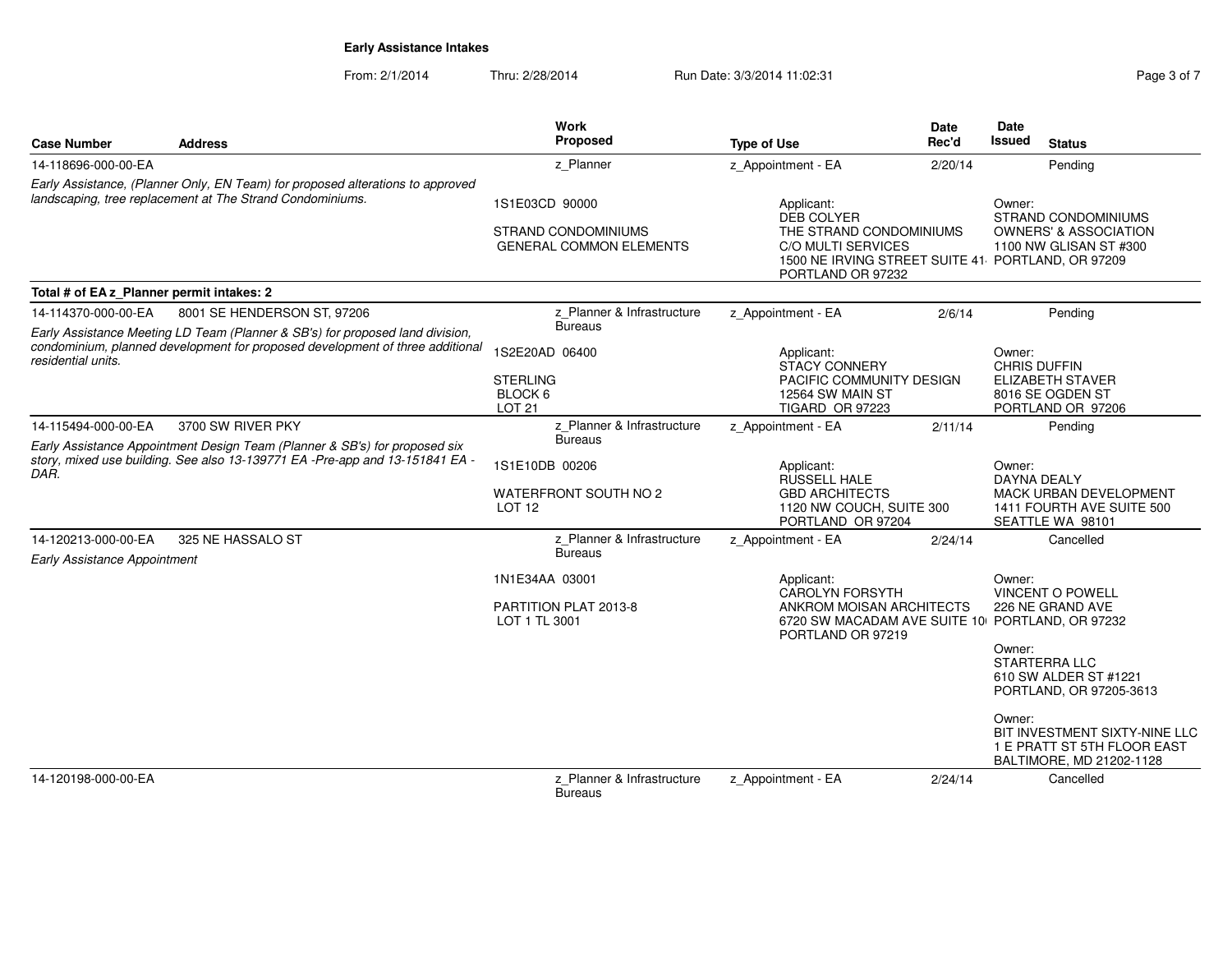From: 2/1/2014Thru: 2/28/2014 Run Date: 3/3/2014 11:02:31 Rege 4 of 7

| <b>Case Number</b>                         | <b>Address</b>                                                                                          | <b>Work</b><br>Proposed                                                                      | <b>Type of Use</b>                                                                               | Date<br>Rec'd            | Date<br>Issued<br><b>Status</b>                                        |
|--------------------------------------------|---------------------------------------------------------------------------------------------------------|----------------------------------------------------------------------------------------------|--------------------------------------------------------------------------------------------------|--------------------------|------------------------------------------------------------------------|
| 14-120158-000-00-EA                        | 1006 NE 2ND AVE, 97232                                                                                  | z Planner & Infrastructure<br><b>Bureaus</b>                                                 | z_Appointment - EA                                                                               | 2/24/14                  | Cancelled                                                              |
|                                            |                                                                                                         | 1N1E34AA 03600                                                                               | Applicant:<br>CAROLYN FORSYTH                                                                    | Owner:<br>STAR TERRA LLC |                                                                        |
|                                            |                                                                                                         | <b>HOLLADAYS ADD</b><br>BLOCK 48<br>S 1/2 OF LOT 3<br>LOT <sub>4</sub>                       | ANKROM MOISAN ARCHITECTS<br>6720 SW MACADAM AVE SUITE 10 PORTLAND, OR 97205<br>PORTLAND OR 97219 |                          | 610 SW ALDER ST #1221                                                  |
| 14-113849-000-00-EA                        | .97214<br>Early Assistance Appointment (LD/EN w/SB's) for proposed 2 parcel land                        | z Planner & Infrastructure<br><b>Bureaus</b>                                                 | z_Appointment - EA                                                                               | 2/5/14                   | Completed                                                              |
| division.                                  |                                                                                                         | 1N1E35CD 04900                                                                               | Applicant:<br>MARK LISAC                                                                         |                          | Owner:<br><b>ZADEYAN FAMILY</b>                                        |
|                                            |                                                                                                         | <b>AIKENS</b><br>BLOCK 265<br>E 1/2 OF LOT 6                                                 | <b>LISAC BROTHERS</b><br><b>CONSTRUCTION INC</b><br>PO Box 2422<br>CLACKAMAS OR 97015            |                          | 5580 LA JOLLA BLVD #171<br>LA JOLLA, CA 92037-7651                     |
| 14-119023-000-00-EA                        | 7040 NE SANDY BLVD, 97213<br>Early Assistance Appointment (T33 w/SB's) for a split-zoned site, proposed | z Planner & Infrastructure<br><b>Bureaus</b>                                                 | z Appointment - EA                                                                               | 2/20/14                  | Pending                                                                |
| commercial development and land division.  |                                                                                                         | 1N2E29BA 10700                                                                               | Applicant:<br><b>PATRICK BUDRONIS</b>                                                            |                          | Owner:<br>ROSE CITY CHURCH OF THE                                      |
|                                            |                                                                                                         | <b>CREST VIEW</b><br><b>BLOCK2</b><br>LOT 1-13                                               | <b>ENCORE REAL ESTATE</b><br>100 MAIN ST SUITE 201<br>SAFETY HARBOR FL 34695                     |                          | <b>NAZARENE</b><br>7016 NE SANDY BLVD<br>PORTLAND, OR 97213-5278       |
| 14-119227-000-00-EA                        | , 97219                                                                                                 | z_Planner & Infrastructure                                                                   | z_Appointment - EA                                                                               | 2/20/14                  | Pending                                                                |
|                                            | Early Assistance Appointment (EN Team) for proposed drainage improvements                               | <b>Bureaus</b>                                                                               |                                                                                                  |                          |                                                                        |
|                                            | by City of Lake Oswego within Tryon Creek State Natural Area.                                           | 1S1E34<br>00500<br>SECTION 34 1S 1E<br>TL 500 19.35 ACRES SPLIT LEVY R331658<br>(R991340070) | Applicant:<br><b>ROB AMSBURY</b><br>CITY OF LAKE OSWEGO<br>380 A AVENUE<br>LAKE OSWEGO OR 97034  |                          | Owner:<br>OREGON STATE OF<br>525 TRADE ST SE<br><b>SALEM, OR 97310</b> |
| 14-113878-000-00-EA<br>9 pump fuel station | 17309 SE DIVISION ST, 97233                                                                             | z_Planner & Infrastructure<br><b>Bureaus</b>                                                 | z_Appointment - EA                                                                               | 2/5/14                   | Pending                                                                |
|                                            |                                                                                                         | 1S3E06DC 07200                                                                               | Applicant:<br><b>PATRICK TILAND</b>                                                              |                          | Owner:<br><b>JACK J COX</b>                                            |
|                                            |                                                                                                         | SECTION 06 1S 3E<br>TL 7200 0.33 ACRES                                                       | 3611 SW HOOD AVE #200<br>PORTLAND, OR 97239                                                      |                          | 25675 SW MEADOWBROOK LN<br>SHERWOOD, OR 97140-8495                     |
|                                            |                                                                                                         |                                                                                              |                                                                                                  |                          | Owner:                                                                 |

 JANICE M JOHNSON25675 SW MEADOWBROOK LN SHERWOOD, OR 97140-8495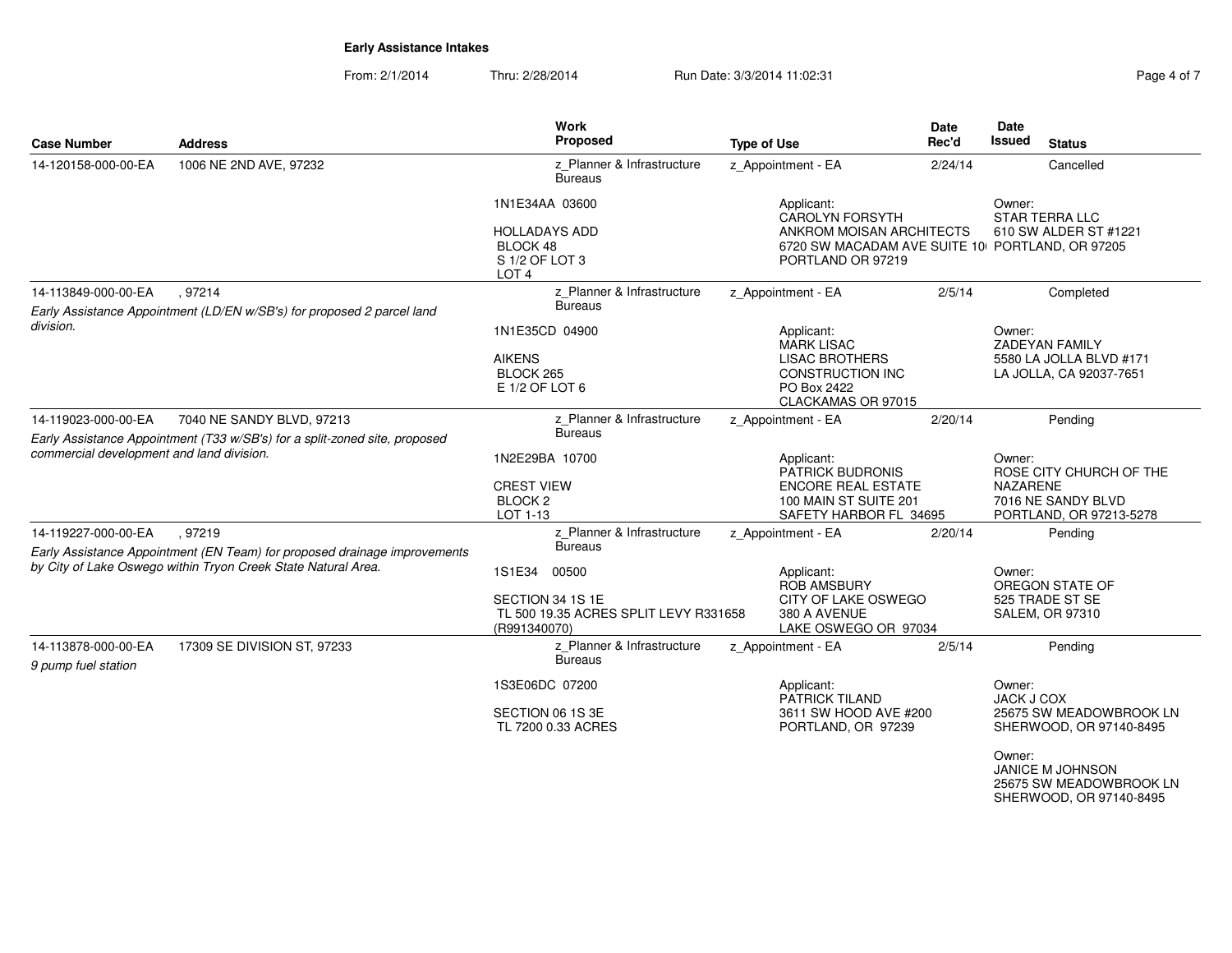| Page 5 of 7 |  |  |
|-------------|--|--|
|             |  |  |

| <b>Case Number</b>                                   | <b>Address</b>                                                                                        | <b>Work</b><br><b>Proposed</b>                                                           | <b>Type of Use</b>                                                                                       | <b>Date</b><br>Rec'd | Date<br><b>Issued</b>                                                                             | <b>Status</b>                                                           |
|------------------------------------------------------|-------------------------------------------------------------------------------------------------------|------------------------------------------------------------------------------------------|----------------------------------------------------------------------------------------------------------|----------------------|---------------------------------------------------------------------------------------------------|-------------------------------------------------------------------------|
| 14-117996-000-00-EA                                  | 80 SE MADISON ST, 97214<br>Early Assistance Appointment (P&Z w/SB's) for proposed change of occupancy | z Planner & Infrastructure<br><b>Bureaus</b>                                             | z Appointment - EA                                                                                       | 2/18/14              |                                                                                                   | Pending                                                                 |
| from warehouse to office, retail and storage.        |                                                                                                       | 1S1E03AD 06400<br><b>EAST PORTLAND</b><br>BLOCK 12<br>N 30' OF LOT 7<br>LOT <sub>8</sub> | Applicant:<br><b>DAVID HYMAN</b><br><b>DECA ARCHITECTURE</b><br>935 SE ALDER ST<br>PORTLAND OR 97214     |                      | Owner:<br>JEFFREY WEITZ<br>NORTH RIM DEVELOPMENT<br>819 SE MMORRISON ST #100<br>PORTLAND OR 97214 |                                                                         |
|                                                      |                                                                                                       |                                                                                          | Applicant:<br><b>SHEM HARDING</b><br>DECA ARCHITECTURE, INC<br>935 SE ALDER<br>PORTLAND OR 97214         |                      | Owner:                                                                                            | 80 SE MADISON LLC<br>819 SE MORRISON ST #110<br>PORTLAND, OR 97214-6308 |
| 14-117919-000-00-EA                                  | 6049 N INTERSTATE AVE, 97217                                                                          | z Planner & Infrastructure                                                               | z_Appointment - EA                                                                                       | 2/18/14              |                                                                                                   | Pending                                                                 |
|                                                      | Early Assistance Appointment (DZ Team w/SB's) for proposed development of a                           | <b>Bureaus</b>                                                                           |                                                                                                          |                      |                                                                                                   |                                                                         |
| 144,557 square foot, five story, mixed use building. |                                                                                                       | 1N1E16DA 13100<br>SECTION 16 1N 1E                                                       | Applicant:<br><b>GEORGE AKEL</b><br>NORMAN DEVELOPMENT GROUP                                             |                      | Owner:<br><b>INTERSTATE LANES INC</b><br>6049 N INTERSTATE AVE                                    |                                                                         |
|                                                      |                                                                                                       | TL 13100 1.03 ACRES                                                                      | 2255 VAN NESS AVE SUITE 102<br>SAN FRANCISCO CA 94109                                                    |                      |                                                                                                   | PORTLAND, OR 97217-4713                                                 |
| 14-117000-000-00-EA                                  | 4850 SW MACADAM AVE, 97201<br>Early Assistance Appointment (Design Team/EN Team w/SB's) for proposed  | z_Planner & Infrastructure<br><b>Bureaus</b>                                             | z_Appointment - EA                                                                                       | 2/14/14              |                                                                                                   | Pending                                                                 |
|                                                      | multiple family residential project in "d" and "g" overlays                                           | 1S1E15BA 00500                                                                           | Applicant:<br><b>KURT SCHULTZ</b>                                                                        |                      | Owner:<br><b>MACADAM AVENUE PROPERTIES</b>                                                        |                                                                         |
|                                                      |                                                                                                       | SECTION 15 1S 1E<br>TL 500 1.20 ACRES                                                    | <b>SERA DESIGN LLC</b><br>338 NW 5TH AVE<br>PORTLAND OR 97209                                            |                      | <b>LLC</b><br>PO BOX 87970<br>VANCOUVER, WA 98687                                                 |                                                                         |
|                                                      |                                                                                                       |                                                                                          | Applicant:<br><b>LEE NOVAK</b><br>FORE PROPERTY COMPANY<br>1741 VILLAGE CENTER CIR<br>LAS VEGAS NV 89134 |                      |                                                                                                   |                                                                         |
| 14-114518-000-00-EA                                  | 6200 SE MILWAUKIE AVE, 97202<br>New 4,150 square foot retail building with surface parking.           | z Planner & Infrastructure<br><b>Bureaus</b>                                             | z Appointment - EA                                                                                       | 2/6/14               |                                                                                                   | Pending                                                                 |
|                                                      |                                                                                                       | 1S1E14DC 02200                                                                           | Applicant:<br><b>SHEM HARDING</b>                                                                        |                      | Owner:                                                                                            | <b>MATT HICKS DMD LLC</b>                                               |
|                                                      |                                                                                                       | WESTMORELAND<br><b>BLOCK1</b><br><b>LOT 7-9</b>                                          | DECA ARCHITECTURE, INC<br>935 SE ALDER<br>PORTLAND OR 97214                                              |                      | 6200 SE MILWAUKIE AVE<br>PORTLAND, OR 97202-5417                                                  |                                                                         |
|                                                      |                                                                                                       |                                                                                          | Applicant:<br><b>GABRIEL GENAUER</b><br>2525 NE 37TH AVE<br>PORTLAND, OR 97212-2916                      |                      |                                                                                                   |                                                                         |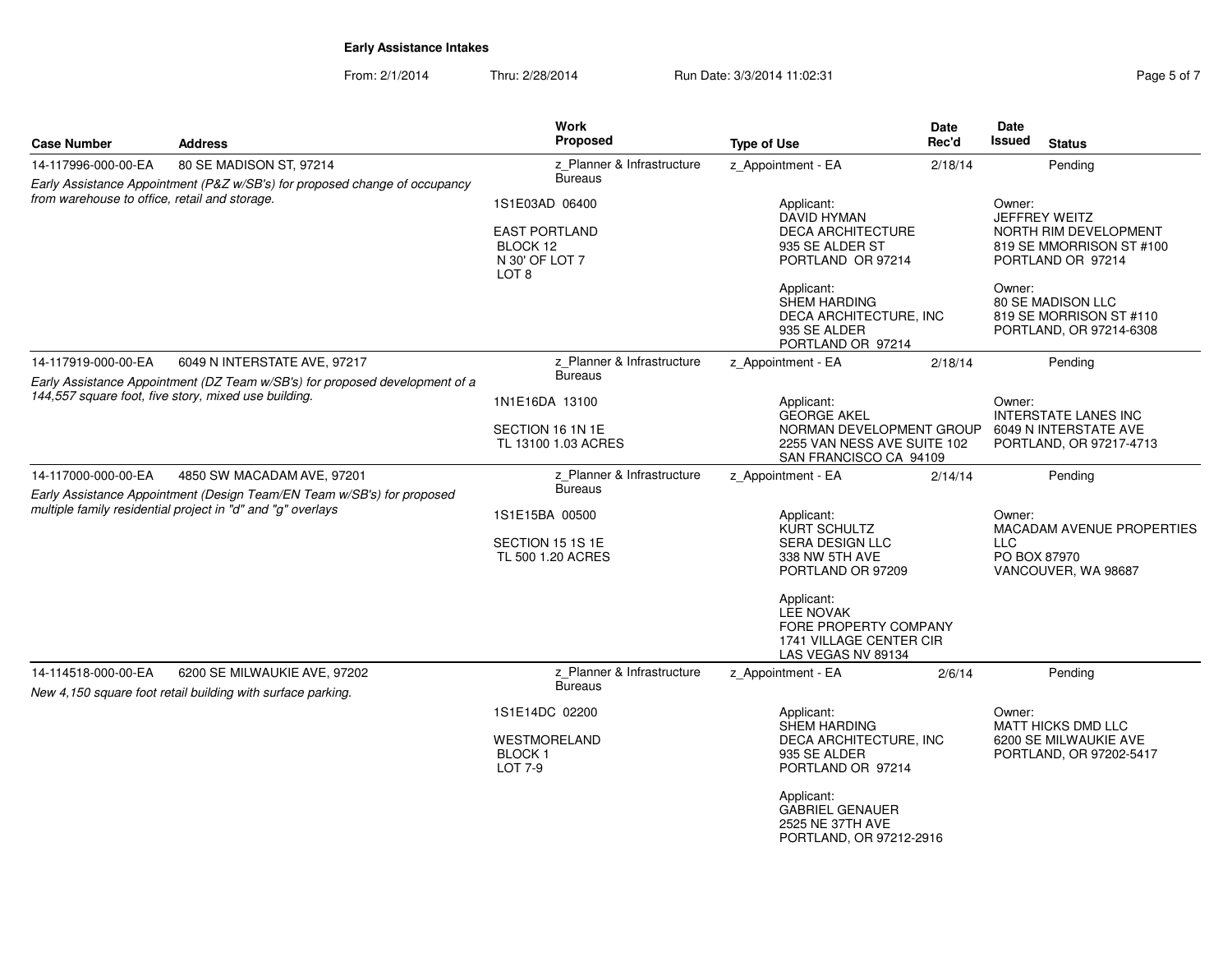| Page 6 of 7 |  |  |  |
|-------------|--|--|--|
|-------------|--|--|--|

| <b>Case Number</b>                                                            | <b>Address</b>                                                                                             | Work<br><b>Proposed</b>                                                        | <b>Type of Use</b>                                                                                                             | Date<br>Rec'd | <b>Date</b><br><b>Issued</b><br><b>Status</b>                                                       |
|-------------------------------------------------------------------------------|------------------------------------------------------------------------------------------------------------|--------------------------------------------------------------------------------|--------------------------------------------------------------------------------------------------------------------------------|---------------|-----------------------------------------------------------------------------------------------------|
| 14-115738-000-00-EA<br>Property line adjustment                               | 1221 SE 71ST AVE, 97215                                                                                    | z Planner & Infrastructure<br><b>Bureaus</b>                                   | z_Appointment - EA                                                                                                             | 2/12/14       | Pending                                                                                             |
|                                                                               |                                                                                                            | 1S2E05BD 02600<br><b>BELMONT</b><br><b>BLOCK1</b><br>LOT <sub>6</sub>          | Applicant:<br>ROBERT LESZEWSKI<br>2444 NE 43 AVE<br>PORTLAND, OR 97213                                                         |               | Owner:<br>MICHELLE JENSEN<br>1528 SW WESTWOOD CT<br>PORTLAND, OR 97239                              |
| 14-115196-000-00-EA                                                           | 9635 SW 48TH AVE, 97219                                                                                    | z Planner & Infrastructure                                                     | z_Appointment - EA                                                                                                             | 2/11/14       | Pending                                                                                             |
| development on each lot.                                                      | Early assistance appointment for lot confirmation for 3 lots and single dwelling                           | <b>Bureaus</b><br>1S1E30AD 11200<br><b>WEST PORTLAND</b><br>BLOCK 43           | Applicant:<br>JOHN DeJong<br>Tech Engineering<br>P.O. Box 80483                                                                |               | Owner:<br><b>NANCY A TAYLOR</b><br>11585 SW 98TH AVE<br>TIGARD, OR 97223-5386                       |
|                                                                               |                                                                                                            | <b>LOT 5-7</b>                                                                 | Portland, OR 97280                                                                                                             |               |                                                                                                     |
| 14-115418-000-00-EA                                                           | 5828 N VAN HOUTEN PL, 97203<br>Early Assistance Appointment (Planner + SB's) for proposed parking lot with | z Planner & Infrastructure<br><b>Bureaus</b>                                   | z Appointment - EA                                                                                                             | 2/11/14       | Pending                                                                                             |
| adjustment to interior landscaping, CU Master Plan site and Greenway overlay. |                                                                                                            | 1N1E18 00100<br>SECTION 18 1N 1E<br>TL 100 33.43 ACRES                         | Applicant:<br><b>ISAAC HARRIS</b><br>SODERSTROM ARCHITECTURE<br>1200 NW NAITO PKWY SUITE 410<br>PORTLAND OR 97209              |               | Owner:<br><b>PAUL LUTY</b><br>UNIVERSITY OF PORTLAND<br>5000 N WILLAMETTE BLVD<br>PORTLAND OR 97203 |
| 14-116561-000-00-EA<br>new 4-story apartment building                         | 1423 SW COLUMBIA ST, 97201                                                                                 | z Planner & Infrastructure<br><b>Bureaus</b>                                   | z_Appointment - EA                                                                                                             | 2/13/14       | Pending                                                                                             |
|                                                                               |                                                                                                            | 1S1E04AB 03700<br><b>PORTLAND</b><br>S 81' OF W 92' OF E 194' OF BLOCK S 1/2 W | Applicant:<br>STEVE FOSLER<br><b>FOSLER PORTLAND</b><br><b>ARCHITECTURE LLC</b><br>1930 NW LOVEJOY STREET<br>PORTLAND OR 97209 |               | Owner:<br><b>MARK R MADDEN</b><br>1355 NW 13TH AVE<br>PORTLAND, OR 97209-3284                       |
| 14-116336-000-00-EA                                                           | .97219<br>Early Assistance Appointment (LD/EN w/ SB's) for proposed two parcel partition.                  | z Planner & Infrastructure<br><b>Bureaus</b>                                   | z Appointment - EA                                                                                                             | 2/13/14       | Pending                                                                                             |
|                                                                               |                                                                                                            | 1S1E33AB 04700<br>SECTION 33 1S 1E<br>TL 4700 1.05 ACRES                       | Applicant:<br>MIKE COYLE<br><b>FASTER PERMITS</b><br>14334 NW EAGLERIDGE LANE<br>PORTLAND, OR 97229                            |               | Owner:<br><b>MARK S STANICH</b><br>815 NW NAITO PKWY #409<br>PORTLAND, OR 97209                     |
|                                                                               |                                                                                                            |                                                                                |                                                                                                                                |               | Owner:<br><b>JANIS K STANICH</b><br>815 NW NAITO PKWY #409<br>PORTLAND, OR 97209                    |
| 14-117087-000-00-EA                                                           | 2214 NE OREGON ST, 97232<br>Early Assistance Appointment (P&Z w/ SB's) to discuss re-design concepts for   | z Planner & Infrastructure<br><b>Bureaus</b>                                   | z Appointment - EA                                                                                                             | 2/14/14       | Pending                                                                                             |
| abutting NE 22nd and NE 24th                                                  |                                                                                                            | 1N1E35AD 03700                                                                 | Applicant:<br><b>BAKERY BLOCKS LLC</b><br>537 SE ASH ST STE 101<br>PORTLAND, OR 97214                                          |               |                                                                                                     |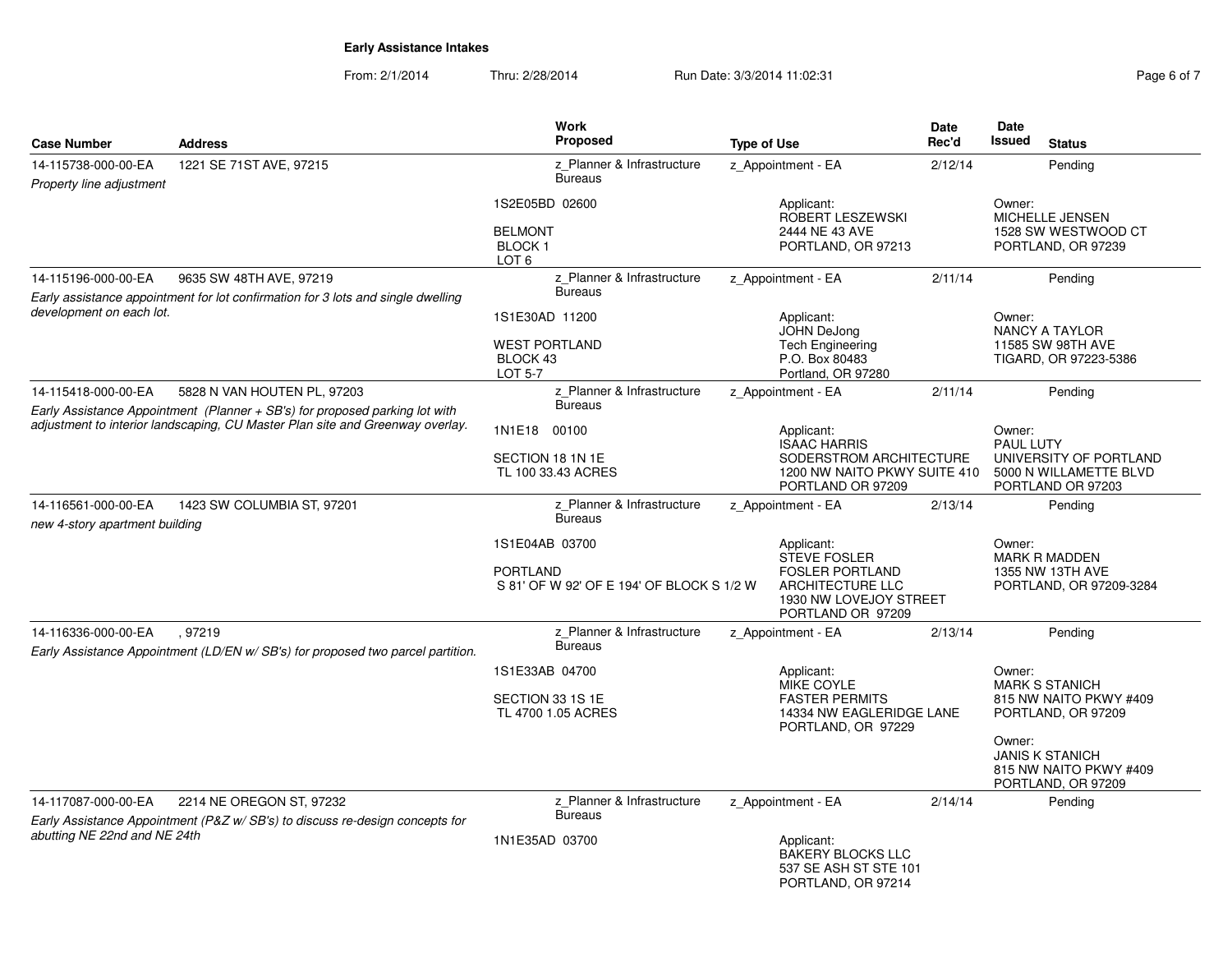From: 2/1/2014Thru: 2/28/2014 Run Date: 3/3/2014 11:02:31

| Page 7 of 7 |  |  |
|-------------|--|--|
|             |  |  |

| <b>Case Number</b>              | <b>Address</b>                                                                   | <b>Work</b><br><b>Proposed</b>                    | <b>Type of Use</b>                                                      | Date<br>Rec'd | Date<br><b>Issued</b><br><b>Status</b>                                                             |
|---------------------------------|----------------------------------------------------------------------------------|---------------------------------------------------|-------------------------------------------------------------------------|---------------|----------------------------------------------------------------------------------------------------|
| 14-115958-000-00-EA             | , 97212<br>Early Assistance Written (no meeting) P&Z Team with SB's for proposed | z_Planner & Infrastructure<br><b>Bureaus</b>      | z_Written Comments                                                      | 2/12/14       | Pending                                                                                            |
| commercial building.            |                                                                                  | 1N1E23DD 20800                                    | Applicant:<br>MIKE COYLE                                                |               | Owner:<br>H WAGNER LLC                                                                             |
|                                 |                                                                                  | SECTION 23 1N 1E<br>TL 20800 0.23 ACRES           | <b>FASTER PERMITS</b><br>14334 NW EAGLERIDGE LANE<br>PORTLAND, OR 97229 |               | 1001 SE DIVISION ST #1<br>PORTLAND, OR 97202-1076                                                  |
|                                 | Total # of EA z_Planner & Infrastructure Bureaus permit intakes: 20              |                                                   |                                                                         |               |                                                                                                    |
| 14-121087-000-00-EA             | .97217                                                                           |                                                   | EA-Zoning & Inf. Bur.- w/mtg                                            | 2/26/14       | Pending                                                                                            |
|                                 | UPGRADE TO EXISTING SCHMEER PUMP STATION.                                        |                                                   |                                                                         |               |                                                                                                    |
|                                 |                                                                                  | 1N1E09AA 00600                                    | Applicant:<br><b>DENNIS JARAMILLO</b>                                   |               | Owner:<br>PORTLAND CITY OF                                                                         |
|                                 |                                                                                  | <b>CHAMBREAUS FACTORY SITE</b><br>LOT 5&6 TL 600  | 5001 N COLUMBIA BLVD<br>PORTLAND, OR 97203                              |               | 1120 SW 5TH AVE #1000<br>PORTLAND, OR 97204-1912                                                   |
| 14-122174-000-00-EA             | .97230                                                                           |                                                   | EA-Zoning & Inf. Bur.- w/mtg                                            | 2/28/14       | Application                                                                                        |
|                                 |                                                                                  | 1N3E19B 00201                                     | Applicant:<br>MIKE COYLE                                                |               | Owner:<br><b>ICDC LLC</b>                                                                          |
|                                 |                                                                                  | <b>INTERSTATE CROSSROADS</b><br>LOT <sub>10</sub> | <b>FASTER PERMITS</b><br>14334 NW EAGLERIDGE LANE<br>PORTLAND, OR 97229 |               | 14863 SE 82ND DR<br>CLACKAMAS, OR 97015                                                            |
| 14-120891-000-00-EA             | .97232                                                                           |                                                   | EA-Zoning Only - w/mtg                                                  | 2/26/14       | Completed                                                                                          |
|                                 | Early Assistance Appointment (Planner and PBOT only) regarding the proposed      |                                                   |                                                                         |               |                                                                                                    |
| Oregon Convention Center Hotel. |                                                                                  | 1N1E34AA 02900                                    | Applicant:                                                              |               | Owner:                                                                                             |
|                                 |                                                                                  | <b>HOLLADAYS ADD</b>                              | CAROLYN FORSYTH<br>ANKROM MOISAN ARCHITECTS                             |               | <b>VINCENT O POWELL</b><br>226 NE GRAND AVE                                                        |
|                                 |                                                                                  | BLOCK 47<br>LOT 5 EXC PT IN ST                    | PORTLAND OR 97219                                                       |               | 6720 SW MACADAM AVE SUITE 10 PORTLAND, OR 97232                                                    |
|                                 |                                                                                  | W 1/2 OF LOT 6                                    |                                                                         |               | Owner:                                                                                             |
|                                 |                                                                                  | S 1/2 OF E 1/2 OF LOT 6 EXC PT IN ST              |                                                                         |               | PORTLAND CITY OF(PDC<br>222 NW 5TH AVE<br>PORTLAND, OR 97209-3812                                  |
|                                 |                                                                                  |                                                   |                                                                         |               | Owner:<br>STARTERRA LLC<br>610 SW ALDER ST #1221<br>PORTLAND, OR 97205-3613                        |
|                                 |                                                                                  |                                                   |                                                                         |               | Owner:<br>BIT INVESTMENT SIXTY-NINE LLC<br>1 E PRATT ST 5TH FLOOR EAST<br>BALTIMORE, MD 21202-1128 |

**Total # of Early Assistance intakes: 33**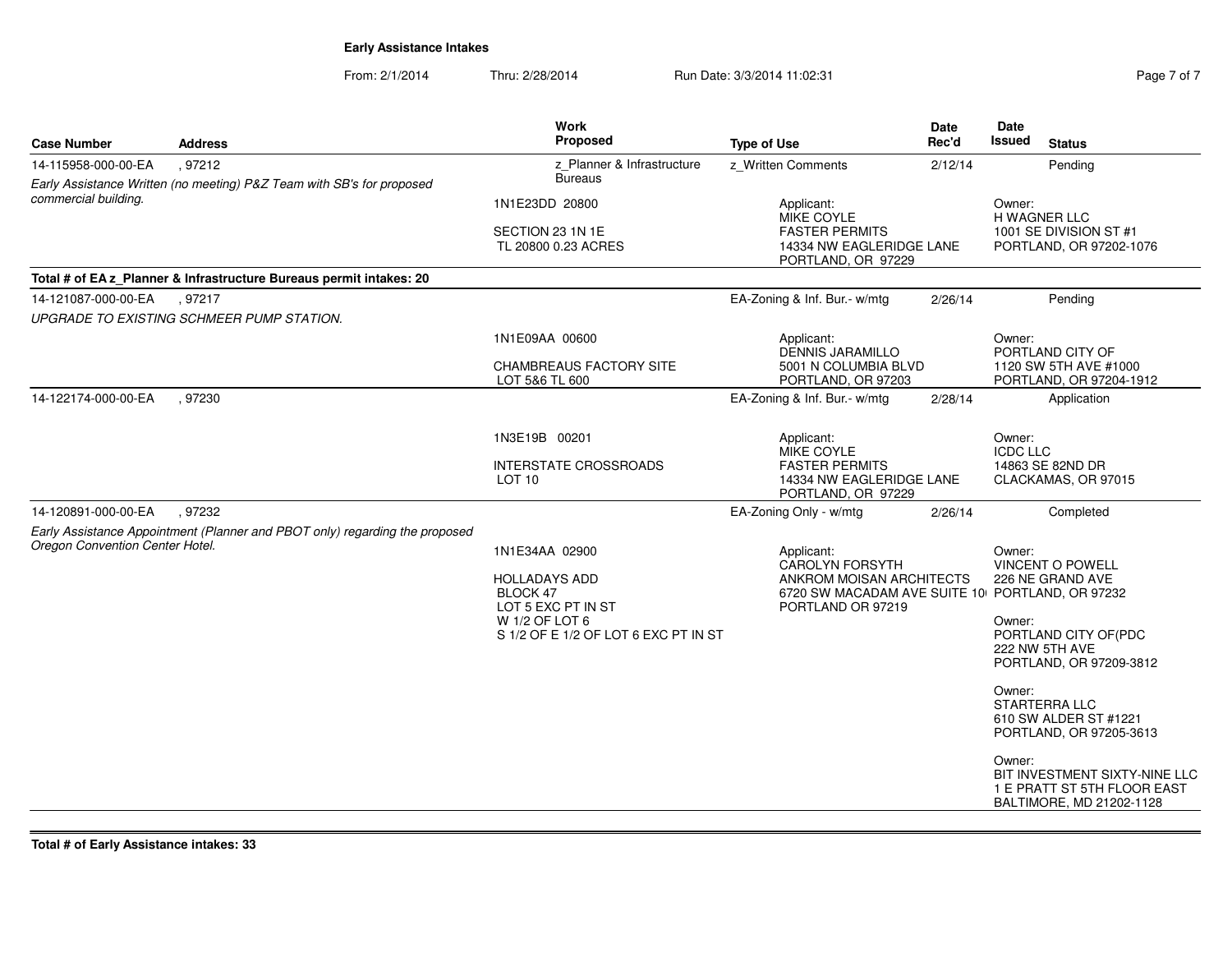| <b>Case Number</b>             | <b>Address</b>         | Work<br>Proposed                                                       | <b>Type of Use</b>                                                                                              | Date<br>Rec'd | Date<br>Issued<br><b>Status</b>                                                          |
|--------------------------------|------------------------|------------------------------------------------------------------------|-----------------------------------------------------------------------------------------------------------------|---------------|------------------------------------------------------------------------------------------|
| 13-198428-000-00-FP            |                        | FP - Final Plat Review                                                 | (Old) Minor                                                                                                     | 2/26/14       | <b>Under Review</b>                                                                      |
| Final Plat to create two lots. |                        |                                                                        |                                                                                                                 |               |                                                                                          |
|                                |                        | 1S2E05AD 00301<br>STRAWBERRY DALE<br>BLOCK 1<br>LOT <sub>5</sub>       | Applicant:<br><b>KYM NGUYEN</b><br>CONCEPT DESIGN & ASSOCIATES PO BOX 90277<br>PO BOX 8464<br>PORTLAND OR 97207 |               | Owner:<br>DK HOMES LLC<br>PORTLAND, OR 97290-0277                                        |
| 13-145760-000-00-FP            | 1707 SW MOSS ST, 97219 | FP - Final Plat Review                                                 | (Old) Minor                                                                                                     | 2/12/14       | <b>Under Review</b>                                                                      |
| Final Plat to create 2 lots.   |                        |                                                                        |                                                                                                                 |               |                                                                                          |
|                                |                        | 1S1E21CA 04300<br><b>CAPITOL HILL</b><br>BLOCK 13<br>LOT <sub>16</sub> | Applicant:<br><b>ROB HUMPHREY</b><br><b>FASTER PERMITS</b><br>14334 NW EAGLERIDGE LANE<br>PORTLAND, OR 97229    |               | Owner:<br><b>CHRIS MCGEHEE</b><br>MCGEHEE HOMES LLC<br>PO BOX 25571<br>PORTLAND OR 97298 |
|                                |                        |                                                                        | Applicant:<br>MIKE COYLE<br><b>FASTER PERMITS</b><br>14334 NW EAGLERIDGE LANE<br>PORTLAND, OR 97229             |               |                                                                                          |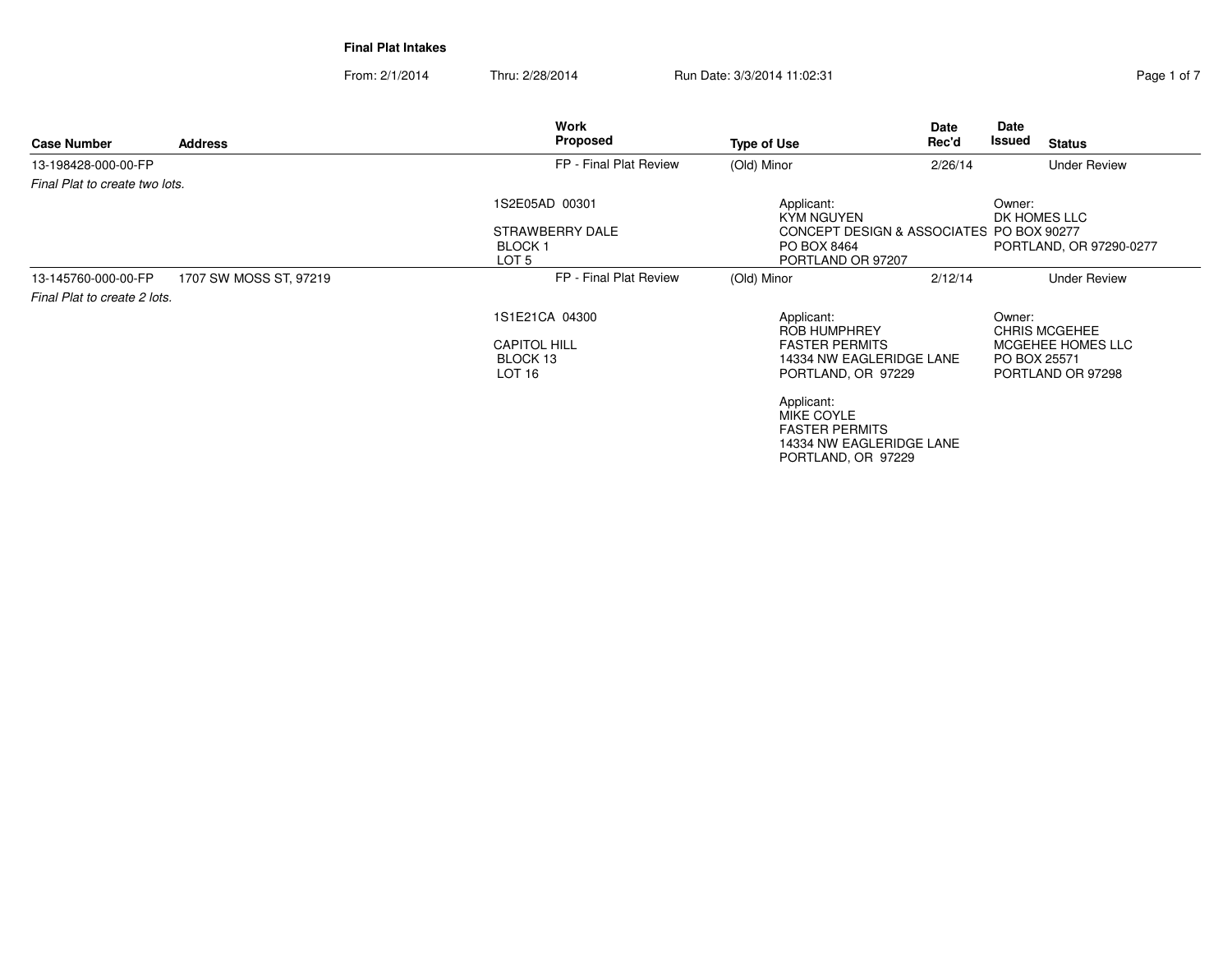From: 2/1/2014Thru: 2/28/2014 **Run Date: 3/3/2014 11:02:31 Run Date: 3/3/2014 11:02:31 Page 2 of 7** 

**Case NumberWork** Proposed **AddressS** Proposed **Rec'dIssued Type of Use Issued Status** *Approval of a Preliminary Plan for a 2-parcel partition that will result in 2 parcelsfor attached or detached houses, as illustrated with Exhibit C.1, subject to thefollowing conditions: A.Supplemental Plan. Three copies of a supplemental plan shall be submitted with the final plat survey, if the provision for reduced internal setbacks will beused.B.The final plat must show the following:1.The applicant shall meet the street dedication requirements of the City Engineer for N Williams Avenue. The required right-of-way dedication must beshown on the final plat.C.The following must occur prior to Final Plat approval:Utilities1.The applicant shall meet the requirements of the Fire Bureau for ensuring adequate hydrant flow from the nearest hydrant. The applicant must provideverification to the Fire Bureau that Appendix B of the Fire Code is met, the exception is used, or provide an approved Fire Code Appeal prior final platapproval.2.The applicant shall meet the requirements of the Fire Bureau for fire hydrant spacing. The applicant must provide verification that Appendix C of the Fire Codeis met to the satisfaction of the Fire Bureau.Other requirements3.The applicant must pay into the City Tree Fund the amount equivalent to 29 inches of trees. Payment must be made to the Bureau of Development Services,which administers the fund for the Parks Bureau.D.The following conditions are applicable to site preparation and thedevelopment of individual lots:1.The applicant must meet the addressing requirements of the Fire Bureau. Thelocation of the address must be shown on the building permit.2.The applicant must provide a fire access way that meets the Fire Bureau requirements related to aerial fire department access. Aerial access applies to buildings that exceed 30 feet in height as measure to the bottom of the eave ofthe structure or the top of the parapet for a flat roof.3.If the Fire Bureau determines that the size of the development on Parcel 1 orParcel 2 requires additional fire flow or fire hydrants, those improvements must be*13-184624-000-00-FP7422 N WILLIAMS AVE **FRAUGHT AND STATE ASSAULT AT A CONSTRUCT AND FRAUGHT AND FRAUGHT AND THE REVIEW** 1N1E15AA 14801LOVELEIGH BLOCK 16 LOT 9Applicant: ROB HUMPHREY FASTER PERMITS 14334 NW EAGLERIDGE LANEPORTLAND, OR 97229Owner: EVERETT CUSTOM HOMES INC735 SW 158TH AVE #180 BEAVERTON, OR 97006-49522/27/14Application

**Date**

**Date**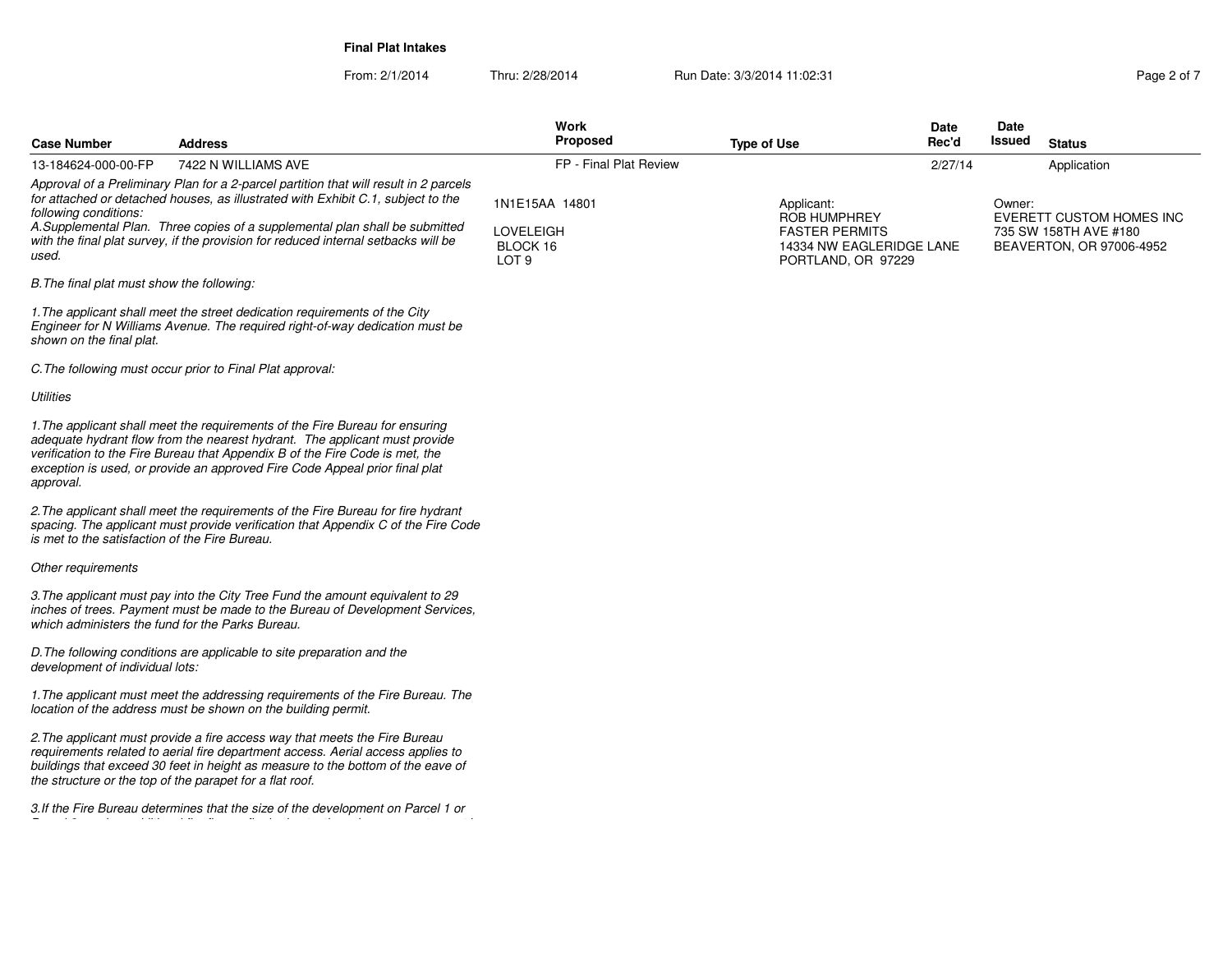| 13-178895-000-00-FP                       | 3314 SW 1ST AVE, 97201  | FP - Final Plat Review                       | 2/11/14                                                                  | <b>Under Review</b>                             |
|-------------------------------------------|-------------------------|----------------------------------------------|--------------------------------------------------------------------------|-------------------------------------------------|
| Final Plat to create a 5-lot subdivision. |                         |                                              |                                                                          |                                                 |
|                                           |                         | 1S1E10BC 07300                               | Applicant:<br><b>KERRY STEINMETZ</b>                                     | Owner:<br>CABLE CAR LOFTS LLC                   |
|                                           |                         | <b>CARUTHERS ADD</b><br>BLOCK 128<br>LOT 7&8 | FIDELITY NATIONAL TITLE<br>900 SW 5TH AVE MEZZANINE<br>PORTLAND OR 97204 | 2 CENTERPOINTE DR #210<br>LAKE OSWEGO, OR 97035 |
| 13-212146-000-00-FP                       | 5027 NE 31ST AVE, 97211 | FP - Final Plat Review                       | 2/18/14                                                                  | <b>Under Review</b>                             |
| Final Plat to create two narrow lots.     |                         |                                              |                                                                          |                                                 |
|                                           |                         | 1N1E24BA 19400                               | Applicant:<br><b>KEVIN PARTAIN</b>                                       | Owner:<br>PORTLAND REDEVELOPMENT LLC            |
|                                           |                         | <b>FOXCHASE ADD</b><br>BLOCK 14<br>LOT 6     | URBAN VISIONS<br>223 NE 56TH AVENUE<br>PORTLAND, OR 97213                | PO BOX 11778<br>PORTLAND, OR 97211-0778         |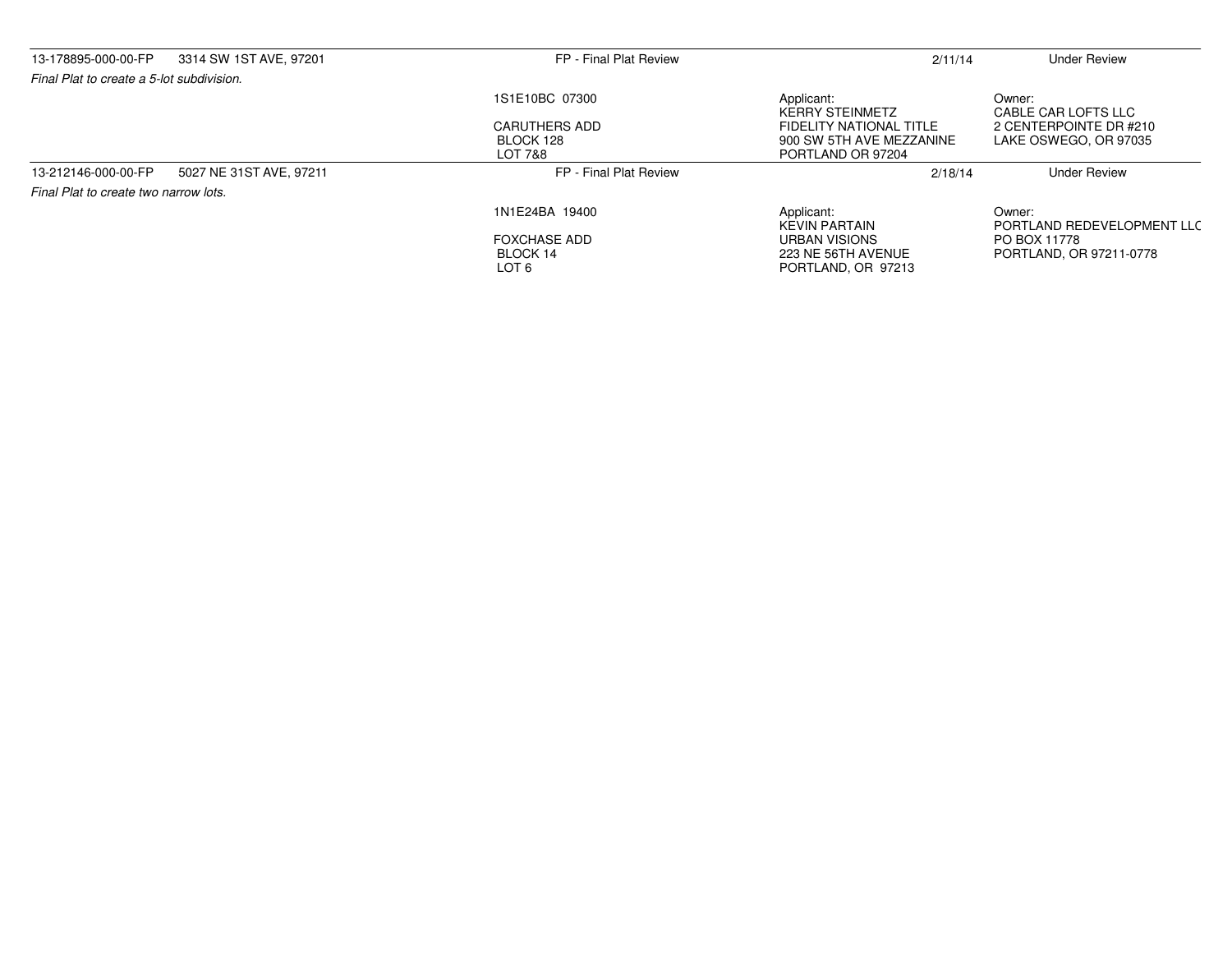From: 2/1/2014Thru: 2/28/2014 **Run Date: 3/3/2014 11:02:31 Run Page 4 of 7/3/2014 11:02:31 Page 4 of 7/3/2014 11:02:31** 

| Page 4 of |  |  |
|-----------|--|--|

| <b>Case Number</b><br><b>Address</b>                                                                                                                                                                                                                                                                                                                                                                                                                                                                                                                                                                                                                                                                                                                                                                                                                                                                                                                                                                                                                                                                                                                                                                                                                                                                                                                                                                                                                                                                                                                                                                                                                                                                                                                                                                                                                                                                                                                                                                                                                                                                                                                                                                                                                                                                                                                                                                                                                                                                                                                                                                                                                                                                                                                                                                                                                                                                                                                                   | <b>Work</b><br><b>Proposed</b>         | <b>Type of Use</b>                                                                                                                                                              | Date<br>Rec'd | Date<br>Issued | <b>Status</b>                                       |
|------------------------------------------------------------------------------------------------------------------------------------------------------------------------------------------------------------------------------------------------------------------------------------------------------------------------------------------------------------------------------------------------------------------------------------------------------------------------------------------------------------------------------------------------------------------------------------------------------------------------------------------------------------------------------------------------------------------------------------------------------------------------------------------------------------------------------------------------------------------------------------------------------------------------------------------------------------------------------------------------------------------------------------------------------------------------------------------------------------------------------------------------------------------------------------------------------------------------------------------------------------------------------------------------------------------------------------------------------------------------------------------------------------------------------------------------------------------------------------------------------------------------------------------------------------------------------------------------------------------------------------------------------------------------------------------------------------------------------------------------------------------------------------------------------------------------------------------------------------------------------------------------------------------------------------------------------------------------------------------------------------------------------------------------------------------------------------------------------------------------------------------------------------------------------------------------------------------------------------------------------------------------------------------------------------------------------------------------------------------------------------------------------------------------------------------------------------------------------------------------------------------------------------------------------------------------------------------------------------------------------------------------------------------------------------------------------------------------------------------------------------------------------------------------------------------------------------------------------------------------------------------------------------------------------------------------------------------------|----------------------------------------|---------------------------------------------------------------------------------------------------------------------------------------------------------------------------------|---------------|----------------|-----------------------------------------------------|
| 7661 SE DIVISION ST, 97215<br>13-111620-000-00-FP                                                                                                                                                                                                                                                                                                                                                                                                                                                                                                                                                                                                                                                                                                                                                                                                                                                                                                                                                                                                                                                                                                                                                                                                                                                                                                                                                                                                                                                                                                                                                                                                                                                                                                                                                                                                                                                                                                                                                                                                                                                                                                                                                                                                                                                                                                                                                                                                                                                                                                                                                                                                                                                                                                                                                                                                                                                                                                                      | FP - Final Plat Review                 |                                                                                                                                                                                 | 2/12/14       |                | <b>Under Review</b>                                 |
| Approval of a Preliminary Plan for a 3-parcel partition that will result in one duplex<br>lot (Parcel 2) and two lots for detached houses (Parcel 1 and 3), as illustrated                                                                                                                                                                                                                                                                                                                                                                                                                                                                                                                                                                                                                                                                                                                                                                                                                                                                                                                                                                                                                                                                                                                                                                                                                                                                                                                                                                                                                                                                                                                                                                                                                                                                                                                                                                                                                                                                                                                                                                                                                                                                                                                                                                                                                                                                                                                                                                                                                                                                                                                                                                                                                                                                                                                                                                                             | 1S2E05DC 02200                         | Applicant:                                                                                                                                                                      |               | Owner:         |                                                     |
| with Exhibit C.2, subject to the following conditions:<br>A.Supplemental Plan Three copies of an additional supplemental plan shall be<br>submitted with the final plat survey for BES and Land Use review and approval.<br>That plan must portray how the conditions of approval listed below are met. In<br>addition, the supplemental plan must show the surveyed location of the following:<br>"Any buildings or accessory structures on the site at the time of the final plat<br>application;<br>"Any driveways and off-street vehicle parking areas on the site at the time of the<br>final plat application:<br>"The proposed general location of future building footprints;<br>"Existing and proposed stormwater management facilities that demonstrate<br>compliance with required setbacks;<br>"The as-built location of the new sanitary lateral to serve the existing home to<br>remain on Parcel 2, per condition C.4 below;<br>"The as-built location of the remodeled home to remain on Parcel 2 that<br>demonstrates compliance with required setbacks, per condition C.7 below;<br>"Reduced internal side setbacks (Section 33.120.270.D);<br>"Any other information specifically noted in the conditions listed below.<br>B. The final plat must show the following:<br>1. The applicant shall meet the street dedication requirements of the City<br>Engineer for SE Division Street. If any right-of-way dedications are required for<br>SE 77th Avenue, the proposal is exempt from the standards of 33.663.200.A. The<br>required right-of-way dedication(s) must be shown on the final plat.<br>C. The following must occur prior to Final Plat approval:<br>1. The applicant shall meet the requirements of the City Engineer for right-of-way<br>improvements along the site's SE 77th Avenue and SE Division Street frontages.<br>The applicant must obtain applicable permits from the Portland Bureau of<br>Transportation to install the required sidewalk corridors. The improvements along<br>the frontage of Parcel 2, where the existing house will be retained, must be<br>constructed prior to final plat approval. The improvements along the frontage of<br>the undeveloped lots (Parcels 1 and 3) may be constructed with development on<br>each lot as per the City Engineer's discretion.<br>2. The applicant shall meet the requirements of the Site Development Section of<br>the Bureau of Development Services for the decommissioning of the existing<br>sanitary sewer system on the site.<br>3. The applicant shall meet the requirements of the Water Bureau concerning<br>relocation of the water service connection to the existing home to be retained<br>within Parcel 2.<br>4. The applicant shall meet the requirements of the Bureau of Environmental<br>Services to obtain a plumbing permit to cap the existing sewer connection and<br>establish a new service for the house located entirely on Parcel 2. | SECTION 05 1S 2E<br>TL 2200 0.21 ACRES | <b>MARK DANE</b><br>Mark Dane Planning, Inc.<br>13630 SW Butner Road<br>Beaverton, OR 97005<br>Applicant:<br>AAV ONE LLC<br>8733 SE DIVISION ST #201<br>PORTLAND, OR 97266-1470 |               | AAV ONE LLC    | 8733 SE DIVISION ST #201<br>PORTLAND, OR 97266-1470 |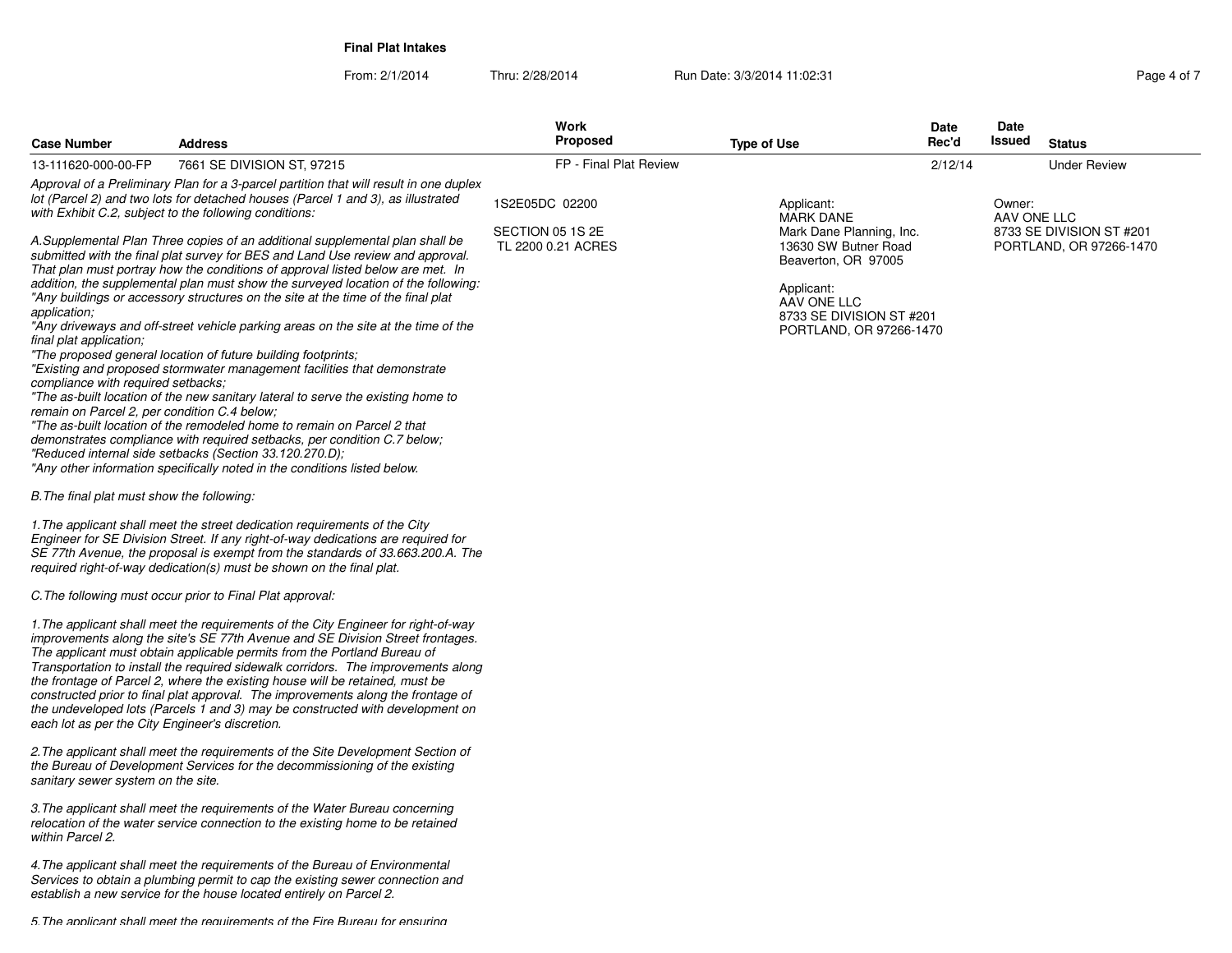*5.The applicant shall meet the requirements of the Fire Bureau for ensuring adequate hydrant flow from the nearest hydrant. The applicant must provideverification to the Fire Bureau that Appendix B of the Fire Code is met, the exception is used, or provide an approved Fire Code Appeal prior final plat approval.*

*6.The applicant must obtain a finalized demolition permit for removing thedetached garage on Parcel 1.*

*existing house that will remain on proposed Parcel 2 that demonstrates*

*7.The applicant must obtain a finalized building permit for modifications to the*

| 2707 NE FLANDERS ST, 97232<br>13-218572-000-00-FP | FP - Final Plat Review             |                           | 2/21/14 | <b>Under Review</b>   |
|---------------------------------------------------|------------------------------------|---------------------------|---------|-----------------------|
| <b>FINAL PLAT TO CREATE 2 LOTS</b>                |                                    |                           |         |                       |
|                                                   | 1N1E36CB 12700                     | Applicant:<br>JINGZI ZHAO |         | Owner:<br>JINGZI ZHAO |
|                                                   | <b>WYNKOOP VILLA</b>               | 2707 NE FLANDERS          |         | 2707 NE FLANDERS      |
|                                                   | <b>BLOCK1</b><br>LOT <sub>10</sub> | PORTLAND, OR 97232        |         | PORTLAND, OR 97232    |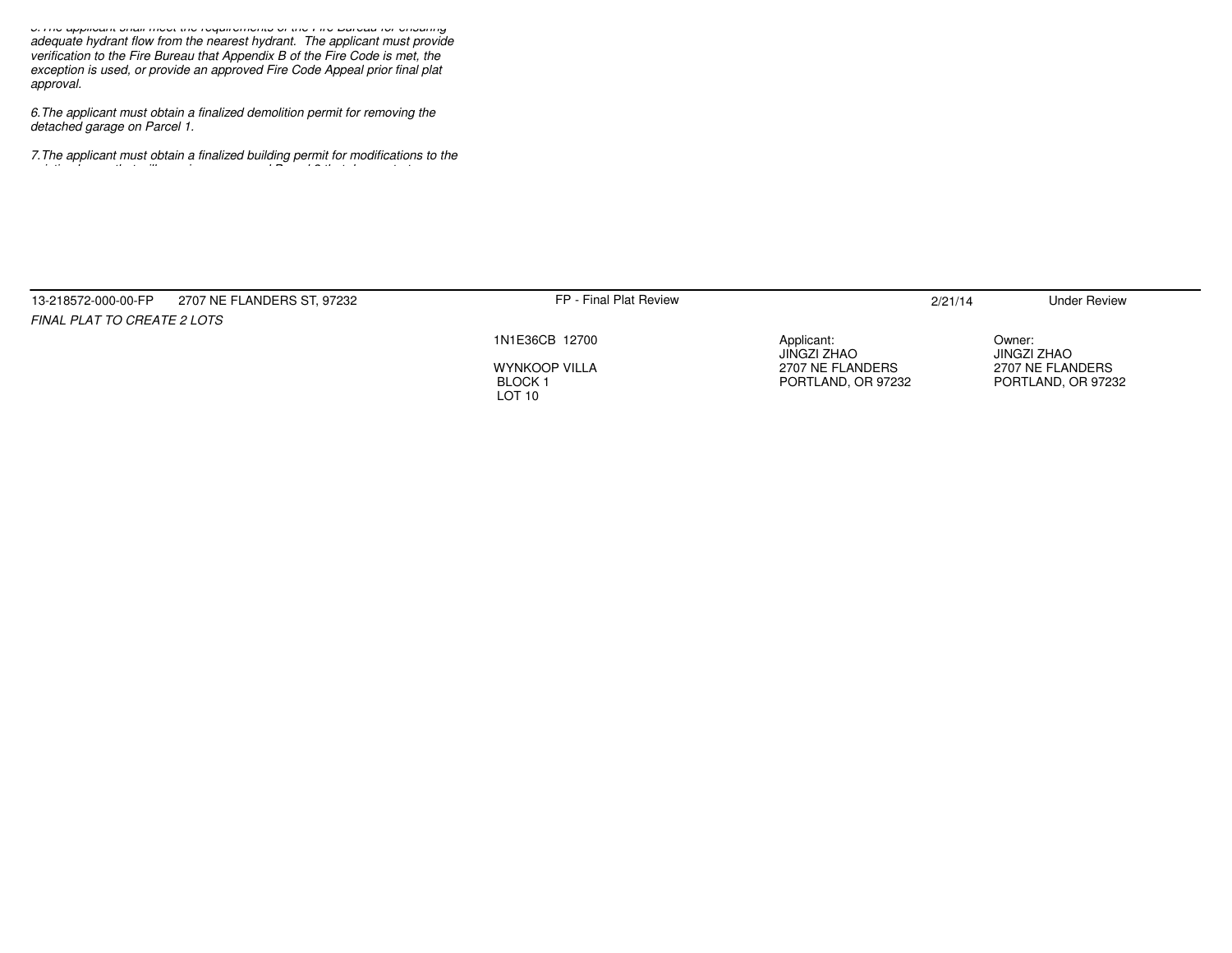From: 2/1/2014Thru: 2/28/2014 **Run Date: 3/3/2014 11:02:31 Run Date: 3/3/2014 11:02:31 Page 6 of 7** 

| <b>Case Number</b>                                                                        | <b>Address</b>                                                                                                                                                                                                                                                                                                                                                                                                                                                                                                                                                                                                                                                                    | <b>Work</b><br>Proposed                                                   | <b>Type of Use</b>                                                                                         | Date<br>Rec'd | Date<br>Issued<br><b>Status</b>                                                            |
|-------------------------------------------------------------------------------------------|-----------------------------------------------------------------------------------------------------------------------------------------------------------------------------------------------------------------------------------------------------------------------------------------------------------------------------------------------------------------------------------------------------------------------------------------------------------------------------------------------------------------------------------------------------------------------------------------------------------------------------------------------------------------------------------|---------------------------------------------------------------------------|------------------------------------------------------------------------------------------------------------|---------------|--------------------------------------------------------------------------------------------|
| 13-167104-000-00-FP                                                                       | 3824 NE 8TH AVE, 97212                                                                                                                                                                                                                                                                                                                                                                                                                                                                                                                                                                                                                                                            | FP - Final Plat Review                                                    |                                                                                                            | 2/27/14       | Application                                                                                |
| lots, as illustrated with Exhibits C.1-C.9.<br>A. The Final Plat must show the following: | Approval of a Preliminary Plan for a 2-parcel partition that will result in two narrow<br>Approval of a Planned Development Review with modifications to the garage<br>limitation standards of Subsection 33.110.253.E, per the approved site plans and<br>elevations (Exhibits C.1-C.9), subject to the following conditions:                                                                                                                                                                                                                                                                                                                                                    | 1N1E23CC 16700<br><b>LINCOLN PK</b><br><b>BLOCK 5</b><br>LOT <sub>1</sub> | Applicant:<br><b>JOHN REILLY</b><br>REILLY SIGNATURE HOMES LLC<br>3231 NE US GRANT PL<br>PORTLAND OR 97212 |               | Owner:<br><b>JOHN K REILLY</b><br>3231 NE US GRANT PL<br>PORTLAND, OR 97212-5144<br>Owner: |
| on the final plat.                                                                        | 1. The applicant shall meet the street dedication requirements of the City<br>Engineer for NE 8th Avenue. The required right-of-way dedication must be shown                                                                                                                                                                                                                                                                                                                                                                                                                                                                                                                      |                                                                           |                                                                                                            |               | <b>JENNIFER DOHERTY-REILLY</b><br>3231 NE US GRANT PL<br>PORTLAND, OR 97212-5144           |
| County Deed Records."                                                                     | 2.A recording block for each of the legal documents such as maintenance<br>agreement(s), acknowledgement of special land use conditions, or Declarations<br>of Covenants, Conditions, and Restrictions (CC&Rs) as required by Condition B.2<br>below. The recording block(s) shall, at a minimum, include language substantially<br>similar to the following example: "A Declaration of Maintenance Agreement for<br>(name of feature) has been recorded as document no. ____________, Multnomah                                                                                                                                                                                  |                                                                           |                                                                                                            |               |                                                                                            |
|                                                                                           | B. The following must occur prior to Final Plat approval:                                                                                                                                                                                                                                                                                                                                                                                                                                                                                                                                                                                                                         |                                                                           |                                                                                                            |               |                                                                                            |
| A.2).                                                                                     | 1.A finalized permit must be obtained for demolition of the existing residence on<br>the site, sewer capping, and decommissioning of the septic system. Note that<br>Title 24 requires a 35-day demolition delay period for most residential structures.<br>The site plan for the demolition permit must show all trees to be preserved and<br>root protection zones as shown on Exhibit C.1. All demolition work must be in<br>conformance with the recommendations in the applicant's arborist report (Exhibit                                                                                                                                                                  |                                                                           |                                                                                                            |               |                                                                                            |
|                                                                                           | 2. The applicant shall execute an Acknowledgement of Tree Preservation<br>Requirements that notes tree preservation requirements that apply to Parcels 1<br>and 2. A copy of the approved Tree Preservation Plan must be included as an<br>Exhibit to the Acknowledgement. The acknowledgment shall be recorded with<br>Multnomah County and referenced on the final plat.                                                                                                                                                                                                                                                                                                        |                                                                           |                                                                                                            |               |                                                                                            |
| approval.                                                                                 | 3. The applicant shall meet the requirements of the Fire Bureau for ensuring<br>adequate hydrant flow from the nearest hydrant. The applicant must provide<br>verification to the Fire Bureau that Appendix B of the Fire Code is met, the<br>exception is used, or provide an approved Fire Code Appeal prior final plat                                                                                                                                                                                                                                                                                                                                                         |                                                                           |                                                                                                            |               |                                                                                            |
| development of individual lots:                                                           | C. The following conditions are applicable to site preparation and the                                                                                                                                                                                                                                                                                                                                                                                                                                                                                                                                                                                                            |                                                                           |                                                                                                            |               |                                                                                            |
|                                                                                           | 1. Development on Parcels 1 and 2 shall be in conformance with the Existing<br>Conditions Plan (Exhibit C.1) and the applicant's arborist report (Exhibit A.2).<br>Specifically, a 14-inch Camellia is required to be preserved, with the root<br>protection zones indicated on Exhibit C.1. Tree protection fencing is required<br>along the root protection zone of each tree to be preserved. The fence must be<br>6-foot high chain link and be secured to the ground with 8-foot metal posts driven<br>into the ground. Encroachment into the specified root protection zones may only<br>occur under the sunervision of a certified arborist - Planning and Zoning annroval |                                                                           |                                                                                                            |               |                                                                                            |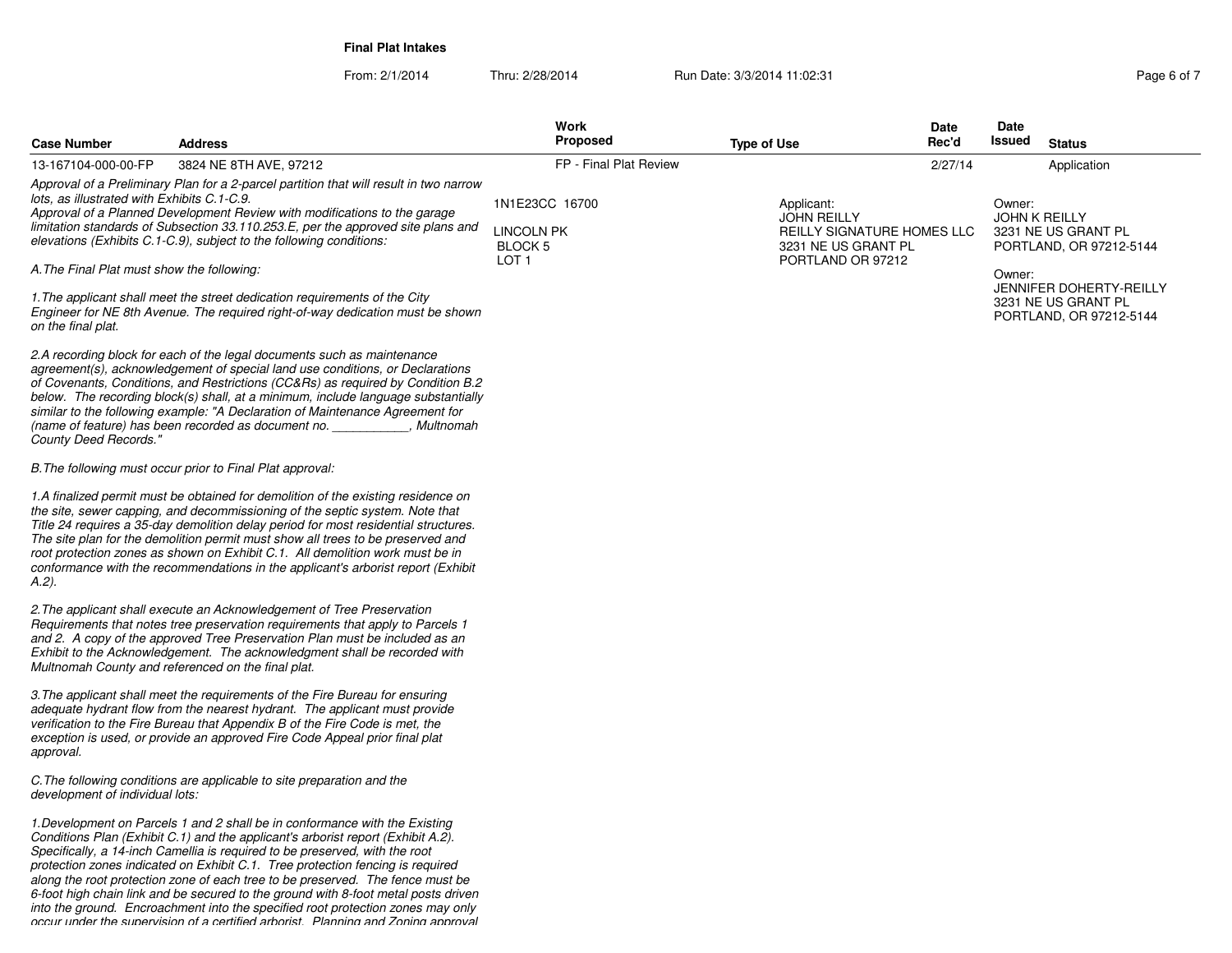*occur under the supervision of a certified arborist. Planning and Zoning approval of development in the root protection zones is subject to receipt of a report froman arborist, explaining that the arborist has approved of the specified methods of construction, and that the activities will be performed under his supervision.*

*2.The applicant must meet the addressing requirements of the Fire Bureau forParcels 1 and 2. The location of the sign must be shown on the building permit.*

*3.The applicant must provide a fire access way that meets the Fire Bureau*

| 13-216840-000-00-FP            | 4616 NE SKIDMORE ST, 97218                             | FP - Final Plat Review | 2/25/14                  | <b>Under Review</b>                |
|--------------------------------|--------------------------------------------------------|------------------------|--------------------------|------------------------------------|
| Final Plat to create two lots. |                                                        |                        |                          |                                    |
|                                |                                                        | 1N2E19CB 09700         | Applicant:<br>MIKE COYLE | Owner:<br>EVERETT CUSTOM HOMES INC |
|                                |                                                        | <b>FOREST GLEN</b>     | <b>FASTER PERMITS</b>    | 735 SW 158TH AVE #180              |
|                                |                                                        | LOT 18                 | 14334 NW EAGLERIDGE LANE | BEAVERTON, OR 97006-4952           |
|                                |                                                        |                        | PORTLAND, OR 97229       |                                    |
|                                | Total # of FP FP - Final Plat Review permit intakes: 9 |                        |                          |                                    |

**Total # of Final Plat intakes: 9**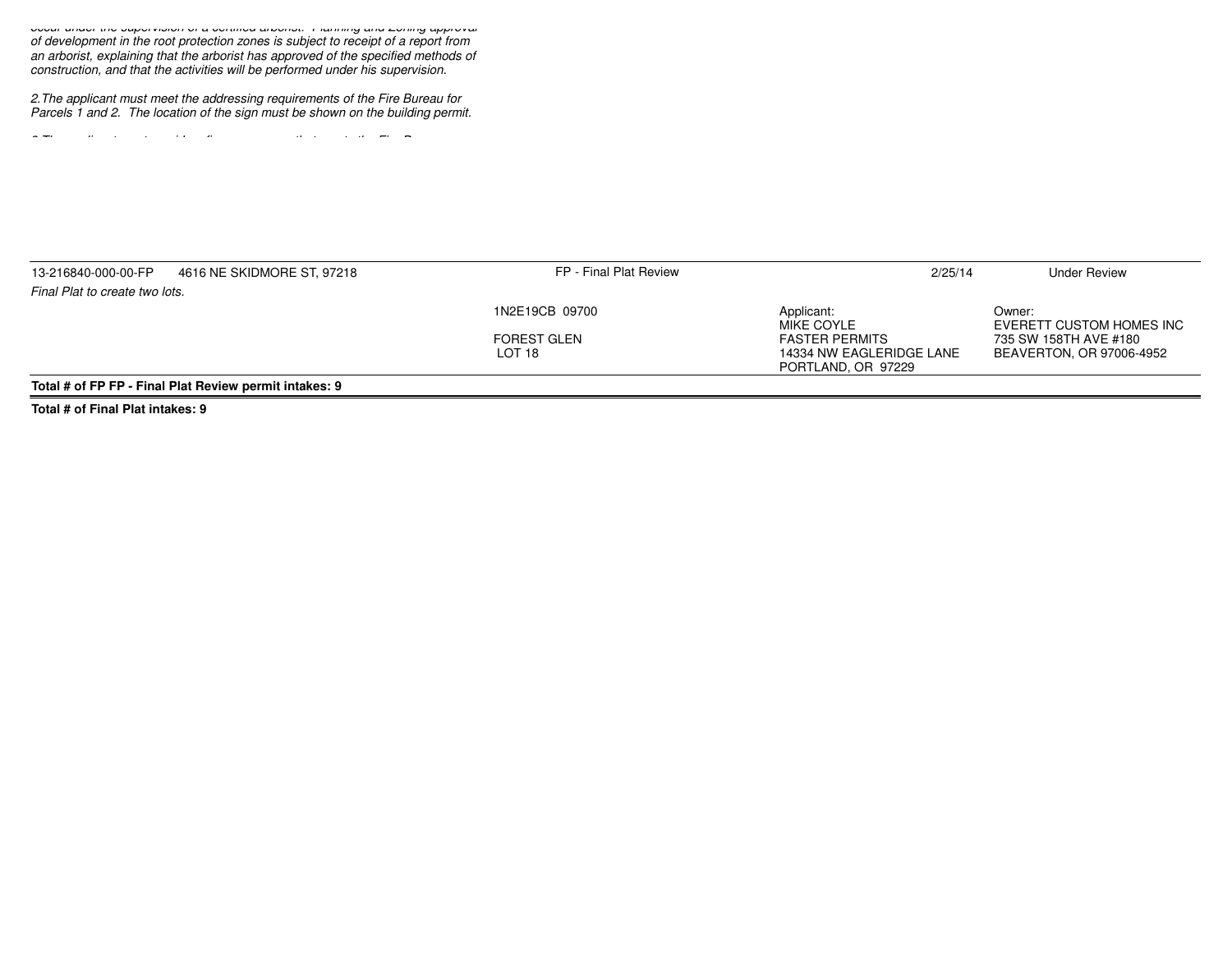| Page 1 of 16 |  |  |
|--------------|--|--|
|              |  |  |

| <b>Case Number</b>                  | <b>Address</b>                                                                                              | Work<br>Proposed                                                                                                                          | <b>Type of Use</b>                                                                                                        | Date<br>Rec'd | Date<br><b>Issued</b><br><b>Status</b>                                                                                                               |
|-------------------------------------|-------------------------------------------------------------------------------------------------------------|-------------------------------------------------------------------------------------------------------------------------------------------|---------------------------------------------------------------------------------------------------------------------------|---------------|------------------------------------------------------------------------------------------------------------------------------------------------------|
| 14-114168-000-00-LU                 | 3945 SE GRANT CT, 97214                                                                                     | AD - Adjustment                                                                                                                           | Type 2 procedure                                                                                                          | 2/5/14        | Pending                                                                                                                                              |
|                                     | ADJUSTMENT - SIDE SETBACKS & EAVE OVERHANGS                                                                 |                                                                                                                                           |                                                                                                                           |               |                                                                                                                                                      |
|                                     |                                                                                                             | 1S1E01DD 05700<br><b>HOWES ADD</b><br><b>BLOCK1</b><br>E 16 2/3' OF LOT 5<br>W 16 2/3' OF LOT A                                           | Applicant:<br><b>HOLLY MOORE</b><br><b>MCCALL DESIGN</b><br><b>117 NE 17TH AVE</b><br>PORTLAND OR 97232                   |               | Owner:<br><b>JENNIFER P SCOTT</b><br>3945 SE GRANT CT<br>PORTLAND, OR 97214-5940                                                                     |
| 14-115699-000-00-LU                 | 5611 NE COLUMBIA BLVD, 97218                                                                                | AD - Adjustment                                                                                                                           | Type 2 procedure                                                                                                          | 2/12/14       | Void                                                                                                                                                 |
| Adjustment to landscaping standards |                                                                                                             |                                                                                                                                           |                                                                                                                           |               |                                                                                                                                                      |
|                                     |                                                                                                             | 1N2E18A 01400<br>SECTION 18 1N 2E<br>TL 1400 17.64 ACRES<br>LAND & IMPS<br>SEE R645204 (R942182891) FOR MACH &<br><b>EQUIP</b>            | Applicant:<br>NOAH GRODZIN<br>CASCADIA PM<br>5501 NE 109TH CT SUITE A2<br>VANCOUVER WA 98662                              |               | Owner:<br>FAIRMOUNT FINANCIAL<br><b>INVESTMENT GROUP INC</b><br>5611 NE COLUMBIA BLVD<br>PORTLAND, OR 97218-1237                                     |
| 14-115704-000-00-LU                 | 5611 NE COLUMBIA BLVD, 97218                                                                                | AD - Adjustment                                                                                                                           | Type 2 procedure                                                                                                          | 2/12/14       | Pending                                                                                                                                              |
|                                     | Adjustment - TO LANDSCAPING STANDARDS FOR LOCATION OF 75' TALL<br>MONOPOLE AT THE NE CORNER OF THE PROPERTY | 1N2E18A 01400<br>SECTION 18 1N 2E<br>TL 1400 17.64 ACRES<br><b>LAND &amp; IMPS</b><br>SEE R645204 (R942182891) FOR MACH &<br><b>EQUIP</b> | Applicant:<br>NOAH GRODZIN<br><b>CASCADIA PM</b><br>5501 NE 109TH CT SUITE A2<br>VANCOUVER WA 98662                       |               | Owner:<br><b>FAIRMOUNT FINANCIAL</b><br><b>INVESTMENT GROUP INC</b><br>5611 NE COLUMBIA BLVD<br>PORTLAND, OR 97218-1237                              |
| 14-115653-000-00-LU                 | 8404 NW THOMPSON RD, 97229                                                                                  | AD - Adjustment                                                                                                                           | Type 2 procedure                                                                                                          | 2/12/14       | Pending                                                                                                                                              |
|                                     | Adjustment to maximum height for addition to single dwelling house.                                         |                                                                                                                                           |                                                                                                                           |               |                                                                                                                                                      |
|                                     |                                                                                                             | 1N1W25BC 01100<br><b>SKYLINE SUMMIT</b><br><b>BLOCK1</b><br>LOT <sub>2</sub>                                                              | Applicant:<br><b>PAUL MCKEAN</b><br>PAUL MCKEAN ARCHITECTURE,<br>INC.<br>4039 N MISSISSIPPI AVE 306<br>PORTLAND, OR 97227 |               | Owner:<br><b>MARTIN LOTTI</b><br>8404 NW THOMPSON RD<br>PORTLAND, OR 97229<br>Owner:<br>LINDA MAI-LOTTI<br>8404 NW THOMPSON RD<br>PORTLAND, OR 97229 |
| 14-116944-000-00-LU                 | 2525 SE 22ND AVE, 97202                                                                                     | AD - Adjustment                                                                                                                           | Type 2 procedure                                                                                                          | 2/14/14       | Pending                                                                                                                                              |
|                                     | Adjustment requests to roof slope and windows proportions for a new ADU.                                    |                                                                                                                                           |                                                                                                                           |               |                                                                                                                                                      |
|                                     |                                                                                                             | 1S1E11AA 02600<br><b>HENRYS ADD</b><br>BLOCK <sub>2</sub><br>LOT <sub>7</sub>                                                             | Applicant:<br><b>DANIEL LAJOIE</b><br>DEPARTURE ARCHITECTURE<br>143 JOHN ADAMS ST<br>OREGON CITY OR 97045                 |               | Owner:<br>LILLY F D WINDLE<br>2525 SE 22ND AVE<br>PORTLAND, OR 97202<br>Owner:<br><b>DOUGLAS SIGSTAD</b><br>2525 SE 22ND AVE<br>PORTLAND, OR 97202   |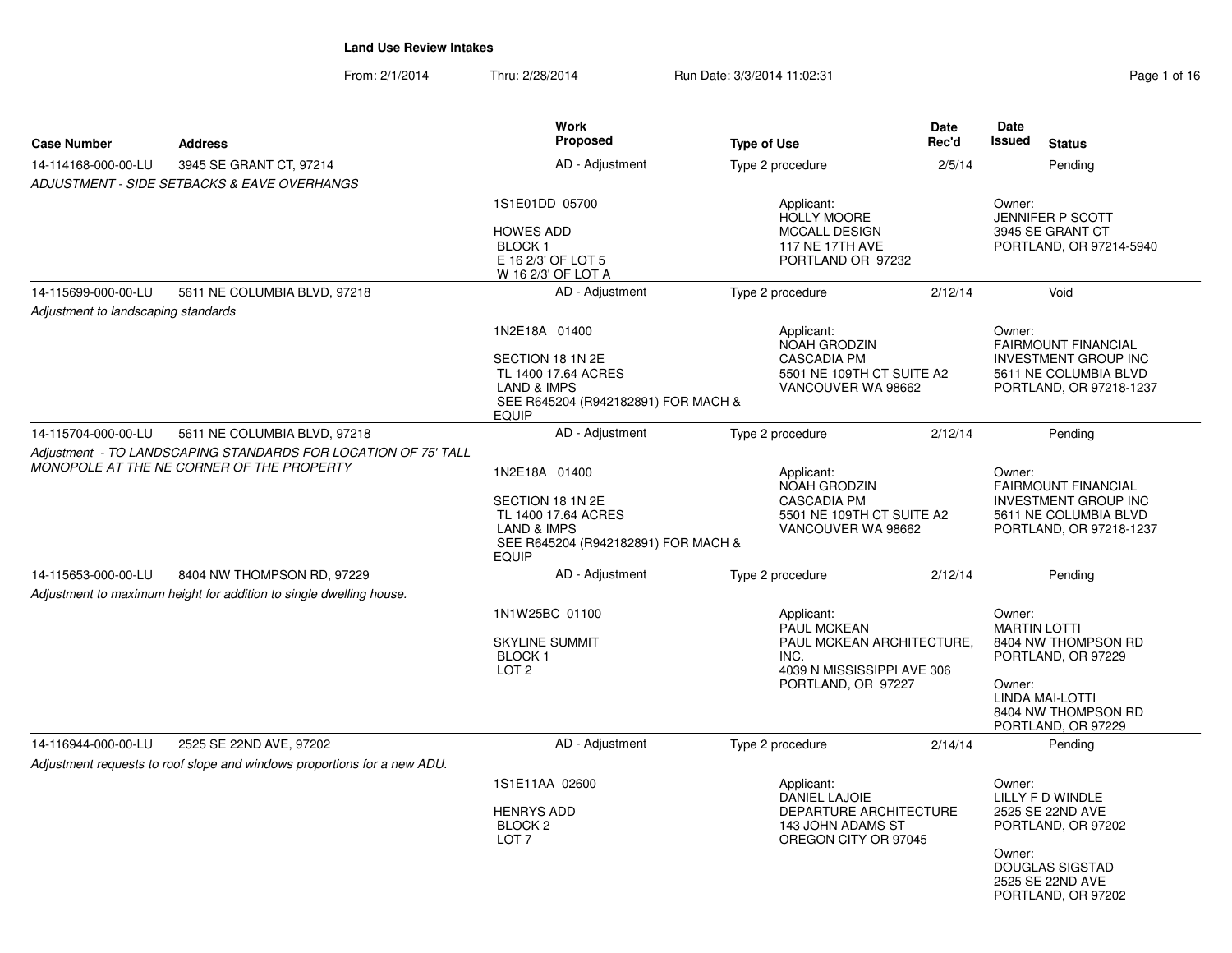| Page 2 of 16 |  |
|--------------|--|
|--------------|--|

| <b>Case Number</b>                              | <b>Address</b>                                                                                                                                                  | <b>Work</b><br>Proposed                                                         | <b>Type of Use</b>                                                                                              | <b>Date</b><br>Rec'd | Date<br><b>Issued</b><br><b>Status</b>                                                                                                                  |
|-------------------------------------------------|-----------------------------------------------------------------------------------------------------------------------------------------------------------------|---------------------------------------------------------------------------------|-----------------------------------------------------------------------------------------------------------------|----------------------|---------------------------------------------------------------------------------------------------------------------------------------------------------|
| 14-117783-000-00-LU                             | 1803 SE 33RD AVE, 97214                                                                                                                                         | AD - Adjustment                                                                 | Type 2 procedure                                                                                                | 2/18/14              | Application                                                                                                                                             |
|                                                 | AD to front setback for conversion of existing accessory structure to ADU                                                                                       |                                                                                 |                                                                                                                 |                      |                                                                                                                                                         |
|                                                 |                                                                                                                                                                 | 1S1E01CA 18300                                                                  | Applicant:<br><b>KEVIN J KANE</b><br>3838 SE FRANKLIN ST<br>PORTLAND, OR 97202-1737                             |                      |                                                                                                                                                         |
| 14-118181-000-00-LU                             | 2438 N BLANDENA ST, 97217                                                                                                                                       | AD - Adjustment                                                                 | Type 2 procedure                                                                                                | 2/19/14              | Incomplete                                                                                                                                              |
| Adjustment                                      |                                                                                                                                                                 |                                                                                 |                                                                                                                 |                      |                                                                                                                                                         |
|                                                 |                                                                                                                                                                 | 1N1E21AC 14000                                                                  | Applicant:<br>MIKE ANDERSON                                                                                     |                      | Owner:<br><b>DOMINIC STELTER</b>                                                                                                                        |
|                                                 |                                                                                                                                                                 | <b>GAY TRACT</b><br><b>BLOCK7</b><br>LOT 11&12                                  | <b>CREATIVE DESIGN &amp;</b><br><b>CONSTRUCTION LLC</b><br>4504 SE RIVER DR<br>MILWAUKIE, OR 97267              |                      | 5858 SW RIVERIDGE LN #1<br>PORTLAND, OR 97238                                                                                                           |
| 14-119025-000-00-LU                             | 2215 SE CESAR E CHAVEZ BLVD, 97214                                                                                                                              | AD - Adjustment                                                                 | Type 2 procedure                                                                                                | 2/20/14              | Incomplete                                                                                                                                              |
|                                                 | Side setback adjustment for new ADU along north property line                                                                                                   |                                                                                 |                                                                                                                 |                      |                                                                                                                                                         |
|                                                 |                                                                                                                                                                 | 1S1E01DD 26200<br><b>FIELDS ADD</b><br><b>BLOCK4</b><br>LOT <sub>9</sub>        | Applicant:<br>Asmund Tweto<br>NWC- Nick Weitzer Co.<br>2038 SE Cesar Chavez blvd<br>portland, OR 97214          |                      | Owner:<br><b>DAVID JENCKS</b><br>2215 SE CESAR E CHAVEZ BLVD<br>PORTLAND, OR 97214                                                                      |
|                                                 |                                                                                                                                                                 |                                                                                 |                                                                                                                 |                      | Owner:<br><b>JILL FEDLSTEIN</b><br>2215 SE CESAR E CHAVEZ BLVD<br>PORTLAND, OR 97214                                                                    |
| 14-118556-000-00-LU                             | 2982 NW SANTANITA TER                                                                                                                                           | AD - Adjustment                                                                 | Type 2 procedure                                                                                                | 2/21/14              | Pending                                                                                                                                                 |
|                                                 | Adjustment to increase the allowed height, as measured on a steeply sloping lot,<br>from 23' above the adjacent street grade, to 27'-2" above the street grade. | 1N1E32DB 14401<br>KINGS HTS & RPLT<br>BLOCK <sub>2</sub><br>LOT <sub>3</sub>    | Applicant:<br><b>ERIC RYSTADT</b><br>PMB# 208 5331 SW MACADAM<br>AVE SUITE 258<br>PORTLAND, OR 97239            |                      | Owner:<br><b>ROBERT M LAW</b><br>MAIN STREET DEVELOPMENT INC 12655 SW NORTH DAKOTA ST<br>TIGARD, OR 97223-0801                                          |
| 14-119699-000-00-LU                             | 4907 NE AINSWORTH ST, 97218                                                                                                                                     | AD - Adjustment                                                                 | Type 2 procedure                                                                                                | 2/21/14              | Pending                                                                                                                                                 |
| Adjustment review to reduce street side setback |                                                                                                                                                                 |                                                                                 |                                                                                                                 |                      |                                                                                                                                                         |
|                                                 |                                                                                                                                                                 | 1N2E18CA 05900<br><b>ENGLEWOOD PK</b><br>BLOCK 6<br>E 1/2 OF LOT 8 EXC N 18.74' | Applicant:<br>YIANNI DOULIS<br>YIANNI DOULIS ARCHITECTURE<br><b>STUDIO</b><br>723 NW 18TH<br>PORTLAND, OR 97209 |                      | Owner:<br>NOAH LIEBERMAN<br>4907 NE AINSWORTH ST<br>PORTLAND, OR 97218<br>Owner:<br><b>DENA LIEBERMAN</b><br>4907 NE AINSWORTH ST<br>PORTLAND, OR 97218 |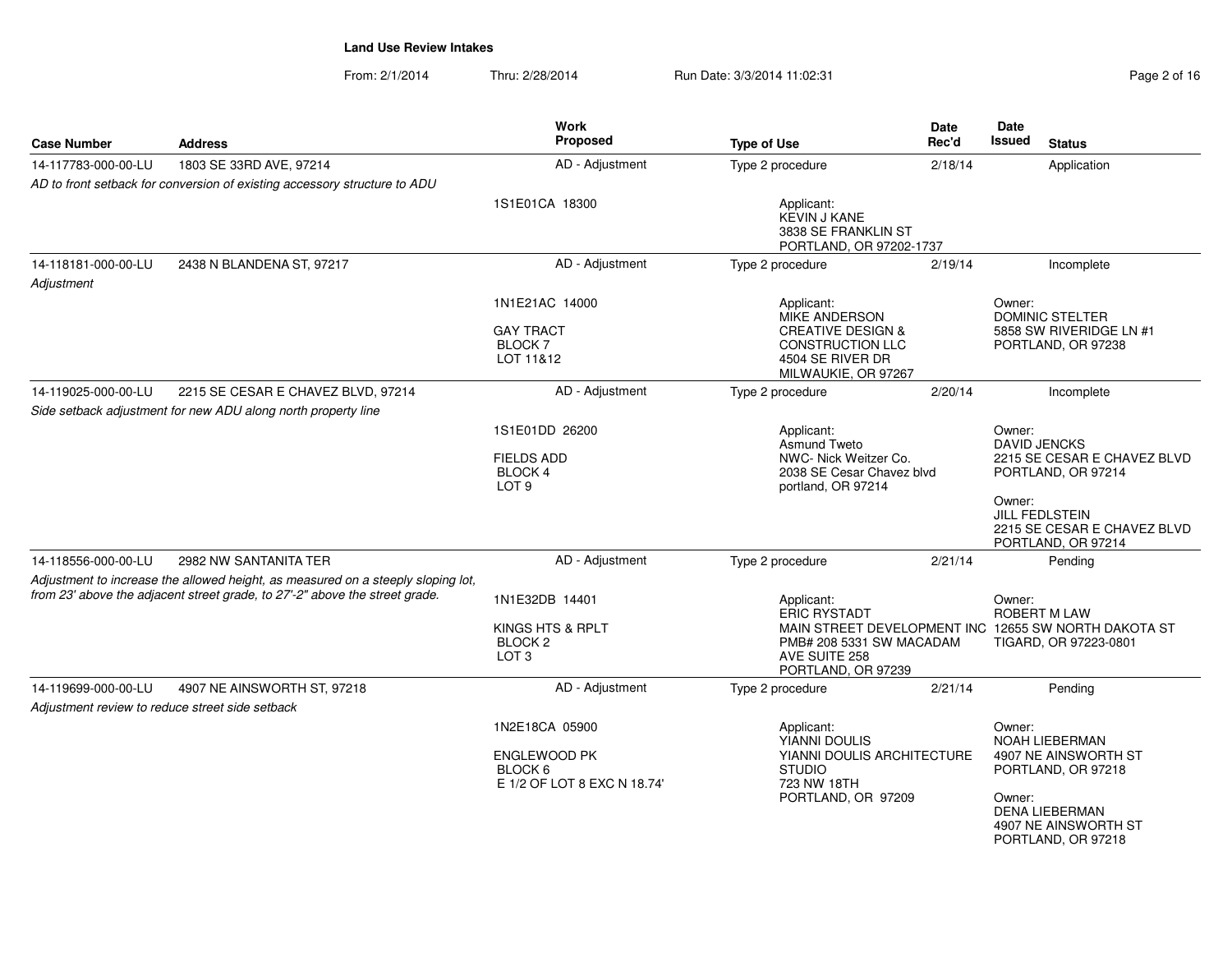From: 2/1/2014Thru: 2/28/2014 Run Date: 3/3/2014 11:02:31 Page 3 of 16

| <b>Case Number</b>                                                                                                                                                                                                                                                          | <b>Address</b>                                                                                                                                                                                                                                          | Work<br>Proposed                                                                                                                          | <b>Type of Use</b>                                                                                                                             | Date<br>Rec'd | Date<br><b>Issued</b><br><b>Status</b>                                                                                                                             |
|-----------------------------------------------------------------------------------------------------------------------------------------------------------------------------------------------------------------------------------------------------------------------------|---------------------------------------------------------------------------------------------------------------------------------------------------------------------------------------------------------------------------------------------------------|-------------------------------------------------------------------------------------------------------------------------------------------|------------------------------------------------------------------------------------------------------------------------------------------------|---------------|--------------------------------------------------------------------------------------------------------------------------------------------------------------------|
| 14-119424-000-00-LU                                                                                                                                                                                                                                                         | 3100 NW INDUSTRIAL ST, 97210                                                                                                                                                                                                                            | AD - Adjustment                                                                                                                           | Type 2 procedure                                                                                                                               | 2/21/14       | Pending                                                                                                                                                            |
| ADJUSTMENT - Requesting the following two adjustments 1) 33.266.110.B.1 -<br>To reduce the minimum number of parking spaces for an Industrial Service Use<br>from 143 to 63 spaces and 2) 33.266.130.G.to reduce the amount of required<br>interior parking lot landscaping |                                                                                                                                                                                                                                                         | 1N1E29CA 00600<br><b>GUILDS ADD</b><br><b>BLOCK1</b><br>LOT 4-7 TL 600                                                                    | Applicant:<br><b>JENNIFER KIMURA</b><br><b>VLMK CONSULTING ENGINEERS</b><br>3933 SW KELLY AVENUE<br>PORTLAND, OR 97239                         |               | Owner:<br><b>ROB TEAGUE</b><br>PORTLAND GENERAL ELETRIC<br>(PGE)<br>121 SW SALMON ST 1WTC0802<br>PORTLAND OR 97204                                                 |
| 14-120576-000-00-LU                                                                                                                                                                                                                                                         | 2730 N KILLINGSWORTH ST, 97217                                                                                                                                                                                                                          | AD - Adjustment                                                                                                                           | Type 2 procedure                                                                                                                               | 2/25/14       | Pending                                                                                                                                                            |
| new mixed use building                                                                                                                                                                                                                                                      | ADJUSTMENT - Increase maximum allowed height from 30 feet to 34.5 feet for                                                                                                                                                                              | 1N1E21BA 01300<br><b>MADRONA HILL</b><br>BLOCK <sub>2</sub><br>W 20' OF LOT 5 EXC PT IN ST<br>LOT 6&7 EXC PT IN ST<br>LOT 8 EXC PT IN STS | Applicant:<br><b>CARRIE STRICKLAND</b><br><b>WORKS PARTNERSHIP</b><br><b>ARCHITECTURE</b><br>524 E BURNSIDE ST. SUITE 320<br>PORTLAND OR 97214 |               | Owner:<br><b>ERIC JACOBSEN</b><br>MADRONA HILL DEVELOPMENT<br><b>LLC</b><br>560 FIRST STREET<br>LAKE OSWEGO, OR 97034                                              |
| 14-120457-000-00-LU                                                                                                                                                                                                                                                         | .97201                                                                                                                                                                                                                                                  | AD - Adjustment                                                                                                                           | Type 2 procedure                                                                                                                               | 2/25/14       | Pendina                                                                                                                                                            |
| TABLE 110-4).                                                                                                                                                                                                                                                               | THE EXISTING LOT IS VACANT AND A NEW TWO STORY HOUSE IS TO BE<br>BUILT WITH A TWO CAR GARAGE. THE HOUSE WILL BE LOCATED 3FT<br>NORTH OF THE FRONT PROPERTY LINE. NEED ADJUSTMENT TO<br>BUILDING HEIGHT (33.110.215.D) AND BUILDING COVERAGE (33.110.225 | 1S1E04DC 04000<br><b>SEVENTH ST TERR</b><br><b>BLOCK 5</b><br>LOT 6&7 EXC PT IN ST                                                        | Applicant:<br><b>Allan Norris</b><br>TVA Architects, Inc.                                                                                      |               | Owner:<br><b>STEVEN J NEVILLE</b><br>900 SW 13TH AVE #210<br>PORTLAND, OR 97205<br>Owner:<br><b>JEANNE H NEVILLE</b><br>900 SW 13TH AVE #210<br>PORTLAND, OR 97205 |
| 14-122097-000-00-LU                                                                                                                                                                                                                                                         | 204 SE 16TH AVE, 97214                                                                                                                                                                                                                                  | AD - Adjustment                                                                                                                           | Type 2 procedure                                                                                                                               | 2/28/14       | Application                                                                                                                                                        |
| demolished                                                                                                                                                                                                                                                                  | Reduce minimum setback requirement for garage door from 18 feet to 5 feet for<br>new garage/accessory dwelling unit project in area of existing garage to be                                                                                            | 1N1E35DC 08700<br>SECTION 35 1N 1E<br>TL 8700 0.11 ACRES                                                                                  | Applicant:<br><b>DAVE SPITZER</b><br>DMS ARCHITECTS, INC<br>2325 NE 19th Ave<br>PORTLAND, OR 97212                                             |               | Owner:<br><b>JAMES K FORRISTAL</b><br>204 SE 16TH AVE<br>PORTLAND, OR 97214-1444<br>Owner:<br><b>ADA B KARDOS</b>                                                  |

 204 SE 16TH AVEPORTLAND, OR 97214-1444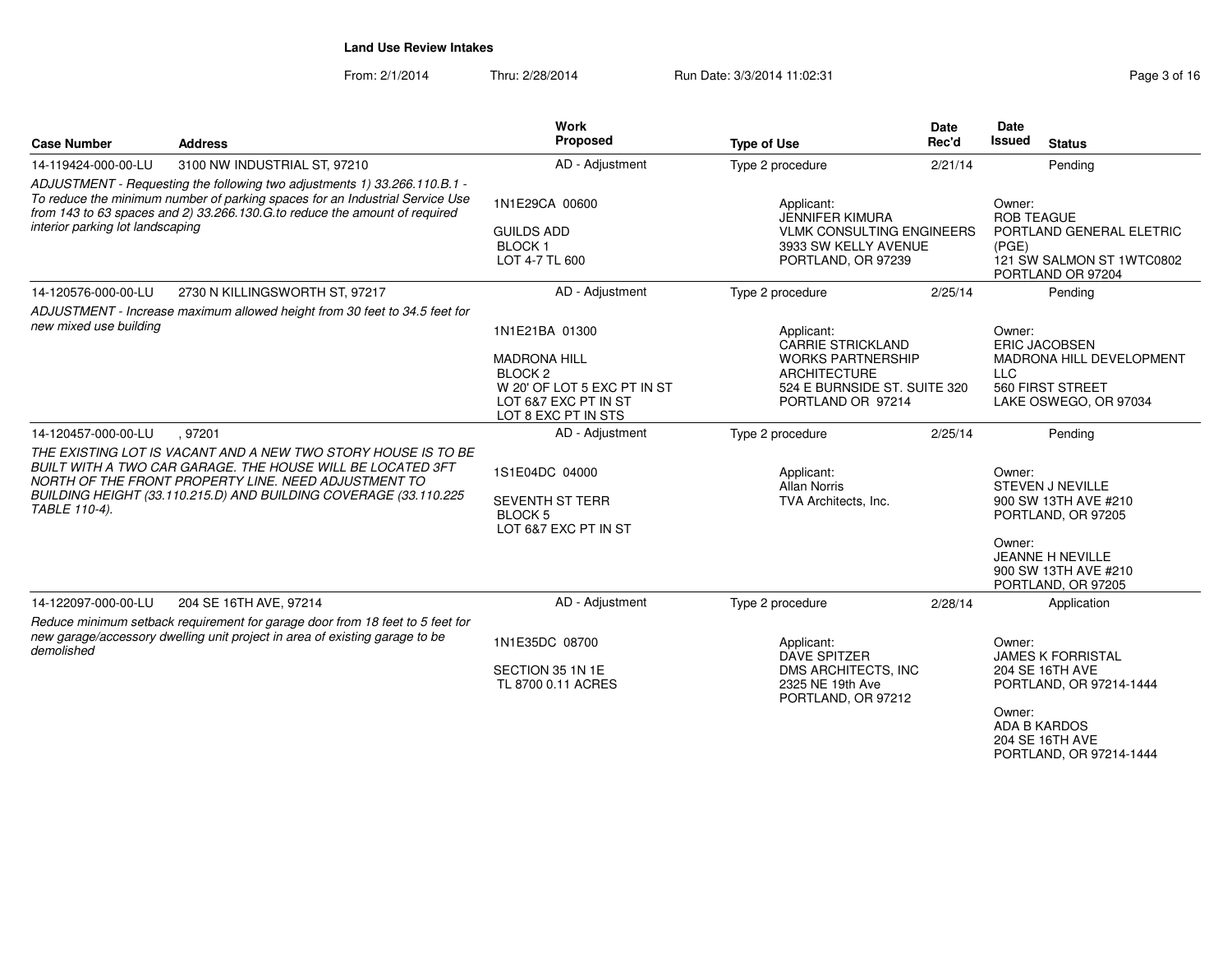| <b>Case Number</b>                                                                             | <b>Address</b>                                                                      | Work<br>Proposed                                                                                   | <b>Type of Use</b>                                                                                                                          | <b>Date</b><br>Rec'd | Date<br>Issued<br><b>Status</b>                                                                                |  |
|------------------------------------------------------------------------------------------------|-------------------------------------------------------------------------------------|----------------------------------------------------------------------------------------------------|---------------------------------------------------------------------------------------------------------------------------------------------|----------------------|----------------------------------------------------------------------------------------------------------------|--|
| 14-121833-000-00-LU                                                                            | 2604 SE 15TH AVE, 97202                                                             | AD - Adjustment                                                                                    | Type 2 procedure                                                                                                                            | 2/28/14              | Application                                                                                                    |  |
| Adjustment review for a fence.                                                                 |                                                                                     |                                                                                                    |                                                                                                                                             |                      |                                                                                                                |  |
|                                                                                                |                                                                                     | 1S1E11AB 06900                                                                                     | Applicant:<br>RAYMOND V DICARLO                                                                                                             |                      | Owner:<br>RAYMOND V DICARLO                                                                                    |  |
|                                                                                                |                                                                                     | <b>TIBBETTS ADD</b><br>2604 SE 15TH AVE<br>BLOCK 11<br>PORTLAND, OR 97202-1110<br>LOT <sub>4</sub> |                                                                                                                                             |                      | 2604 SE 15TH AVE<br>PORTLAND, OR 97202-1110<br>Owner:                                                          |  |
|                                                                                                |                                                                                     |                                                                                                    |                                                                                                                                             |                      | <b>JEAN B ATWATER</b><br>2604 SE 15TH AVE<br>PORTLAND, OR 97202-1110                                           |  |
|                                                                                                | Total # of LU AD - Adjustment permit intakes: 15                                    |                                                                                                    |                                                                                                                                             |                      |                                                                                                                |  |
| 14-113701-000-00-LU<br>Resource enhancement at Lower Slough Refugia Ramsey Reach area of Smith | CN - Comprehensive Natural<br>Resource Mgmt Plan &<br>Amend                         | Type 1x procedure                                                                                  | 2/4/14                                                                                                                                      | Incomplete           |                                                                                                                |  |
| & Bybee weltand area.                                                                          |                                                                                     | 2N1W25 01600                                                                                       | Applicant:<br>Fred MacGregor                                                                                                                |                      | Owner:<br>PORT OF PORTLAND                                                                                     |  |
|                                                                                                |                                                                                     | RAMSEY LAKE IND'L PARK<br>LOT A                                                                    | City of Portland<br>1120 SW 5TH AVENUE, STE. 1000<br>PORTLAND OR 97204                                                                      |                      | PO BOX 3529<br>PORTLAND, OR 97208                                                                              |  |
|                                                                                                | Total # of LU CN - Comprehensive Natural Resource Mgmt Plan & Amend permit intakes: |                                                                                                    |                                                                                                                                             |                      |                                                                                                                |  |
| 14-118749-000-00-LU<br>708 NW 19TH AVE, 97209<br>modify (e) RF facility                        | <b>CU</b> - Conditional Use                                                         | Type 2 procedure                                                                                   | 2/20/14                                                                                                                                     | Application          |                                                                                                                |  |
|                                                                                                |                                                                                     | 1N1E33AC 06500<br><b>COUCHS ADD</b><br>BLOCK 176<br>LOT 2&3                                        | Applicant:<br><b>STEVEN TOPP</b><br><b>BLACK ROCK CONSULTING AND</b><br><b>DEVELOPMENT LLC</b><br>12566 SW BRIDGEVIEW CT<br>TIGARD OR 97223 |                      | Owner:<br><b>WORTHINGTON LIMITED</b><br><b>PARTNERSHIP</b><br>3662 SW TUNNELWOOD ST<br>PORTLAND, OR 97221-4147 |  |
| 14-121707-000-00-LU                                                                            | 710 N ALBERTA ST, 97217                                                             | CU - Conditional Use                                                                               | Type 2 procedure                                                                                                                            | 2/27/14              | Application                                                                                                    |  |
|                                                                                                |                                                                                     | 1N1E22BD 20600                                                                                     | Applicant:<br><b>GRANT WILLIAMS</b>                                                                                                         |                      | Owner:<br><b>ETHAN KNIGHT</b>                                                                                  |  |
|                                                                                                |                                                                                     | <b>M PATTONS &amp; SUB</b><br>BLOCK E 1/2 N<br>LOT <sub>6</sub>                                    | 710 N ALBERTA<br>PORTLAND, OR 97217                                                                                                         |                      | 710 N ALBERTA ST<br>PORTLAND, OR 97217-2604                                                                    |  |
| 14-119074-000-00-LU                                                                            | 2011 SE MAIN ST, 97214                                                              | <b>CU</b> - Conditional Use                                                                        | Type 2 procedure                                                                                                                            | 2/20/14              | Pending                                                                                                        |  |
|                                                                                                | Conditional Use for proposed bed and breakfast.                                     |                                                                                                    |                                                                                                                                             |                      |                                                                                                                |  |
|                                                                                                |                                                                                     | 1S1E02AD 12100                                                                                     | Applicant:<br>EVAN CAEL                                                                                                                     |                      | Owner:<br>ROBERT CAEL                                                                                          |  |
|                                                                                                |                                                                                     | <b>KENWORTHYS ADD</b><br>BLOCK <sub>1</sub><br>S 10' OF LOT 3<br>LOT <sub>4</sub>                  | 1234 SE 20TH AVE<br>PORTLAND, OR 97214                                                                                                      |                      | 1234 SE 20TH AVE<br>PORTLAND OR 97214                                                                          |  |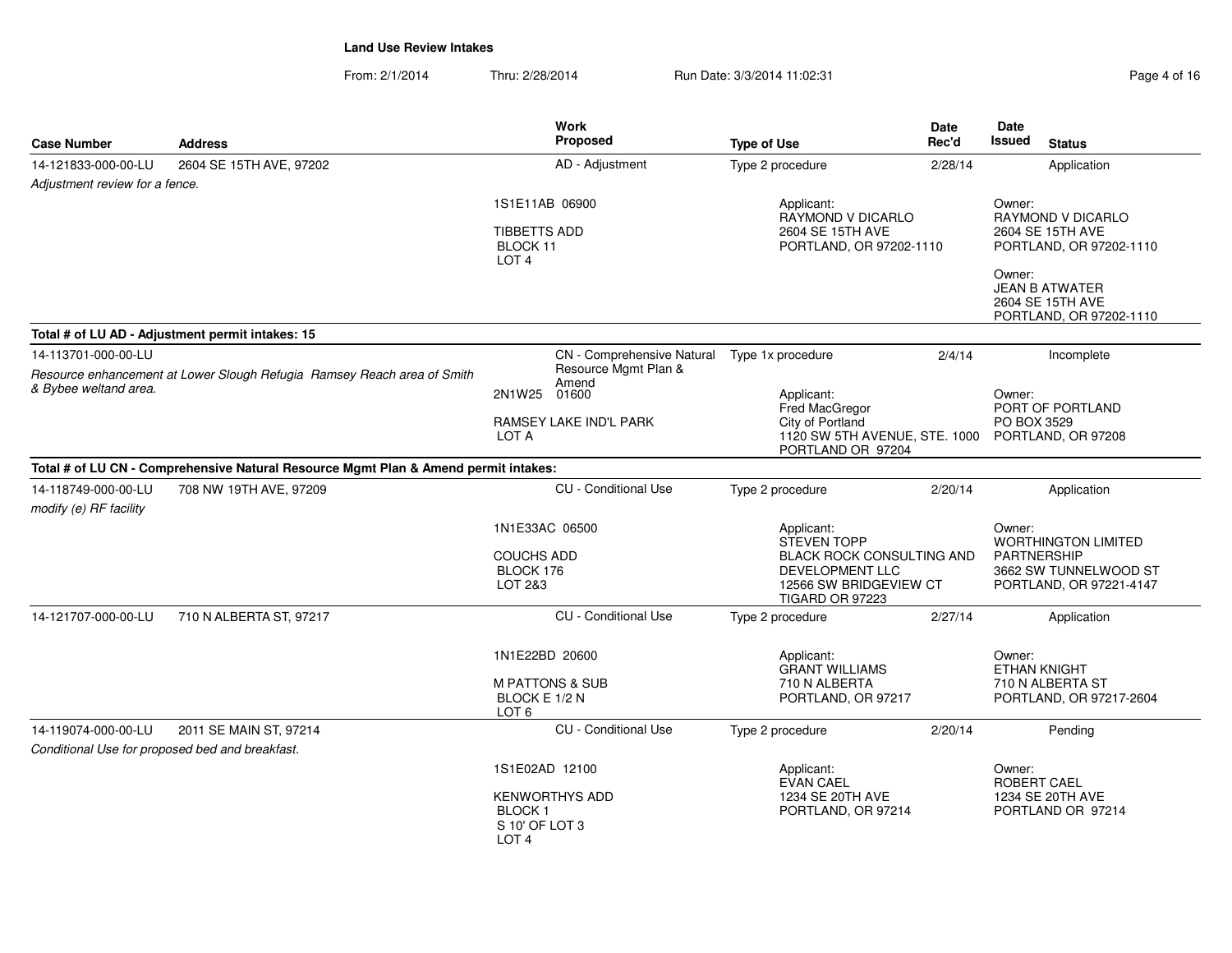| <b>Case Number</b>                                                                                                                          | <b>Address</b>                                                                                    | <b>Work</b><br>Proposed                        | <b>Type of Use</b>                                                                                  | Date<br>Rec'd | <b>Date</b><br>Issued                    | <b>Status</b>                                       |
|---------------------------------------------------------------------------------------------------------------------------------------------|---------------------------------------------------------------------------------------------------|------------------------------------------------|-----------------------------------------------------------------------------------------------------|---------------|------------------------------------------|-----------------------------------------------------|
| 14-116929-000-00-LU                                                                                                                         | 7115 SE WOODSTOCK BLVD, 97206                                                                     | <b>CU</b> - Conditional Use                    | Type 2 procedure                                                                                    | 2/14/14       |                                          | Pending                                             |
| new equipment enclosure.                                                                                                                    | Conditional Use to new Radio Frequency facility with replacement steeple and                      |                                                |                                                                                                     |               |                                          |                                                     |
|                                                                                                                                             |                                                                                                   | 1S2E17CA 13700                                 | Applicant:<br><b>GERI ROPER</b>                                                                     |               | Owner:<br><b>LEO GENTRY</b>              |                                                     |
|                                                                                                                                             |                                                                                                   | <b>KENWOOD PK</b><br>BLOCK <sub>2</sub>        | <b>NEW CINGULAR WIRELESS PCS</b><br>LLC                                                             |               |                                          | TREMONT EVANGELICAL CHURCH<br>7115 SE WOODSTOCK AVE |
|                                                                                                                                             |                                                                                                   | LOT 4-6&25&26                                  | 19801 SW 72ND AVE, #200                                                                             |               |                                          | PORTLAND OR 97206                                   |
|                                                                                                                                             |                                                                                                   | W 1/2 OF LOT 27                                | TUALATIN, OR 97062                                                                                  |               |                                          |                                                     |
| 14-115696-000-00-LU                                                                                                                         | 3427 NE 72ND AVE, 97213                                                                           | <b>CU</b> - Conditional Use                    | Type 2 procedure                                                                                    | 2/12/14       |                                          | <b>Unnecessary Review</b>                           |
|                                                                                                                                             | Conditional Use - PROPESED INSTALLIATIN OF ANTENNAS, 3 RRH's AND 1                                |                                                |                                                                                                     |               |                                          |                                                     |
|                                                                                                                                             | SURGE SUPPRESSOR MOUNTED ON THE (E) 75' MONOPOLE. 1 GPS<br>ANTENNA TO BE INSTALLED ON ICE BRIDGE. | 1N2E29BA 11900                                 | Applicant:<br><b>VERIZON WIRELESS</b>                                                               |               | Owner:<br>WILLIAM F BITAR ASSOCIATES LLI |                                                     |
|                                                                                                                                             |                                                                                                   | <b>CREST VIEW VILLAS</b>                       | 5430 NE 122ND AVENUE                                                                                |               |                                          | 9828 E BURNSIDE ST #200                             |
|                                                                                                                                             |                                                                                                   | <b>BLOCK A</b><br>LOT 1 TL 11900               | PORTLAND OR 97230                                                                                   |               |                                          | PORTLAND, OR 97216-2330                             |
|                                                                                                                                             |                                                                                                   |                                                | Applicant:                                                                                          |               |                                          |                                                     |
|                                                                                                                                             |                                                                                                   |                                                | <b>NOAH GRODZIN</b><br><b>CASCADIA PM</b>                                                           |               |                                          |                                                     |
|                                                                                                                                             |                                                                                                   |                                                | 5501 NE 109TH CT SUITE A2                                                                           |               |                                          |                                                     |
|                                                                                                                                             |                                                                                                   |                                                | VANCOUVER WA 98662                                                                                  |               |                                          |                                                     |
| 14-122172-000-00-LU                                                                                                                         | 369 SW KINGSTON AVE, 97201                                                                        | <b>CU</b> - Conditional Use                    | Type 3 procedure                                                                                    | 2/28/14       |                                          | Application                                         |
|                                                                                                                                             |                                                                                                   |                                                |                                                                                                     |               |                                          |                                                     |
| Expansions to Japanese Garden and retention of offices on site. Includes<br>pedestrian/vehicular access and utility/stormwater improvements | 1N1E32DD 05800                                                                                    | Applicant:<br>BEVERLY BOOKIN                   |                                                                                                     | Owner:        | THE JAPANESE GARDEN                      |                                                     |
|                                                                                                                                             |                                                                                                   | ARLINGTON HTS & RPLT                           | THE BOOKIN GROUP LLC                                                                                |               | PO BOX 3847                              |                                                     |
|                                                                                                                                             |                                                                                                   | BLOCK <sub>11</sub><br>LOT 18&26 TL 5800       | 813 SW ALDER ST STE 320<br>PORTLAND OR 97205                                                        |               |                                          | PORTLAND, OR 97208                                  |
|                                                                                                                                             |                                                                                                   |                                                | Applicant:                                                                                          |               | Owner:                                   | FOUNDATION OF OREGON                                |
|                                                                                                                                             |                                                                                                   |                                                | <b>STEVE BLOOM</b>                                                                                  |               | PO BOX 3847                              |                                                     |
|                                                                                                                                             |                                                                                                   |                                                | PORTLAND JAPANESE GARDEN                                                                            |               |                                          | PORTLAND, OR 97208                                  |
|                                                                                                                                             |                                                                                                   |                                                | 611 SW KINGSTON AVE<br>PORTLAND, OR 97205                                                           |               |                                          |                                                     |
| 14-121691-000-00-LU                                                                                                                         | 14355 N BYBEE LAKE CT                                                                             | <b>CU</b> - Conditional Use                    | Type 3 procedure                                                                                    | 2/27/14       |                                          | Application                                         |
|                                                                                                                                             |                                                                                                   | 2N1W25C 00200                                  | Applicant:                                                                                          |               | Owner:                                   |                                                     |
|                                                                                                                                             |                                                                                                   |                                                | PETER FINLEY FRY                                                                                    |               |                                          | MULTNOMAH COUNTY                                    |
|                                                                                                                                             |                                                                                                   | BYBEE LAKE INDUSTRIAL PARK<br>LOT <sub>8</sub> | 2153 SW MAIN #105<br>PORTLAND, OR 97205                                                             |               |                                          | 401 N DIXON ST<br>PORTLAND, OR 97227-1865           |
|                                                                                                                                             |                                                                                                   |                                                | Applicant:<br><b>JACQUIE WEBER</b><br>ATTORNEY AT LAW<br>501 SE HAWTHORNE BLVD<br>PORTLAND OR 97214 |               |                                          |                                                     |
|                                                                                                                                             |                                                                                                   |                                                |                                                                                                     |               |                                          |                                                     |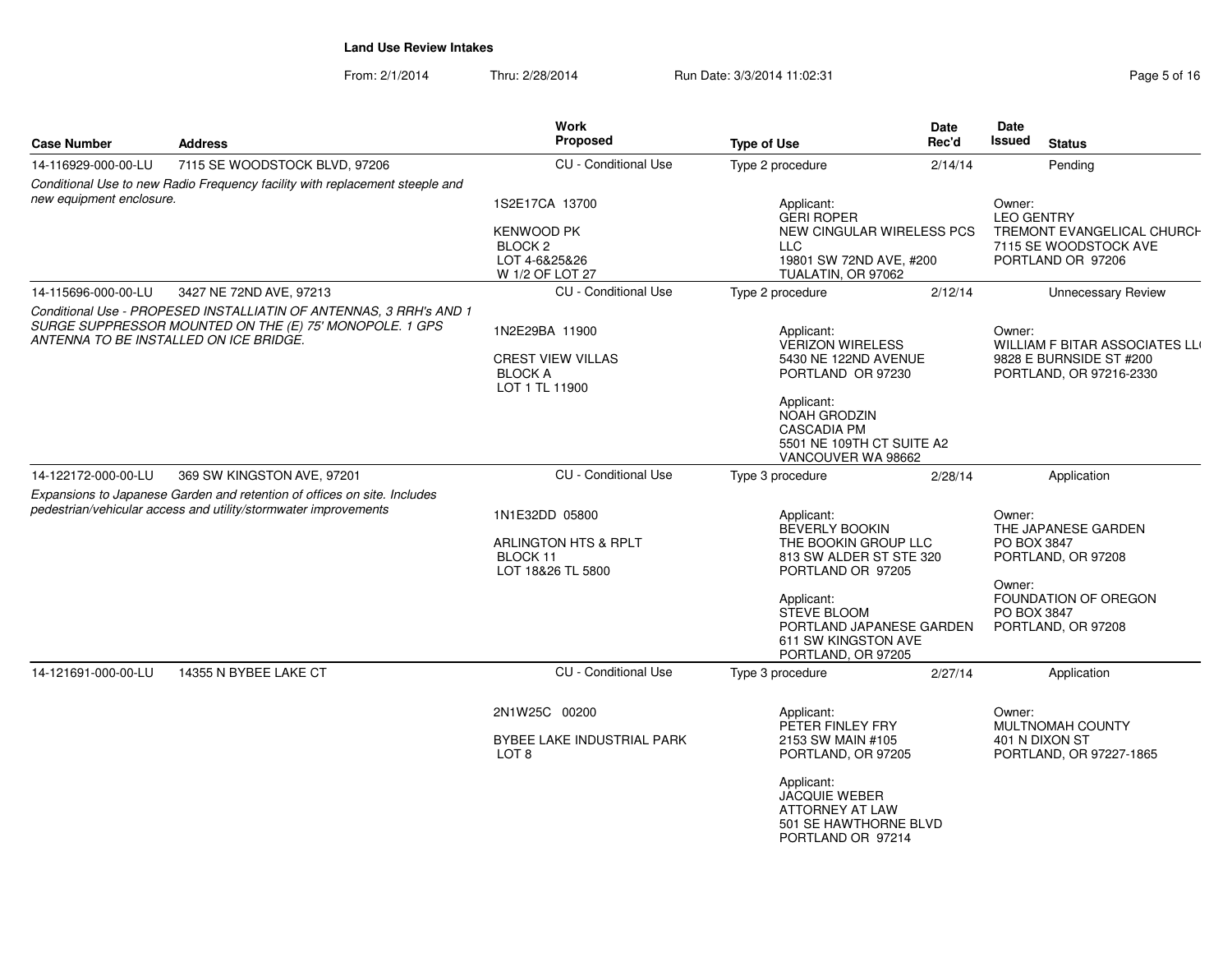| Page 6 of 16 |  |  |
|--------------|--|--|
|              |  |  |

| <b>Case Number</b>                                                                                                            | <b>Address</b>                                                                                              | <b>Work</b><br>Proposed                                               | <b>Type of Use</b>                                                                                                | <b>Date</b><br>Rec'd | Date<br><b>Issued</b><br><b>Status</b>                                                                 |
|-------------------------------------------------------------------------------------------------------------------------------|-------------------------------------------------------------------------------------------------------------|-----------------------------------------------------------------------|-------------------------------------------------------------------------------------------------------------------|----------------------|--------------------------------------------------------------------------------------------------------|
| 14-121690-000-00-LU                                                                                                           | 14355 N BYBEE LAKE CT                                                                                       | <b>CU</b> - Conditional Use                                           | Type 3 procedure                                                                                                  | 2/27/14              | Application                                                                                            |
|                                                                                                                               |                                                                                                             | 2N1W25C 00200                                                         |                                                                                                                   |                      | Owner:<br>MULTNOMAH COUNTY                                                                             |
|                                                                                                                               |                                                                                                             | BYBEE LAKE INDUSTRIAL PARK<br>LOT <sub>8</sub>                        |                                                                                                                   |                      | 401 N DIXON ST<br>PORTLAND, OR 97227-1865                                                              |
|                                                                                                                               | Total # of LU CU - Conditional Use permit intakes: 8                                                        |                                                                       |                                                                                                                   |                      |                                                                                                        |
| 14-121595-000-00-LU                                                                                                           | 1025 SW WASHINGTON ST, 97205                                                                                | DZ - Design Review                                                    | Type 2 procedure                                                                                                  | 2/27/14              | Application                                                                                            |
|                                                                                                                               |                                                                                                             | 1N1E34CC 05100                                                        | Applicant:<br><b>EMILY REFI</b><br><b>WATERLEAF ARCHITECTURE</b><br>419 SW 11TH AVE STE 200<br>PORTLAND, OR 97205 |                      | Owner:<br>1122 STARK INVESTMENT LLC<br>2455 NW MARSHALL ST #1<br>PORTLAND, OR 97210                    |
| 14-120841-000-00-LU                                                                                                           | 7227 N PHILADELPHIA AVE, 97203                                                                              | DZ - Design Review                                                    | Type 2 procedure                                                                                                  | 2/27/14              | Pending                                                                                                |
| DESIGN REVIEW - TO REVISE 2 EXTERIOR ELEVATIONS BY ADDING SOME<br>SMALL LOUVERS TO ALLOW FOR FUTURE A/C TO RESIDENTIAL UNITS. |                                                                                                             | 1N1W12BA 05800                                                        | Applicant:<br><b>JENNY JENKINS</b>                                                                                |                      | Owner:<br><b>PATRICK KESSI</b>                                                                         |
|                                                                                                                               |                                                                                                             | <b>JAMES JOHNS ADD</b><br>BLOCK 38<br>LOT 1&2<br>LOT 3&4 EXC PT IN ST | ANKROM MOISAN ARCHITECTS<br>PORTLAND, OR 97209                                                                    |                      | ST JOHNS IVANHOE, LLC<br>6720 SW MACADAM AVE, STE 100 3330 NW YEON AVE, SUITE 210<br>PORTLAND OR 97056 |
| 14-118512-000-00-LU                                                                                                           | 4318 SE 79TH AVE - Unit A                                                                                   | DZ - Design Review                                                    | Type 2 procedure                                                                                                  | 2/19/14              | Pending                                                                                                |
|                                                                                                                               | DESIGN REVIEW for house with ADU ON new FLAG LOT in the a overlay.                                          |                                                                       |                                                                                                                   |                      |                                                                                                        |
| Cannot meet Community Design Standards.                                                                                       |                                                                                                             | 1S2E08DD 10202                                                        | Applicant:                                                                                                        |                      | Owner:<br><b>IONEL HIJ</b>                                                                             |
|                                                                                                                               |                                                                                                             | PARTITION PLAT 2014-6<br>LOT <sub>2</sub>                             | <b>KEVIN PARTAIN</b><br><b>URBAN VISIONS</b><br>223 NE 56TH AVE<br>PORTLAND OR 97213                              |                      | 16933 SE FOSTER RD<br>GRESHAM, OR 97080-3228                                                           |
| 14-120330-000-00-LU                                                                                                           | 1500 SW 1ST AVE, 97201                                                                                      | DZ - Design Review                                                    | Type 2 procedure                                                                                                  | 2/25/14              | Pending                                                                                                |
| Design Review for four signs                                                                                                  |                                                                                                             |                                                                       |                                                                                                                   |                      |                                                                                                        |
|                                                                                                                               |                                                                                                             | 1S1E03CA 00600                                                        | Applicant:<br>AMALIA MOHR                                                                                         |                      | Owner:<br><b>URBAN OFFICE</b>                                                                          |
|                                                                                                                               |                                                                                                             | <b>PORTLAND</b><br><b>BLOCK 116 TL 600</b>                            | FFA ARCHITECTS<br>530 SW YAMHILL ST SUITE 900<br>PORTLAND OR 97204                                                |                      | 111 SW COLUMBIA ST #1380<br>PORTLAND, OR 97201-5845                                                    |
|                                                                                                                               | Total # of LU DZ - Design Review permit intakes: 4                                                          |                                                                       |                                                                                                                   |                      |                                                                                                        |
| 14-117855-000-00-LU                                                                                                           | 6420 SW MACADAM AVE, 97201<br>Design Review with Modification for proposed replacement and upgrade of Radio | DZM - Design Review w/<br><b>Modifications</b>                        | Type 2 procedure                                                                                                  | 2/18/14              | Pending                                                                                                |
|                                                                                                                               | Frequency communications facility located within the Macadam Design District.                               | 1S1E15CD 19500                                                        | Applicant:<br><b>JOE AHSING</b>                                                                                   |                      | Owner:<br><b>WESTON INVESTMENT CO LLC</b>                                                              |
|                                                                                                                               |                                                                                                             | SOUTHERN PORTLAND<br><b>BLOCK7</b><br>LOT 1-10 TL 19500               | <b>VERIZON WIRELESS LLC</b><br>5430 NE 122ND AVE<br>PORTLAND OR 97230                                             |                      | 2154 NE BROADWAY RM 200<br>PORTLAND, OR 97232-1590                                                     |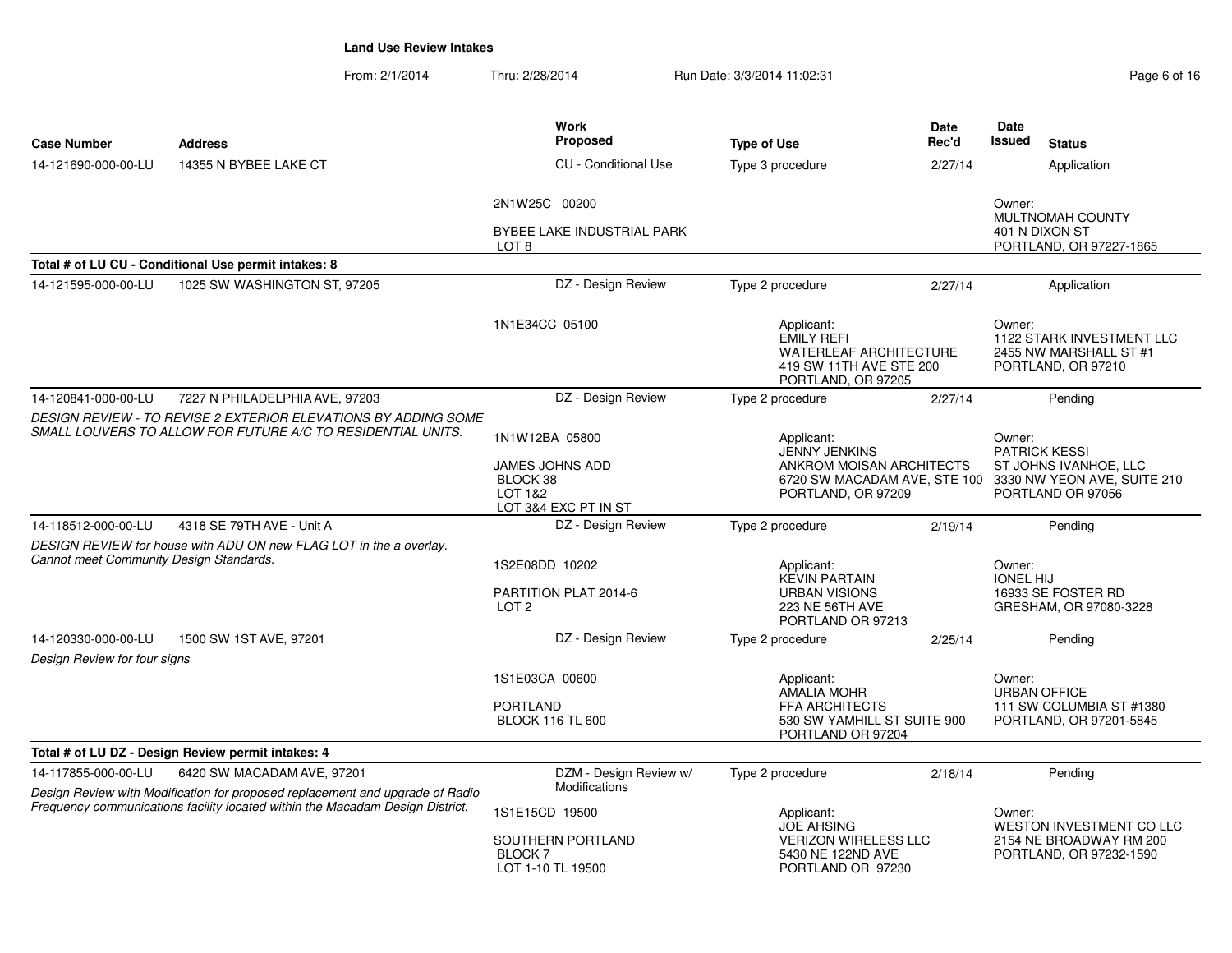From: 2/1/2014Thru: 2/28/2014 Run Date: 3/3/2014 11:02:31

| Page 7 of 16 |  |  |  |
|--------------|--|--|--|
|--------------|--|--|--|

| <b>Case Number</b>                                                                                                                                            | <b>Address</b>                                                              | <b>Work</b><br>Proposed                                                               |                                        | <b>Type of Use</b>                                                                                                     | <b>Date</b><br>Rec'd | <b>Date</b><br>Issued                                                            | <b>Status</b>                                                           |
|---------------------------------------------------------------------------------------------------------------------------------------------------------------|-----------------------------------------------------------------------------|---------------------------------------------------------------------------------------|----------------------------------------|------------------------------------------------------------------------------------------------------------------------|----------------------|----------------------------------------------------------------------------------|-------------------------------------------------------------------------|
| 14-120313-000-00-LU                                                                                                                                           | 4841 SW MACADAM AVE, 97201                                                  |                                                                                       | DZM - Design Review w/                 | Type 2 procedure                                                                                                       | 2/25/14              |                                                                                  | Pending                                                                 |
| Design Review request for new storefront, canopy and other site improvements.<br>Modification to parking lot landcaping adjacent to accessible parking space. |                                                                             | Modifications                                                                         |                                        |                                                                                                                        |                      | Owner:                                                                           |                                                                         |
|                                                                                                                                                               |                                                                             | 1S1E15BA 02300<br><b>TERWILLIGER HMSTD</b><br>BLOCK <sub>3</sub><br>LOT 5&6 EXC W 16' |                                        | Applicant:<br><b>TERRY AMUNDSON</b><br><b>WATERLEAF ARCHITECTURE</b><br>419 SW 11TH AVE SUITE 200<br>PORTLAND OR 97205 |                      | <b>FMC PROPERTIES LLC</b><br>7524 SW MACADAM AVE<br>PORTLAND, OR 97219-3017      |                                                                         |
| 14-122153-000-00-LU                                                                                                                                           | 3181 SW SAM JACKSON PARK RD, 97201                                          |                                                                                       | DZM - Design Review w/                 | Type 2 procedure                                                                                                       | 2/28/14              |                                                                                  | Application                                                             |
| Design review for replacement of signs on site with modification to maximum<br>allowed size per building facade square footage                                |                                                                             | Modifications<br>1S1E09 00600<br>SECTION 09 1S 1E<br>TL 600 14.19 ACRES               |                                        | Applicant:<br><b>BRYAN HIGGINS</b><br><b>SRG PARTNERSHIP</b><br>621 SW MORRISON ST, SUITE 200                          |                      | Owner:<br>OREGON STATE OF (MEDICAL<br><b>DEPT</b><br>3181 SW SAM JACKSON PARK RD |                                                                         |
| 14-117884-000-00-LU<br>3700 SW RIVER PKY<br>Design Review with modifications for proposed 5 story, 278 unit apartment                                         | Modifications                                                               | DZM - Design Review w/                                                                | PORTLAND, OR 97205<br>Type 3 procedure | 2/18/14                                                                                                                |                      | PORTLAND, OR 97239<br>Pendina                                                    |                                                                         |
|                                                                                                                                                               | building with 226 below grade parking spaces and mixed use at ground level. | 1S1E10DB 00206                                                                        |                                        | Applicant:<br><b>RUSSELL HALE</b>                                                                                      |                      |                                                                                  |                                                                         |
|                                                                                                                                                               |                                                                             | WATERFRONT SOUTH NO 2<br>LOT <sub>12</sub>                                            |                                        | <b>GBD ARCHITECTS</b><br>1120 NW COUCH, SUITE 300<br>PORTLAND OR 97204                                                 |                      |                                                                                  | <b>MUI 37 HOLDINGS LLC</b><br>1411 4TH AVE STE 500<br>SEATTLE, WA 98101 |
|                                                                                                                                                               |                                                                             |                                                                                       |                                        | Applicant:<br><b>KATHERINE SCHULTZ</b><br><b>GBD ARCHITECTS</b><br>1120 NW COUCH ST STE 300<br>PORTLAND OR 97209       |                      |                                                                                  |                                                                         |

**Total # of LU DZM - Design Review w/ Modifications permit intakes: 4**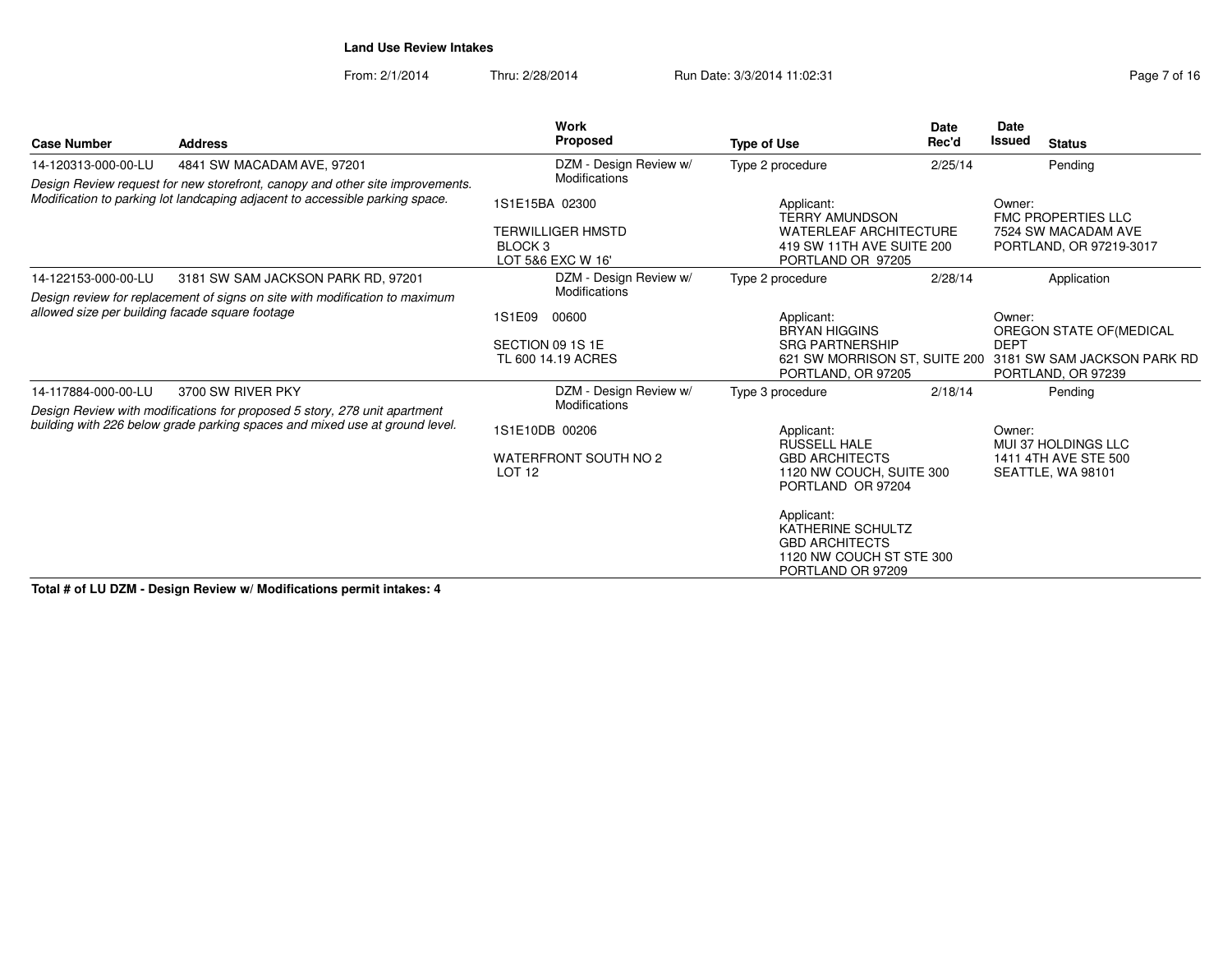From: 2/1/2014

Thru: 2/28/2014 Run Date: 3/3/2014 11:02:31 Page 8 of 16

| <b>Case Number</b>                                                                                                                                                                                                                                                                                                                                                                                                                                                                                | <b>Address</b>                                                                | <b>Work</b><br><b>Proposed</b>                           | <b>Type of Use</b>                                                                                            | Date<br>Rec'd | Date<br>Issued<br><b>Status</b>                                                           |
|---------------------------------------------------------------------------------------------------------------------------------------------------------------------------------------------------------------------------------------------------------------------------------------------------------------------------------------------------------------------------------------------------------------------------------------------------------------------------------------------------|-------------------------------------------------------------------------------|----------------------------------------------------------|---------------------------------------------------------------------------------------------------------------|---------------|-------------------------------------------------------------------------------------------|
| 14-113682-000-00-LU                                                                                                                                                                                                                                                                                                                                                                                                                                                                               | 10505 N PORTLAND RD, 97203                                                    | <b>EN</b> - Environmental Review                         | Type 1x procedure                                                                                             | 2/4/14        | Pending                                                                                   |
| Restoration project - for Wright and Moore Islands and ashoreline area to the<br>North West. Bureau of Environmental Services (BES) proposes to install large<br>woody debris structures along the shoreline of Wright and Moore Islands in the<br>Columbia Slough to enhance in-stream habitat for native fish species, particularly<br>rearing and refugia habitat for juvenile salmonids. Construction access will be by<br>barge from a staging area adjacent to the N. Portland Road bridge. |                                                                               | 1N1E05B 01000<br>SECTION 05 1N 1E<br>TL 1000 22.50 ACRES | Applicant:<br><b>Fred MacGregor</b><br>City of Portland<br>1120 SW 5TH AVENUE, STE. 1000<br>PORTLAND OR 97204 |               | Owner:<br>PORTLAND CITY OF<br>1221 SW 4TH AVE #140<br>PORTLAND, OR 97204-1900<br>Owner:   |
|                                                                                                                                                                                                                                                                                                                                                                                                                                                                                                   |                                                                               |                                                          |                                                                                                               |               | PORTLAND CITY OF<br>1120 SW 5TH AVE #1000<br>PORTLAND, OR 97204-1912                      |
|                                                                                                                                                                                                                                                                                                                                                                                                                                                                                                   |                                                                               |                                                          |                                                                                                               |               | Owner:<br>PORTLAND CITY OF (BUREAU OF<br>1120 SW 5TH AVE #1302<br>PORTLAND, OR 97204-1912 |
|                                                                                                                                                                                                                                                                                                                                                                                                                                                                                                   |                                                                               |                                                          |                                                                                                               |               | Owner:<br><b>PARKS</b><br>1120 SW 5TH AVE #1302<br>PORTLAND, OR 97204-1912                |
|                                                                                                                                                                                                                                                                                                                                                                                                                                                                                                   |                                                                               |                                                          |                                                                                                               |               | Owner:<br>COLUMBIA STEEL CASTING<br>1120 SW 5TH AVE #1204<br>PORTLAND, OR 97204           |
| 14-117165-000-00-LU                                                                                                                                                                                                                                                                                                                                                                                                                                                                               | 8723 NW TERRACEVIEW CT, 97229                                                 | EN - Environmental Review                                | Type 2 procedure                                                                                              | 2/14/14       | Pending                                                                                   |
|                                                                                                                                                                                                                                                                                                                                                                                                                                                                                                   | Environmental Review for proposed construction of stormwater pipe and outlet. |                                                          |                                                                                                               |               |                                                                                           |
|                                                                                                                                                                                                                                                                                                                                                                                                                                                                                                   |                                                                               | 1N1W26DA 07100                                           | Applicant:                                                                                                    |               | Owner:                                                                                    |
|                                                                                                                                                                                                                                                                                                                                                                                                                                                                                                   |                                                                               | PINNACLE POINTE<br>LOT 6<br>1/6 INT TRACT B              | <b>JULIE HAYS</b><br>S2651 NW BIRKENDENE ST<br>PORTLAND OR 97229                                              |               | ROBERT C HAYS<br>2651 NW BIRKENDENE ST<br>PORTLAND, OR 97229                              |
|                                                                                                                                                                                                                                                                                                                                                                                                                                                                                                   |                                                                               |                                                          |                                                                                                               |               | Owner:<br><b>JULIE W HAYS</b><br>2651 NW BIRKENDENE ST<br>PORTLAND, OR 97229              |
|                                                                                                                                                                                                                                                                                                                                                                                                                                                                                                   | Total # of LU EN - Environmental Review permit intakes: 2                     |                                                          |                                                                                                               |               |                                                                                           |
| 14-119459-000-00-LU                                                                                                                                                                                                                                                                                                                                                                                                                                                                               |                                                                               | GW - Greenway                                            | Type 2 procedure                                                                                              | 2/21/14       | Pending                                                                                   |
| Greenway Review for proposed Restoration Plan                                                                                                                                                                                                                                                                                                                                                                                                                                                     |                                                                               |                                                          |                                                                                                               |               |                                                                                           |
|                                                                                                                                                                                                                                                                                                                                                                                                                                                                                                   |                                                                               |                                                          | Applicant:<br>PETER FRY<br>PETER FINLEY FRY AICP<br>2153 SW MAIN STREET, 105<br>PORTLAND OR 97205             |               | Owner:<br>OREGON YACHT CLUB LTD<br>6901 SE OAKS PARK WAY<br>PORTLAND, OR 97202            |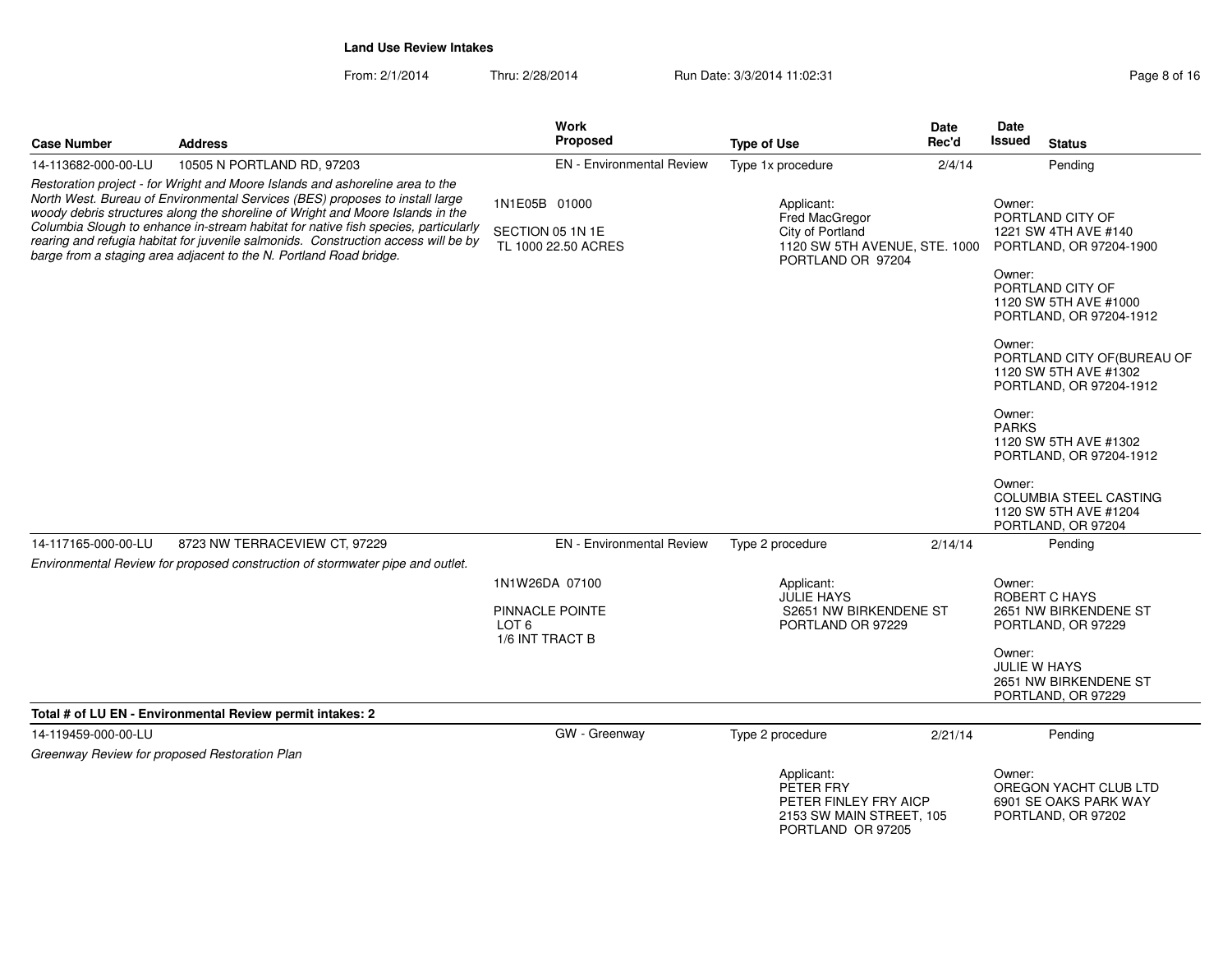From: 2/1/2014Thru: 2/28/2014 Run Date: 3/3/2014 11:02:31 Page 9 of 16

| <b>Case Number</b>                  | <b>Address</b>                                                                                                                          | Work<br>Proposed                                                         | <b>Type of Use</b>                                                                                                     | <b>Date</b><br>Rec'd | Date<br>Issued<br><b>Status</b>                                                                                                                                                                                                                                                                                                                                                                                    |  |  |
|-------------------------------------|-----------------------------------------------------------------------------------------------------------------------------------------|--------------------------------------------------------------------------|------------------------------------------------------------------------------------------------------------------------|----------------------|--------------------------------------------------------------------------------------------------------------------------------------------------------------------------------------------------------------------------------------------------------------------------------------------------------------------------------------------------------------------------------------------------------------------|--|--|
| 14-115223-000-00-LU                 | .97219                                                                                                                                  | GW - Greenway                                                            | Type 2x procedure                                                                                                      | 2/11/14              | Pending                                                                                                                                                                                                                                                                                                                                                                                                            |  |  |
|                                     | Greenway Review for Sellwood Bridge/Adjustment to Landscape Standard and<br>Tree Review for Removal of Trees within the Scenic Corridor | 1S1E22AC 04600                                                           | Applicant:                                                                                                             |                      | Owner:                                                                                                                                                                                                                                                                                                                                                                                                             |  |  |
|                                     |                                                                                                                                         | SECTION 22 1S 1E<br>TL 4600 0.43 ACRES                                   | <b>IAN CANNON</b><br>MULTNOMAH COUNTY SELWOOD<br><b>BRIDGE PROGRAM MANAGER</b><br>8145 SE 6TH AVE<br>PORTLAND OR 97202 |                      | <b>MACADAM BAY INC</b><br>1400 SW 5TH AVE #770<br>PORTLAND, OR 97201-5538<br>Owner:<br>PORTLAND CITY OF (BUREAU OF<br>1120 SW 5TH AVE #1302<br>PORTLAND, OR 97204-1912<br>Owner:<br>PORTLAND CITY OF (LEASED<br>1120 SW 5TH AVE #1302<br>PORTLAND, OR 97204-1912<br>Owner:<br><b>FMC PROPERTIES</b><br>1120 SW 5TH AVE #1302<br>PORTLAND, OR 97204-1912<br>Owner:<br>TRI-COUNTY METROPOLITAN<br>710 NE HOLLADAY ST |  |  |
|                                     | Total # of LU GW - Greenway permit intakes: 2                                                                                           |                                                                          |                                                                                                                        |                      | PORTLAND, OR 97232-2168                                                                                                                                                                                                                                                                                                                                                                                            |  |  |
| 14-116137-000-00-LU                 | 213 SE 12TH AVE, 97214                                                                                                                  | HL - Historic Landmark                                                   | Type 2 procedure                                                                                                       | 2/13/14              | Incomplete                                                                                                                                                                                                                                                                                                                                                                                                         |  |  |
| <b>ORIGINAL HISTORIC CHARACTER.</b> | REPLACE 2ND AND 3RD FLOOR WINDOWS WITH WOOD TO MATCH                                                                                    | 1N1E35CD 07900<br><b>EAST PORTLAND</b><br>BLOCK 239<br>LOT 7&8           | Applicant:<br>PETER YOST<br>PO BOX 14627<br>PORTLAND OR 97293                                                          |                      | Owner:<br><b>CHADDERTON'S BAR AND GRILL</b><br>206 E 32ND ST #4RE<br>NEW YORK, NY 10016-6391<br>Owner:<br><b>INC</b><br>206 E 32ND ST #4RE<br>NEW YORK, NY 10016-6391                                                                                                                                                                                                                                              |  |  |
|                                     | Total # of LU HL - Historic Landmark permit intakes: 1                                                                                  |                                                                          |                                                                                                                        |                      |                                                                                                                                                                                                                                                                                                                                                                                                                    |  |  |
| 14-121474-000-00-LU                 | 1216 NE TILLAMOOK ST, 97212<br>Historic Resource Review - for a detached 12 ft x 24 ft detached garage                                  | HR - Historic Resource<br>Review                                         | Type 1 procedure new                                                                                                   | 2/27/14              | Pending                                                                                                                                                                                                                                                                                                                                                                                                            |  |  |
|                                     |                                                                                                                                         | 1N1E26CD 02500<br><b>WEST IRVINGTON</b><br>BLOCK 125<br>LOT <sub>3</sub> | Applicant:<br><b>JUSTIN SWANSON</b><br>SWANSON CONSTRUCTION<br>PO BOX 1874<br>SANDY OR 97055                           |                      | Owner:<br><b>ESTHER L WESTBROOK</b><br>1216 NE TILLAMOOK ST<br>PORTLAND, OR 97212-4339<br>Owner:<br><b>RUSSEL E CALLEN</b><br>1216 NE TILLAMOOK ST                                                                                                                                                                                                                                                                 |  |  |

PORTLAND, OR 97212-4339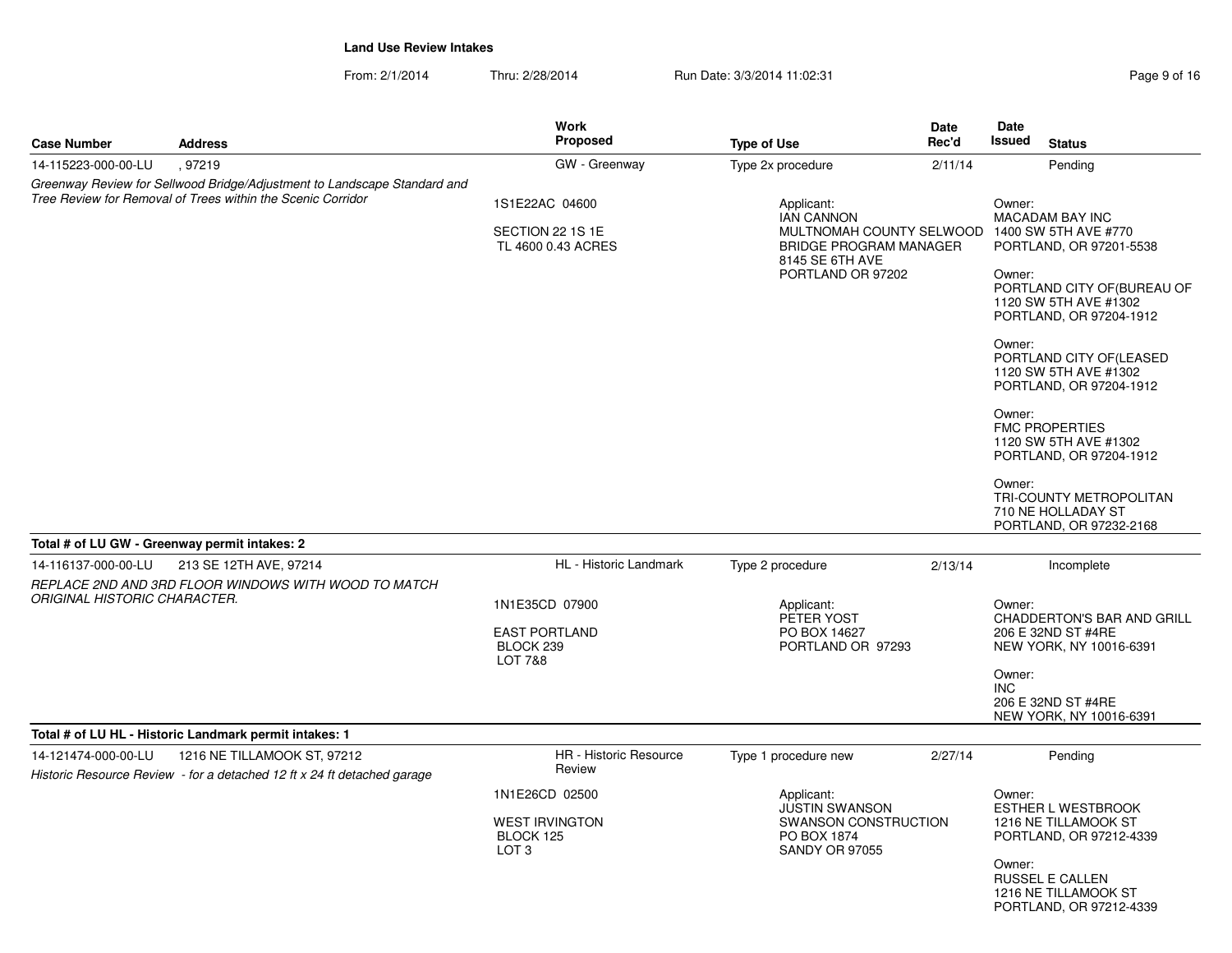From: 2/1/2014Thru: 2/28/2014 Run Date: 3/3/2014 11:02:31 Page 10 of 16

| <b>Case Number</b>                                                                                                                                                                                       | <b>Address</b>                                                                                                   | Work<br>Proposed                                                  | <b>Type of Use</b>                                                                                                           | <b>Date</b><br>Rec'd | <b>Date</b><br>Issued<br><b>Status</b>                                                                                                                          |  |
|----------------------------------------------------------------------------------------------------------------------------------------------------------------------------------------------------------|------------------------------------------------------------------------------------------------------------------|-------------------------------------------------------------------|------------------------------------------------------------------------------------------------------------------------------|----------------------|-----------------------------------------------------------------------------------------------------------------------------------------------------------------|--|
| 14-114520-000-00-LU                                                                                                                                                                                      | 2030 SW VISTA AVE, 97201<br>remove 1 of 3 chimneys on Nicholas HB Residence                                      | <b>HR</b> - Historic Resource<br>Review                           | Type 1 procedure new                                                                                                         | 2/6/14               | <b>Unnecessary Review</b>                                                                                                                                       |  |
|                                                                                                                                                                                                          |                                                                                                                  | 1S1E04CA 03200<br>CARTERS ADD TO P<br>BLOCK 47<br>LOT 2&3 TL 3200 | Applicant:<br>CHELSIE LEE<br>JESSICA HELGERSON INTERIOR<br><b>DESIGN</b><br>723 NW 18TH AVE<br>PORTLAND OR 97209             |                      | Owner:<br><b>GREGORY A COST</b><br>2030 SW VISTA AVE<br>PORTLAND, OR 97201-2457<br>Owner:<br><b>SANDRA COST</b><br>2030 SW VISTA AVE<br>PORTLAND, OR 97201-2457 |  |
| 14-117200-000-00-LU                                                                                                                                                                                      | 5712 N VANCOUVER AVE - Unit A, 97217<br>Historic Resource Review for new french doors and alterations to stairs. | <b>HR</b> - Historic Resource<br>Review                           | Type 1 procedure new                                                                                                         | 2/14/14              | Pending                                                                                                                                                         |  |
|                                                                                                                                                                                                          |                                                                                                                  | 1N1E15DC 10500<br>PIEDMONT<br>BLOCK 14<br>LOT <sub>1</sub>        | Applicant:<br><b>KEN WIESLER</b><br>324 NE 24TH AV<br>PORTLAND, OR 97232                                                     |                      | Owner:<br><b>DAVID C COCKRELL</b><br>526 ELIZABETH ST<br>ONEIDA, NY 13421                                                                                       |  |
|                                                                                                                                                                                                          |                                                                                                                  |                                                                   |                                                                                                                              |                      | Owner:<br>SHIRLEY J COCKRELL<br>526 ELIZABETH ST<br>ONEIDA, NY 13421                                                                                            |  |
| 14-115136-000-00-LU                                                                                                                                                                                      | 2176 NW EVERETT ST - Unit 3                                                                                      | <b>HR</b> - Historic Resource<br>Review                           | Type 1 procedure new                                                                                                         | 2/11/14              | Application                                                                                                                                                     |  |
| RESTORATION OF EXISTING DECK IN ALPHABET HISTORIC DISTRICT<br>THAT HAD BEEN DAMAGED BY ROT AND WAS FURTHER DAMAGED BY<br>FIRE. DECK IS TO BE RESTORED TO ORIGINAL CONDITION. SEE PERMIT<br>CO 13-214551. |                                                                                                                  | 1N1E33CA 60003<br>EVERETT HOUSE CONDOMINIUM<br>LOT <sub>3</sub>   | Applicant:<br>Robert Hayden<br>Delta Studios, Architecture and<br>Planning, LLC<br>3344 NE 25th Avenue<br>Portland, OR 97212 |                      | Owner:<br>SARAH M MISCOE<br>2176 NW EVERETT ST #3<br>PORTLAND, OR 97210-3700                                                                                    |  |
| 14-120297-000-00-LU                                                                                                                                                                                      | 2335 NE 24TH AVE, 97212                                                                                          | HR - Historic Resource<br>Review                                  | Type 1 procedure new                                                                                                         | 2/25/14              | Pending                                                                                                                                                         |  |
| Rooftop solar installation on detached garage.                                                                                                                                                           |                                                                                                                  | 1N1E26DA 08500<br><b>IRVINGTON</b><br>BLOCK 6<br>LOT 6-8          | Applicant:<br><b>KATIE MARTIN</b><br>NEIL KELLY COMPANY<br>804 N ALBERTA ST<br>PORTLAND, OR 97217                            |                      | Owner:<br>RICHARD N ROSENHAFT<br>2335 NE 24TH AVE<br>PORTLAND, OR 97212-4827<br>Owner:<br>PATRICIA A MIZUTANI<br>$0.005$ NIE $0.4$ TI I AVE                     |  |

2335 NE 24TH AVE PORTLAND, OR 97212-4827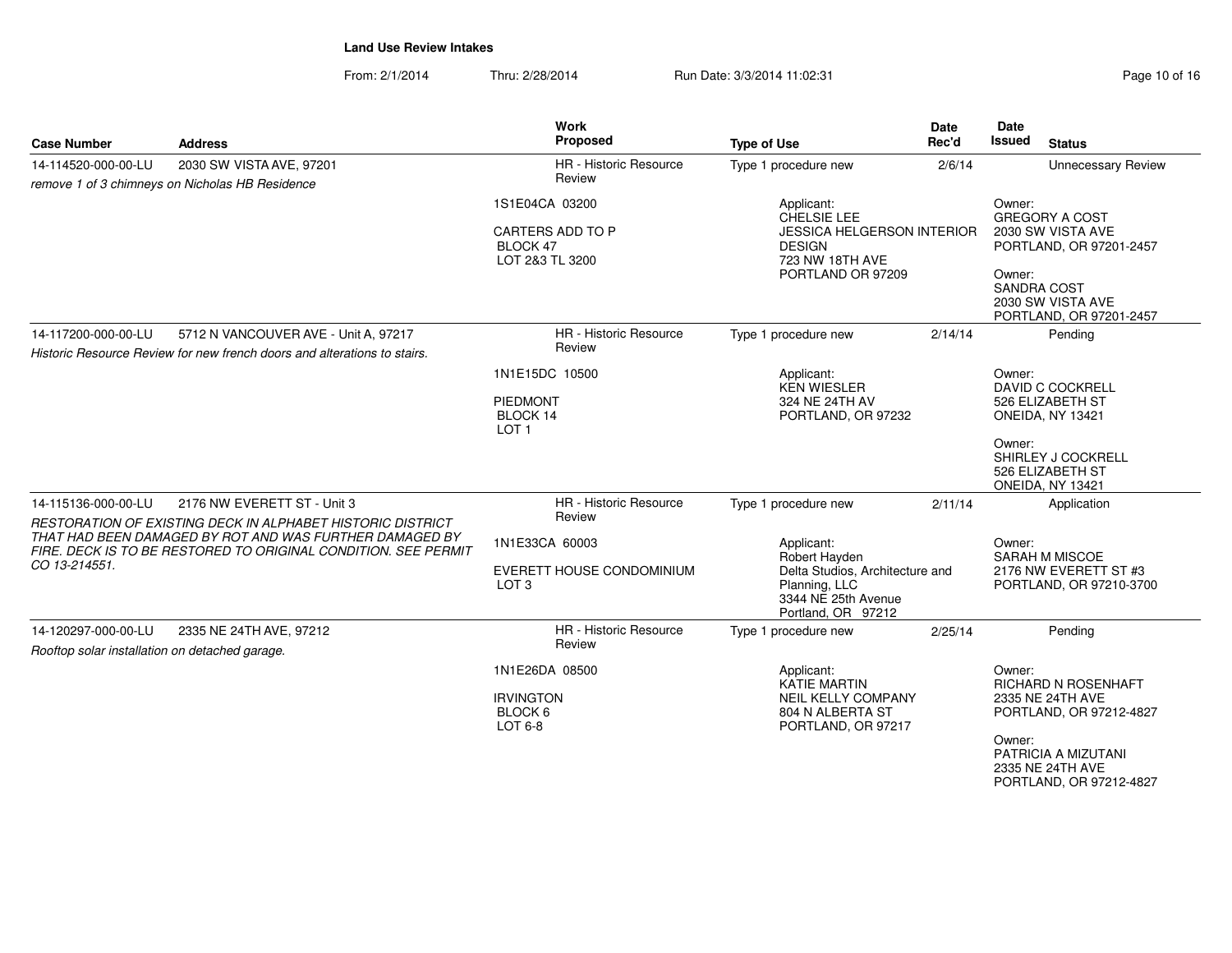| <b>Case Number</b>                                                                                                                                                                                                                                                                                                     | <b>Address</b>                                                                                                                                                                                                                           | Work<br>Proposed                                                                                                                                                  | <b>Type of Use</b>                                                                                                                | <b>Date</b><br>Rec'd                                                       | Date<br>Issued<br><b>Status</b>                                                                                                                         |
|------------------------------------------------------------------------------------------------------------------------------------------------------------------------------------------------------------------------------------------------------------------------------------------------------------------------|------------------------------------------------------------------------------------------------------------------------------------------------------------------------------------------------------------------------------------------|-------------------------------------------------------------------------------------------------------------------------------------------------------------------|-----------------------------------------------------------------------------------------------------------------------------------|----------------------------------------------------------------------------|---------------------------------------------------------------------------------------------------------------------------------------------------------|
| 14-115135-000-00-LU                                                                                                                                                                                                                                                                                                    | 309 SW 4TH AVE                                                                                                                                                                                                                           | HR - Historic Resource                                                                                                                                            | Type 1x procedure                                                                                                                 | 2/11/14                                                                    | Pending                                                                                                                                                 |
| Historic Resource Review for a Historic Landmark Building for an exterior<br>alteration of less than 500 s.f. for improcements to Main Entrance Doorway<br>including hinge replacement, installing automatic openers and controls, replacing<br>entry way flooring, relocating access control to exterior of building. |                                                                                                                                                                                                                                          | Review<br>1N1E34CD 05900A1<br><b>PORTLAND</b><br>BLOCK 65<br>LOT 1&2<br>IMPS ONLY SEE R246125 R66770-7550) FOR<br>LAND<br>POTENTIAL ADDITIONAL TAX                | Applicant:<br><b>KEVIN SAXTON</b><br><b>KASA ARCHITECTS</b><br>4119 NE CESAR E CHAVEZ BLVD<br>PORTLAND, OR 97211                  |                                                                            | Owner:<br><b>WENDY KLEIN</b><br><b>CENTRAL CITY CONCERN</b><br>232 NW 6TH AVE<br>PORTLAND OR 97209                                                      |
| 14-115057-000-00-LU                                                                                                                                                                                                                                                                                                    | 2509 NE 18TH AVE, 97212                                                                                                                                                                                                                  | HR - Historic Resource                                                                                                                                            | Type 2 procedure                                                                                                                  | 2/11/14                                                                    | Pending                                                                                                                                                 |
| (August Olson House).                                                                                                                                                                                                                                                                                                  | Historic Resource Review to replace windows in sleeping porch for a Historic<br>Landmark, Contributing resource located within the Irvington Historic District                                                                           | Review<br>1N1E26DB 00600<br><b>IRVINGTON</b><br>BLOCK 47<br>LOT 9&10<br>E 25' OF LOT 11&12                                                                        | Applicant:<br><b>TIM ASKIN</b><br><b>ASKIN PRESERVATION</b><br><b>CONSULTING</b><br>934 SE 15TH AVE<br>PORTLAND OR 97214          |                                                                            | Owner:<br><b>MARK D REPLOEG</b><br>1599 NW BONNEY DR<br>CORVALLIS, OR 97330<br>Owner:<br>ANGELA K C REPLOEG<br>1599 NW BONNEY DR<br>CORVALLIS, OR 97330 |
| 14-114478-000-00-LU                                                                                                                                                                                                                                                                                                    | 2334 NE 27TH AVE, 97212                                                                                                                                                                                                                  | HR - Historic Resource                                                                                                                                            | Type 2 procedure                                                                                                                  | 2/6/14                                                                     | Incomplete                                                                                                                                              |
| Historic Resource review for exterior alterations to contributing structure in<br>Irvington Historic District.                                                                                                                                                                                                         | Review<br>1N1E25CB 09900<br>SECTION 25 1N 1E<br>TL 9900 0.14 ACRES                                                                                                                                                                       | Applicant:<br><b>THOMAS JOHNSON</b><br>THOMAS JOHNSON ARCHITECT<br>821 NW FLANDERS ST SUITE 210<br>PORTLAND OR 97209                                              |                                                                                                                                   | Owner:<br><b>ROBERT P AMBES</b><br>PO BOX 12601<br>PORTLAND, OR 97212-0601 |                                                                                                                                                         |
| 14-114123-000-00-LU                                                                                                                                                                                                                                                                                                    | 407 N BROADWAY, 97227                                                                                                                                                                                                                    | <b>HR</b> - Historic Resource                                                                                                                                     | Type 2 procedure                                                                                                                  | 2/5/14                                                                     | Incomplete                                                                                                                                              |
| Storage Building.                                                                                                                                                                                                                                                                                                      | HISTORIC REVIEW for alterations to a rooftop wireless telecommunications<br>facility including 3 new panel antennas, new accessory equipment, 8 replacement<br>antennas, and 3 antennas to remain as-is on the landmark Portland Van and | Review<br>1N1E27DC 04300<br>ELIZABETH IRVINGS ADD<br>BLOCK 15<br>LOT 1-5<br>LOT 6 EXC PT IN ST<br>LOT 8-12; LAND & IMPS SEE R156127<br>(R244901631) FOR BILLBOARD | Applicant:<br><b>REID STEWART</b><br><b>LEXCOM DEVELOPMENT</b><br>(VERIZON WIRELESS)<br>4015 SW BATTAGLIA AVE<br>GRESHAM OR 97080 |                                                                            | Owner:<br>WESTON INVESTMENT CO LLC<br>2154 NE BROADWAY RM 200<br>PORTLAND, OR 97232-1590                                                                |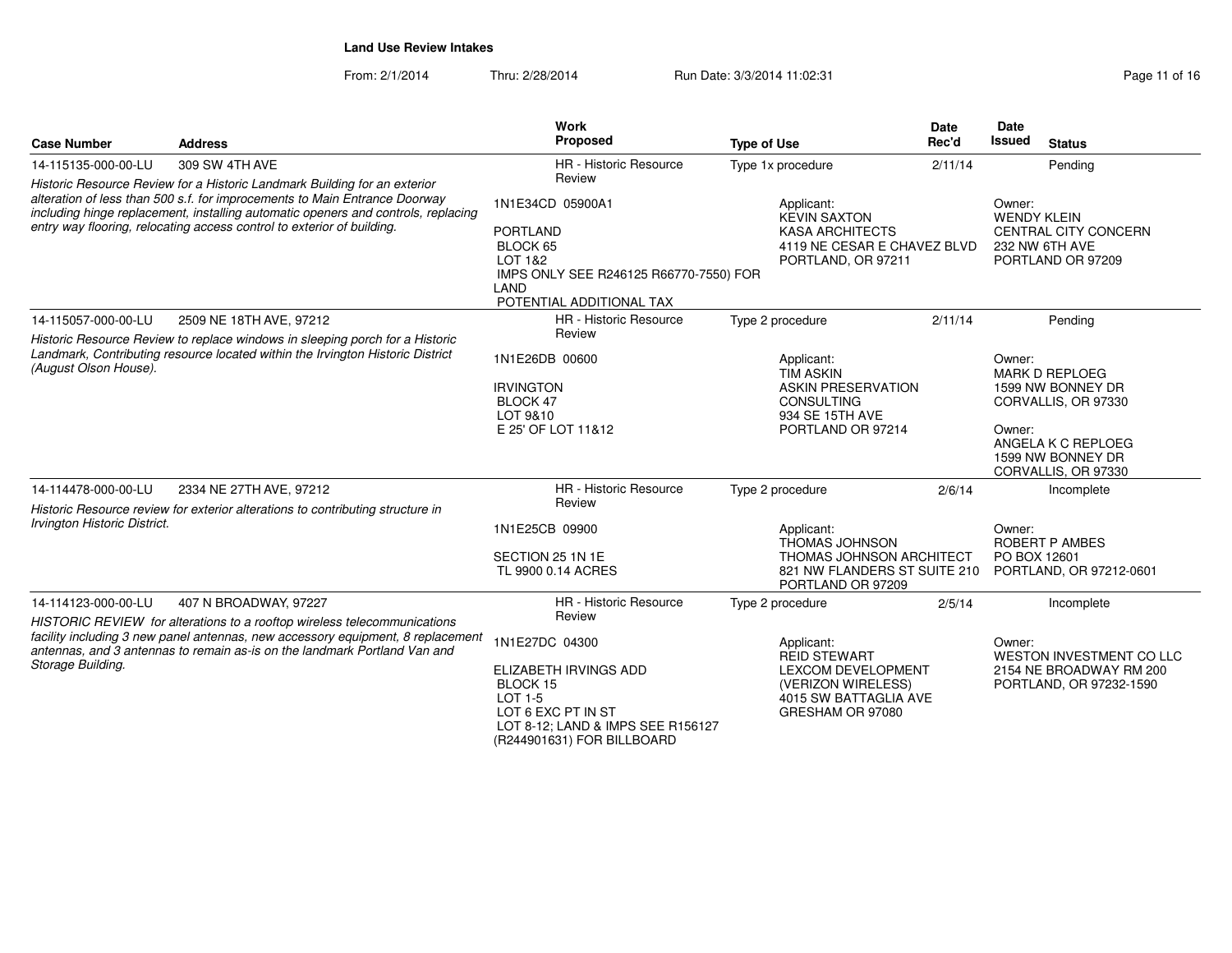| <b>Case Number</b>                                                                                           | <b>Address</b>                                                                                        | <b>Work</b><br><b>Proposed</b>                                                                                                                                                            | <b>Type of Use</b>                                                                                | Date<br>Rec'd | <b>Date</b><br>Issued<br><b>Status</b>                                                                                                                  |  |
|--------------------------------------------------------------------------------------------------------------|-------------------------------------------------------------------------------------------------------|-------------------------------------------------------------------------------------------------------------------------------------------------------------------------------------------|---------------------------------------------------------------------------------------------------|---------------|---------------------------------------------------------------------------------------------------------------------------------------------------------|--|
| 14-122134-000-00-LU<br>Replacing windows and doors                                                           | 123 W BURNSIDE ST, 97209                                                                              | <b>HR</b> - Historic Resource<br>Review                                                                                                                                                   | Type 2 procedure                                                                                  | 2/28/14       | Application                                                                                                                                             |  |
|                                                                                                              |                                                                                                       | 1N1E34CA 09200                                                                                                                                                                            | Applicant:<br><b>WENDY KLEIN</b><br>CENTRAL CITY CONCERN<br>232 NW 6TH AVE<br>PORTLAND OR 97209   |               | Owner:<br>SHORELINE BLDG LTD<br>PARTNERSHIP(LSD CCC<br>2 NW 2ND AVE<br>PORTLAND, OR 97209<br>Owner:                                                     |  |
|                                                                                                              |                                                                                                       |                                                                                                                                                                                           |                                                                                                   |               | <b>SEAN HUBERT</b><br>CENTRAL CITY CONCERN<br>232 NW 6TH AVE<br>PORTLAND, OR 97209-3609                                                                 |  |
| 14-121351-000-00-LU<br>Cellular facility with faux penthouse on the roof.                                    |                                                                                                       | <b>HR</b> - Historic Resource<br>Review                                                                                                                                                   | Type 2 procedure                                                                                  | 2/27/14       | Application                                                                                                                                             |  |
|                                                                                                              |                                                                                                       |                                                                                                                                                                                           | Applicant:<br>Shanin Prusia<br><b>Urban Wireless</b><br>10376 SE SUNBURST WAY<br>PORTLAND OR      |               | Owner:<br>MICHAEL MENASHE<br>MM-TP FISH BLOCK LLC<br>333 NW 9TH AVE., SUITE 1504<br>PORTLAND OR 97209                                                   |  |
| 14-120725-000-00-LU<br>409 SW 3RD AVE, 97204<br>Historic Resource Review - for awnings, windows and new HVAC |                                                                                                       | HR - Historic Resource<br>Review                                                                                                                                                          | Type 2 procedure                                                                                  | 2/25/14       | Pending                                                                                                                                                 |  |
|                                                                                                              |                                                                                                       | 1N1E34CD 07400<br><b>PORTLAND</b><br>BLOCK 47<br>LOT 1&2&8                                                                                                                                | Applicant:<br>ADRIANA SAVANNAH<br>ARRIS STUDIO ARCHITECTS<br>1306 JOHNSON AVE.<br>SAN LUIS OBISPO |               | Owner:<br>PERRY PATEL<br><b>BPR PROPERTIES</b><br>953 INDUSTRIAL AVE. - SUITE 100<br>PALO ALTO CA 94303                                                 |  |
| 14-120559-000-00-LU                                                                                          | 3425 NE BEAKEY ST, 97212<br>HRR for decreasing window size on street-facing side of historic landmark | <b>HR</b> - Historic Resource<br>Review                                                                                                                                                   | Type 2 procedure                                                                                  | 2/25/14       | Pending                                                                                                                                                 |  |
|                                                                                                              |                                                                                                       | 1N1E25AB 03600<br><b>MAPLEHURST</b><br>BLOCK <sub>3</sub><br><b>LOT 7-9</b><br>E 10' OF LOT 16-18<br>HISTORIC PROPERTY; POTENTIAL<br><b>ADDITIONAL TAX</b>                                | Applicant:<br><b>TARA DOHERTY</b><br>TARA DOHERTY ARCHITECT<br>1831 SE KNAPP<br>PORTLAND OR 97202 |               | Owner:<br>AARON A KOHN<br>3425 NE BEAKEY ST<br>PORTLAND, OR 97212-2661<br>Owner:<br><b>ERIKA C KOHN</b><br>3425 NE BEAKEY ST<br>PORTLAND, OR 97212-2661 |  |
| 14-120374-000-00-LU                                                                                          | 620 SW 5TH AVE, 97204                                                                                 | <b>HR</b> - Historic Resource<br>Review                                                                                                                                                   | Type 2 procedure                                                                                  | 2/25/14       | Pending                                                                                                                                                 |  |
| Historic Resource Review for 11 signs                                                                        |                                                                                                       | 1S1E03BA 08400<br><b>PORTLAND</b><br>BLOCK 62<br><b>LOT 7&amp;8</b><br>LAND ONLY SEE R246112 (R667707311) FOR<br><b>IMPS</b><br>HISTORIC PROPERTY 10 YR 2011;<br>POTENTIAL ADDITIONAL TAX | Applicant:<br><b>REID STORM</b><br>VANCOUVER, WA 98661                                            |               | Owner:<br><b>WALKER PLACE LLC</b><br>VANCOUVER SIGN COMPANY INC 225 SW BROADWAY #400<br>2600 NE ANDRESEN RD, SUITE 50 PORTLAND, OR 97205                |  |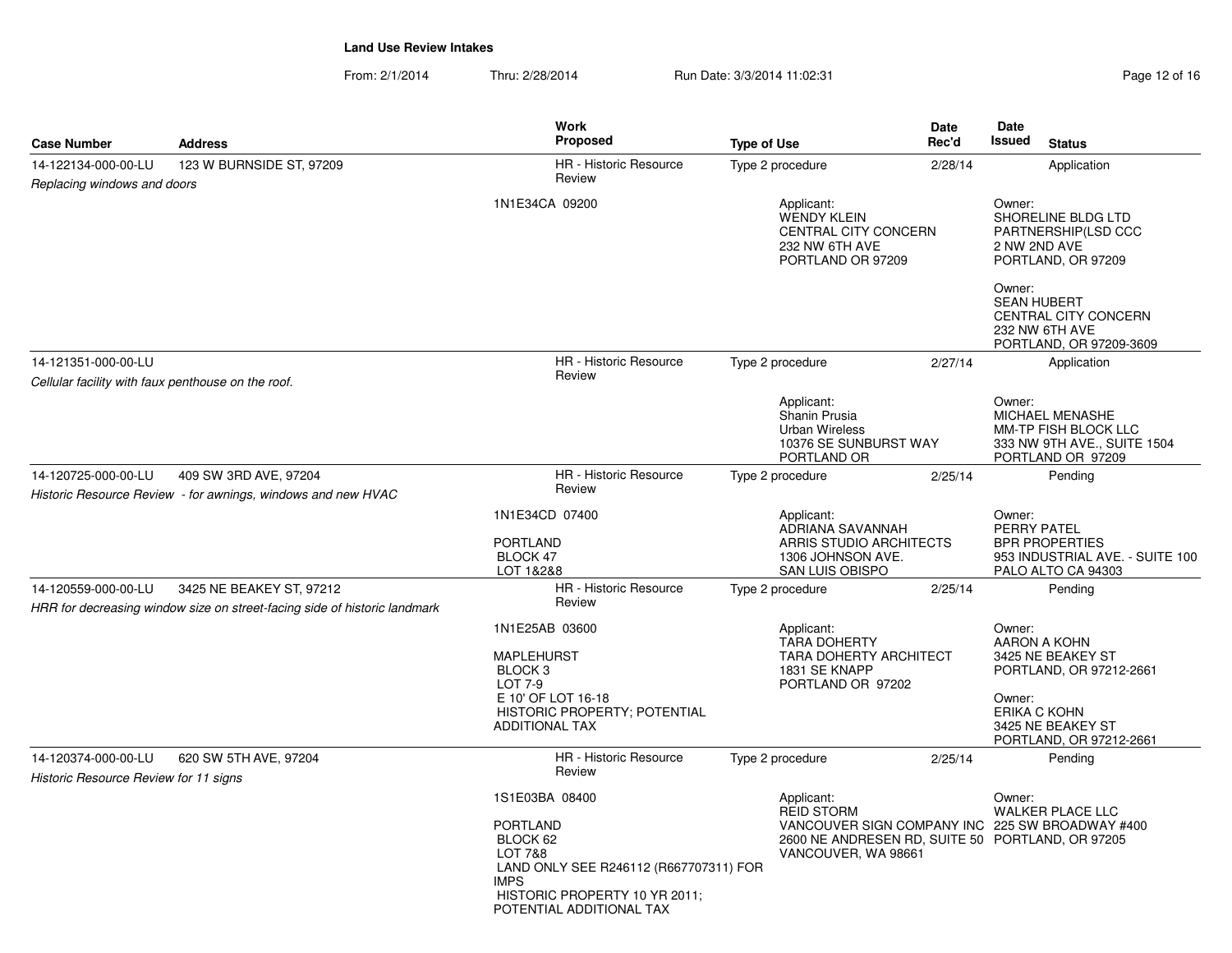From: 2/1/2014Thru: 2/28/2014 Run Date: 3/3/2014 11:02:31

| Page 13 of 16 |
|---------------|
|---------------|

| <b>Case Number</b>                       | <b>Address</b>                                                                            | <b>Work</b><br>Proposed                                            | <b>Type of Use</b>                                                                                       | <b>Date</b><br>Rec'd       | <b>Date</b><br><b>Issued</b><br><b>Status</b>                                                                                                                  |  |
|------------------------------------------|-------------------------------------------------------------------------------------------|--------------------------------------------------------------------|----------------------------------------------------------------------------------------------------------|----------------------------|----------------------------------------------------------------------------------------------------------------------------------------------------------------|--|
| 14-120300-000-00-LU                      | 2335 NE 24TH AVE, 97212<br>New solar panel array on south (side) roof of detached garage. | HR - Historic Resource<br>Review                                   | Type 2 procedure                                                                                         | 2/25/14                    | Application                                                                                                                                                    |  |
| SEE COMMENTS ON 14-120297 LU             |                                                                                           | 1N1E26DA 08500<br><b>IRVINGTON</b><br>BLOCK 6<br>LOT 6-8           | Applicant:<br><b>KATIE MARTIN</b><br><b>NEIL KELLY COMPANY</b><br>804 N ALBERTA ST<br>PORTLAND, OR 97217 |                            | Owner:<br>RICHARD N ROSENHAFT<br>2335 NE 24TH AVE<br>PORTLAND, OR 97212-4827<br>Owner:<br>PATRICIA A MIZUTANI<br>2335 NE 24TH AVE<br>PORTLAND, OR 97212-4827   |  |
| 14-119694-000-00-LU                      | 1518 SE HICKORY ST, 97214                                                                 | <b>HR</b> - Historic Resource                                      | Type 2 procedure                                                                                         | 2/21/14                    | Incomplete                                                                                                                                                     |  |
| dwelling unit.                           | Historic resource review to convert existing detached garage to accessory                 | Review<br>1S1E02DC 13500                                           | Applicant:<br><b>BOB SCHATZ</b>                                                                          | Owner:<br><b>MIA MEYER</b> |                                                                                                                                                                |  |
|                                          |                                                                                           | <b>LADDS ADD</b><br>BLOCK <sub>3</sub><br>LOT <sub>10</sub>        | <b>ALLUSA ARCHITECTURE</b><br>2118 SE DIVISION<br>PORTLAND, OR 97202                                     |                            | 1518 SE HICKORY ST<br>PORTLAND, OR 97214-5347                                                                                                                  |  |
|                                          | Total # of LU HR - Historic Resource Review permit intakes: 16                            |                                                                    |                                                                                                          |                            |                                                                                                                                                                |  |
| 14-116535-000-00-LU<br>Lot consolidation | 8323 SW 47TH AVE, 97219                                                                   | LC - Lot Consolidation                                             | Type 1x procedure                                                                                        | 2/13/14                    | Incomplete                                                                                                                                                     |  |
|                                          |                                                                                           | 1S1E19DD 05600<br>PORTLAND PK ADD<br>BLOCK 11<br>LOT 14-19 TL 5600 | Applicant:<br><b>RIKKI PATRICK</b><br>8323 SW 47TH AVE<br>PORTLAND, OR 97219                             |                            | Owner:<br><b>RIKKI PATRICK</b><br>8323 SW 47TH AVE<br>PORTLAND, OR 97219-3434<br>Owner:<br><b>LAURE PATRICK</b><br>8323 SW 47TH AVE<br>PORTLAND, OR 97219-3434 |  |
| 14-117038-000-00-LU                      | 6020 NE 60TH AVE, 97218                                                                   | LC - Lot Consolidation                                             | Type 1x procedure                                                                                        | 2/14/14                    | Incomplete                                                                                                                                                     |  |
|                                          | Consolidate two parcels (R317526 and R317413) into a single parcel.                       |                                                                    |                                                                                                          |                            |                                                                                                                                                                |  |
|                                          |                                                                                           | 1N2E18DA 00700                                                     | Applicant:<br><b>SHERRI KENNEDY</b>                                                                      |                            | Owner:<br>SHERRI KENNEDY                                                                                                                                       |  |
|                                          |                                                                                           | SECTION 18 1N 2E<br>TL 700 0.22 ACRES                              | MAJ DEVELOPMENT<br>CORPORATION<br>300 W 15TH STREET, STE 200<br>VANCOUVER, WA 98660                      |                            | MAJ DEVELOPMENT<br><b>CORPORATION</b><br>300 W 15TH STREET, STE 200<br>VANCOUVER, WA 98660                                                                     |  |

**Total # of LU LC - Lot Consolidation permit intakes: 2**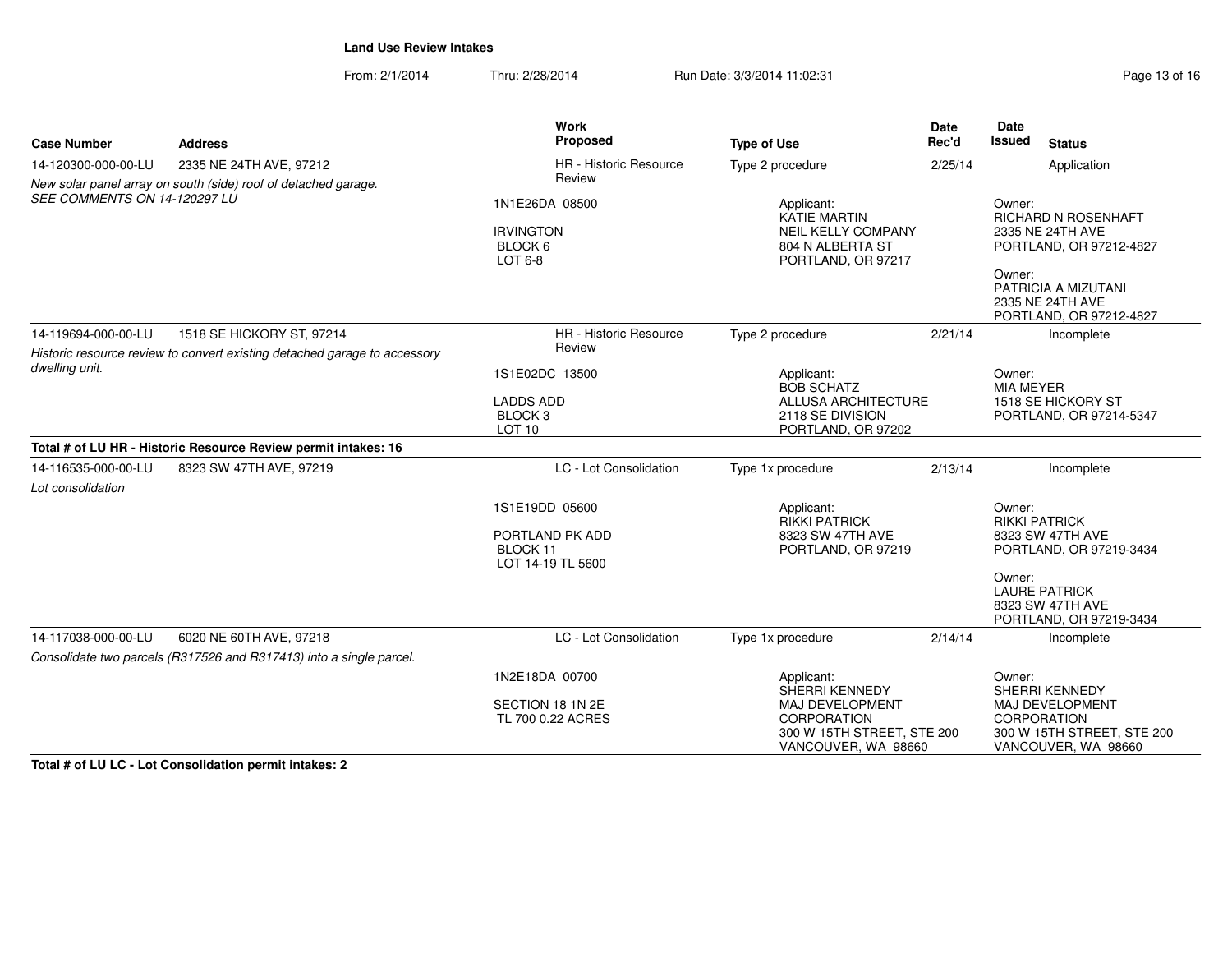| <b>Case Number</b>                                               | <b>Address</b>                                                                                                 | Work<br><b>Proposed</b>                                                         | <b>Type of Use</b>                                                                                 | <b>Date</b><br>Rec'd | Date<br>Issued                                                  | <b>Status</b>                                                          |
|------------------------------------------------------------------|----------------------------------------------------------------------------------------------------------------|---------------------------------------------------------------------------------|----------------------------------------------------------------------------------------------------|----------------------|-----------------------------------------------------------------|------------------------------------------------------------------------|
| 14-120990-000-00-LU                                              |                                                                                                                | LDP - Land Division Review                                                      | Type 1x procedure                                                                                  | 2/26/14              |                                                                 | Pending                                                                |
|                                                                  | Proposal to divide an existing 5,000sf lot into two 2,500sf parcels.                                           | (Partition)                                                                     |                                                                                                    |                      |                                                                 |                                                                        |
|                                                                  |                                                                                                                | 1N1E21AA 09601                                                                  | Applicant:<br>VINCENT R ALVAREZ                                                                    |                      | Owner:                                                          | <b>VINCENT R ALVAREZ</b>                                               |
|                                                                  |                                                                                                                | <b>RIVERSIDE ADD</b><br>BLOCK 14<br>LOT <sub>6</sub>                            | 9131 N WESTANNA CT<br>PORTLAND, OR 97203                                                           |                      |                                                                 | 9131 N WESTANNA CT<br>PORTLAND, OR 97203                               |
|                                                                  |                                                                                                                |                                                                                 |                                                                                                    |                      | Owner:                                                          | NORIKO ALVAREZ<br>9131 N WESTANNA CT<br>PORTLAND, OR 97203             |
| 14-113495-000-00-LU<br>Land Divison Review - 2-lot land division | 3410 SE 77TH AVE, 97206                                                                                        | LDP - Land Division Review<br>(Partition)                                       | Type 1x procedure                                                                                  | 2/4/14               |                                                                 | Incomplete                                                             |
|                                                                  |                                                                                                                | 1S2E08AD 15300<br>POWELL ST ADD<br>BLOCK 14<br>LOT <sub>5</sub>                 | Applicant:<br><b>DAVID SIDERAS</b><br>CAPITOL BUILDERS, LLC.<br>PO BOX 19115<br>PORTLAND, OR 97280 |                      | Owner:                                                          | NW LANDMARK LLC<br>19612 S FERGUSON RD<br>OREGON CITY, OR 97045        |
| 14-113286-000-00-LU                                              | 721 SE 139TH AVE, 97233<br>LAND DIVISION - CREATE 2 LOTS WITH ONE FLAG LOT                                     | LDP - Land Division Review<br>(Partition)                                       | Type 1x procedure                                                                                  | 2/4/14               |                                                                 | Pending                                                                |
|                                                                  |                                                                                                                | 1S2E02AA 12500<br>HOOD ACRES & PLAT 2 & 3<br>BLOCK 3<br>N 47' OF S 70' OF LOT 5 | Applicant:<br>DANIEL R WEAVER<br>31313 SE WALNUT AVE<br>EAGLE CREEK, OR 97022                      | Owner:<br>Owner:     | DANIEL R WEAVER<br>31313 SE WALNUT AVE<br>EAGLE CREEK, OR 97022 |                                                                        |
|                                                                  |                                                                                                                |                                                                                 |                                                                                                    |                      |                                                                 | <b>SANDRA M WEAVER</b><br>31313 SE WALNUT AVE<br>EAGLE CREEK, OR 97022 |
| 14-111258-000-00-LU                                              | 2251 SE 139TH AVE - Unit A, 97233<br>2-lot partition with existing house and accessory dwelling unit to remain | LDP - Land Division Review<br>(Partition)                                       | Type 1x procedure                                                                                  | 2/11/14              |                                                                 | Pending                                                                |
|                                                                  |                                                                                                                | 1S2E02DD 10200                                                                  | Applicant:<br>Kevin Partain                                                                        |                      | Owner:<br><b>JINJI LLC</b>                                      |                                                                        |
|                                                                  |                                                                                                                | HOOD ACRES & PLAT 2 & 3<br>BLOCK <sub>11</sub><br>LOT 9 EXC W 145'              | <b>Urban Visions Planning Services</b>                                                             |                      | 2645 NW GARRYANNA DR APT 5<br>CORVALLIS, OR 97330               |                                                                        |
| 14-114449-000-00-LU                                              | 633 NE GRAHAM ST. 97212<br>Land Division Review - 3-lot partition, retaining existing house on lot 1.          | LDP - Land Division Review<br>(Partition)                                       | Type 1x procedure                                                                                  | 2/6/14               |                                                                 | Pending                                                                |
|                                                                  |                                                                                                                | 1N1E26BC 07600                                                                  | Applicant:<br>CRAIG COWING                                                                         |                      | Owner:                                                          | BETH A TARASAWA                                                        |
|                                                                  |                                                                                                                | <b>ALBINA</b><br>BLOCK <sub>8</sub><br><b>LOT 16</b>                            | 633 NE GRAHAM<br>633 NE GRAHAM ST<br>PORTLAND, OR 97212<br>PORTLAND, OR 97212                      |                      |                                                                 |                                                                        |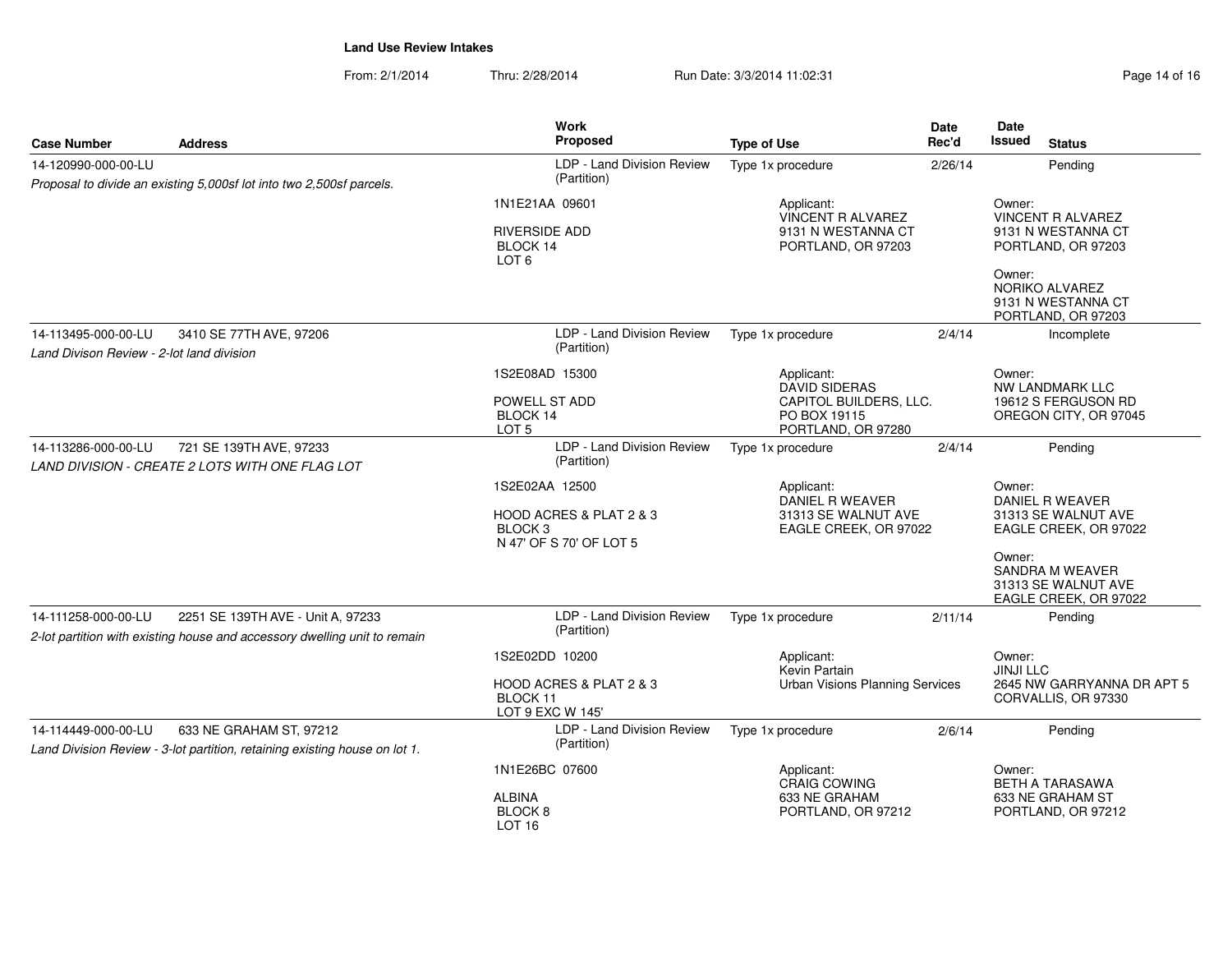| <b>Case Number</b>                                                                                                                      | <b>Address</b>                                                                                              | <b>Work</b><br>Proposed                                                                                 | <b>Type of Use</b>                                                 | Date<br>Rec'd                     | Date<br>Issued                                | <b>Status</b>                                       |
|-----------------------------------------------------------------------------------------------------------------------------------------|-------------------------------------------------------------------------------------------------------------|---------------------------------------------------------------------------------------------------------|--------------------------------------------------------------------|-----------------------------------|-----------------------------------------------|-----------------------------------------------------|
| 14-114495-000-00-LU                                                                                                                     | 4454 NE SKIDMORE ST, 97218                                                                                  | LDP - Land Division Review                                                                              | Type 1x procedure                                                  | 2/6/14                            |                                               | Pending                                             |
|                                                                                                                                         | 2-lot partition. Existing house proposed to be removed.                                                     | (Partition)                                                                                             |                                                                    |                                   |                                               |                                                     |
|                                                                                                                                         |                                                                                                             | 1N2E19CB 10200                                                                                          | Applicant:<br><b>JOSHUA PATRICK</b>                                |                                   | Owner:                                        | METRO HOMES NORTHWEST LLC                           |
|                                                                                                                                         |                                                                                                             | <b>FOREST GLEN</b><br>METRO HOMES NW LLC<br>LOT <sub>13</sub><br>211 NE WEIDLER ST<br>PORTLAND OR 97232 |                                                                    |                                   | 211 NE WEIDLER ST<br>PORTLAND, OR 97232-1155  |                                                     |
| 14-115976-000-00-LU                                                                                                                     | 8811 SE BROOKLYN ST, 97266                                                                                  | LDP - Land Division Review                                                                              | Type 1x procedure                                                  | 2/12/14                           |                                               | Pending                                             |
|                                                                                                                                         | Proposal for a three lot minor partion. Existing dwelling to be removed; new lots to                        | (Partition)                                                                                             |                                                                    |                                   |                                               |                                                     |
|                                                                                                                                         | be developed with detached single family dwellings.                                                         | 1S2E09BD 05600                                                                                          | Applicant:<br><b>KEVIN PARTAIN</b>                                 |                                   | Owner:<br><b>ALVIN I NEELY</b>                |                                                     |
|                                                                                                                                         |                                                                                                             | <b>JOHNSTON AC</b><br>BLOCK <sub>3</sub><br>W 75' OF LOT 8                                              | <b>URBAN VISIONS</b><br>223 NE 56TH AVE<br>PORTLAND OR 97213       |                                   |                                               | 8811 SE BROOKLYN ST<br>PORTLAND, OR 97266           |
| 14-108954-000-00-LU                                                                                                                     | 1656 SW SUNSET BLVD, 97201<br>Land Division Partition to divide parcel into three lots with private street. | LDP - Land Division Review<br>(Partition)                                                               | Type 2x procedure                                                  | 2/4/14                            |                                               | Pending                                             |
|                                                                                                                                         |                                                                                                             | 1S1E16CA 08500                                                                                          |                                                                    |                                   | Owner:                                        | <b>JUDITH A NEDRY</b>                               |
|                                                                                                                                         |                                                                                                             | <b>HILLSDALE HTS</b><br><b>BLOCK1</b><br>LOT <sub>14</sub>                                              |                                                                    |                                   |                                               | 1656 SW SUNSET BLVD<br>PORTLAND, OR 97239           |
| 14-115614-000-00-LU                                                                                                                     | 4524 N MICHIGAN AVE, 97217                                                                                  | LDP - Land Division Review                                                                              | Type 2x procedure                                                  | 2/12/14                           |                                               | Pending                                             |
| 2-lot partition with planned development                                                                                                |                                                                                                             | (Partition)                                                                                             |                                                                    |                                   |                                               |                                                     |
|                                                                                                                                         |                                                                                                             | 1N1E22BD 16400                                                                                          | Applicant:<br><b>JOSHUA PATRICK</b>                                |                                   |                                               | METRO HOMES NORTHWEST LLC                           |
|                                                                                                                                         |                                                                                                             | <b>CLIFFORD ADD</b>                                                                                     | METRO HOMES NW LLC                                                 |                                   | 211 NE WEIDLER ST                             |                                                     |
|                                                                                                                                         |                                                                                                             | <b>BLOCK1</b><br>INC STRIP W OF & ADJ LOT 3                                                             | 211 NE WEIDLER ST<br>PORTLAND OR 97232                             |                                   | PORTLAND, OR 97232-1155                       |                                                     |
| 14-115714-000-00-LU                                                                                                                     | 5245 NE 15TH AVE, 97211                                                                                     | LDP - Land Division Review                                                                              | Type 2x procedure                                                  | 2/12/14                           |                                               | Pending                                             |
|                                                                                                                                         | Proposed partition of the subject property into two parcels, and Planned                                    | (Partition)                                                                                             |                                                                    |                                   |                                               |                                                     |
| Development request to allow street facing garages on facades less than 22 feet<br>in width, and main entrances over 4 feet from grade. |                                                                                                             | 1N1E23AB 09900                                                                                          | Applicant:<br>PETER KUSYK                                          | Owner:<br>FIRENZE DEVELOPMENT INC |                                               |                                                     |
|                                                                                                                                         |                                                                                                             | <b>VERNON</b><br>BLOCK <sub>21</sub>                                                                    | FIRENZE DEVELOPMENT INC<br>7110 SW OLD WILSONVILLE RD              |                                   |                                               | 7110 SW OLD WILSONVILLE RD<br>WILSONVILLE, OR 97070 |
|                                                                                                                                         |                                                                                                             | LOT <sub>13</sub>                                                                                       | WILSONVILLE OR 97070                                               |                                   |                                               |                                                     |
|                                                                                                                                         | Total # of LU LDP - Land Division Review (Partition) permit intakes: 10                                     |                                                                                                         |                                                                    |                                   |                                               |                                                     |
| 14-116541-000-00-LU<br>10 lot LDS w/new public street                                                                                   | 9225 SE DIVISION ST, 97216                                                                                  | LDS - Land Division Review<br>(Subdivision)                                                             | Type 2x procedure                                                  | 2/13/14                           |                                               | Pending                                             |
|                                                                                                                                         |                                                                                                             | 1S2E04DC 02500                                                                                          | Applicant:<br><b>MARK DANE</b>                                     |                                   | Owner:                                        | COVELL ACRES LLC                                    |
|                                                                                                                                         |                                                                                                             | <b>COVELL AC</b><br>LOT 9 EXC PT IN ST<br>LAND & IMPS SEE R142246 (R182800571)<br>FOR BILLBOARD         | MARK DANE PLANNING INC<br>13630 SW BUTNER RD<br>BEAVERTON OR 97005 |                                   | 19455 SE DEBORA DR<br>DAMASCUS, OR 97089-9611 |                                                     |